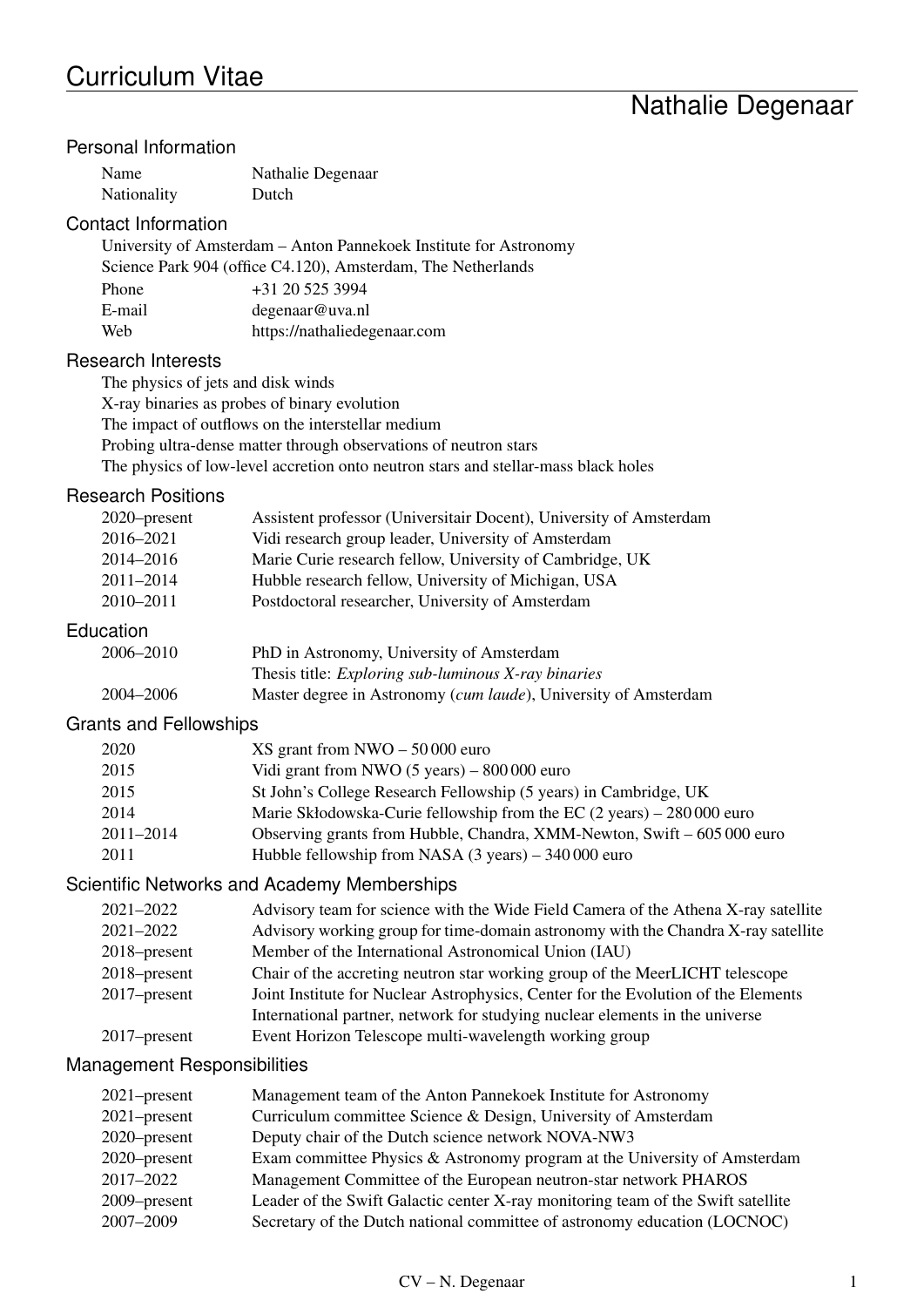### Overview of Research Output

### Publication Record Summary

| First author refereed publications     | 37 (10 Letters, 4 reviews)  |
|----------------------------------------|-----------------------------|
| First author non-refereed publications | 65                          |
| Co-author refereed publications        | 151 (27 Letters, 5 reviews) |
| Co-author non-refereed publications    | 138                         |

#### Talk Record Summary

| Invited talks international conferences | 31 |
|-----------------------------------------|----|
| Colloquia and seminars                  | 27 |
| Contributed talks conferences           | 19 |

### Telescope Time Acquisition Record Summary

|             | 189                                                                  |
|-------------|----------------------------------------------------------------------|
|             | 177                                                                  |
| X-ray       | Chandra, XMM-Newton, NuSTAR, Swift, RXTE                             |
| НV          | Hubble Space Telescope                                               |
| Optical/nIR | VLT, SMARTS, INT, Gemini, Magellan                                   |
| Radio       | VLA, ATCA                                                            |
|             | PI accepted observing proposals<br>Co-I accepted observing proposals |

### Organization of Scientific Meetings Summary

| SOC co-chair, LOC   | 100 years of astronomy research at the Anton Pannekoek Institute             |
|---------------------|------------------------------------------------------------------------------|
|                     | Held in Amsterdam, June 2022. International conference, 50 participants      |
| SOC chair, LOC      | From Winds to Jets: The Role of Outflows in X-ray Binaries                   |
|                     | Held in Amsterdam, July 2019. International workshop, 65 participants        |
| SOC chair, LOC      | <b>ICONS:</b> Investigating the Crust of Neutron Stars                       |
|                     | Held in Amsterdam, April 2019. International workshop, 40 participants       |
| SOC, LOC, treasurer | A decade of accreting millisecond X-ray pulsars                              |
|                     | Held in Amsterdam, April 2008. International workshop, 60 participants       |
| SOC(22)             | A total of 22 other international conferences and workshops, see CV Appendix |
|                     | Since 2009, various countries, 50–250 participants each                      |
| LOC(2)              | A total of 2 other international conferences, see CV Appendix                |
|                     | Held in 2009 and 2011 in the Netherlands, 200 participants each              |

### Editorial and Panel Work

| Journal referee        | Science, Astrophysical Journal (ApJ), Astronomy & Astrophysics (A&A)          |
|------------------------|-------------------------------------------------------------------------------|
|                        | Monthly Notices of the Royal Astronomical Society (MNRAS), New Astronomy      |
| Co-editor              | A decade of accreting millisecond X-ray pulsars (2008)                        |
|                        | American Institute of Physics Journals Conference Proceedings 1068            |
| Fellowship panels      | NASA Earth Space and Science Fellowship (NESSF, 2013)                         |
|                        | NASA Hubble Fellowship Program (NHFP, 2018)                                   |
|                        | Research Council Academy of Finland (2021)                                    |
| Time allocation panels | Gemini (2013), Chandra (2014, 2018), ING (2017, 2018), AstroSAT (2017, 2018), |
|                        | Chinese TAP (2018), INTEGRAL (2019, 2020), ESO (2021), XMM (chair, 2022)      |

#### Selection of Press

| 2022 | ESO press release Astronomers discover micronovae, a new kind of stellar explosion |
|------|------------------------------------------------------------------------------------|
| 2022 | NOVA press release Black hole in the centre of the Milky Way unpredictable         |
| 2021 | Dutch podcast Bijvangst: De sterrenkundigen, de ninja en de onbereikbare telescoop |
| 2020 | Athena science nugget Accretion disks torn apart by magnetic neutron stars         |
| 2020 | AAS research highlight <i>Jet-setting</i> in the infrared                          |
| 2019 | Dutch radio interview Met het oog op morgen: Onmogelijk zwart gat ontdekt          |
| 2018 | NRAO press release VLA discovers jet coming from wrong kind of star                |
| 2017 | NOVA press release High-magnetic field neutron stars can launch jets               |
| 2017 | ESA/NASA press release Mind the Gap: Rapid Burster behaviour explained             |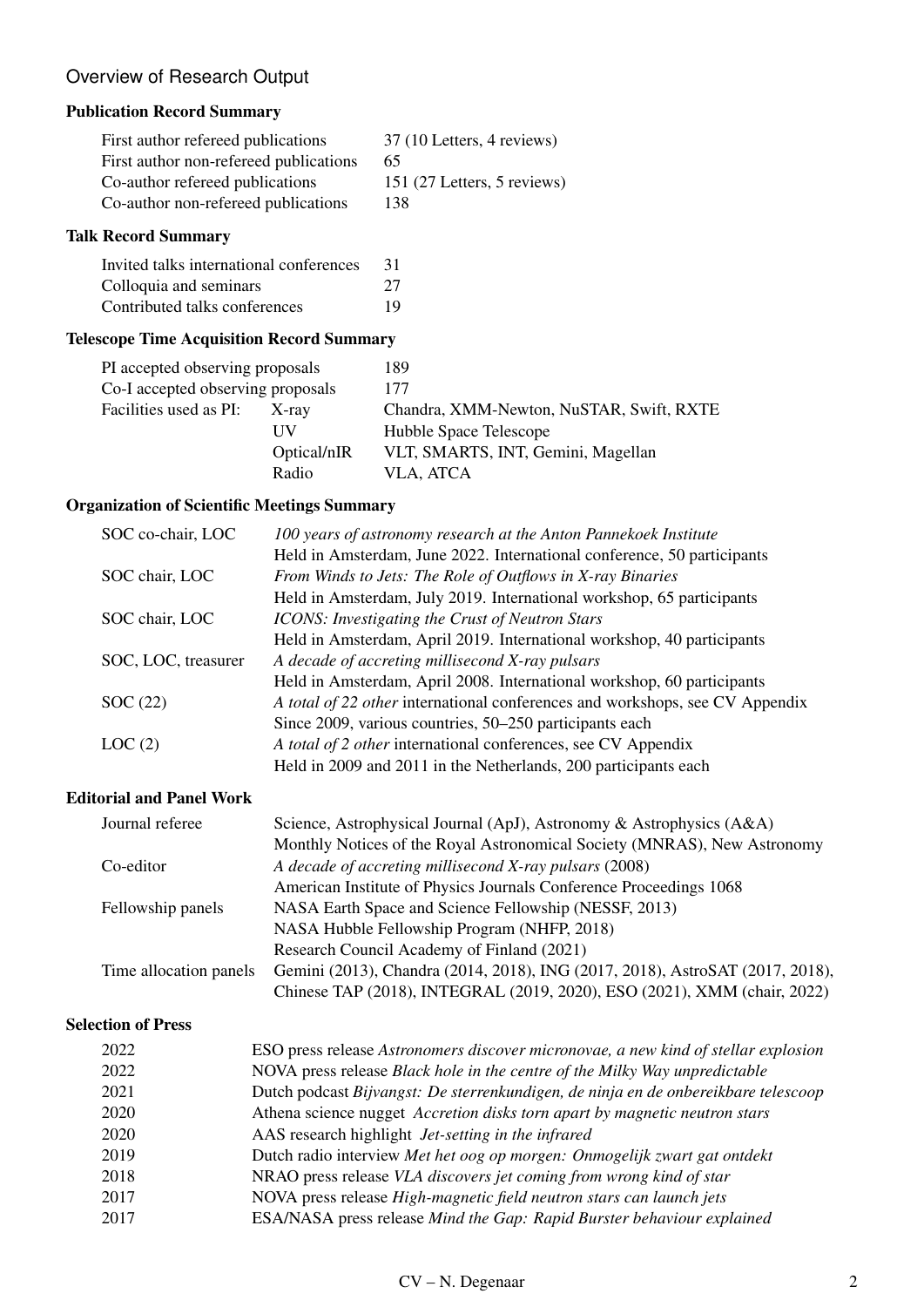#### Selection of Press – Continued

| 2014 | Press conference American Astronomical Society (AAS), Washington DC, USA   |
|------|----------------------------------------------------------------------------|
|      | On the watch for a revival of the Milky Way's supermassive black hole      |
| 2014 | NASA press release NASA's Swift catches X-ray action at Milky Way's center |
| 2014 | Dutch newspaper (NRC) interview 'Gaswolk op weg naar het grote zwarte gat' |
| 2014 | High-energy astrophysics picture of the week Action at the Galactic center |
| 2012 | German radio interview Snacks für das Schwarze Loch                        |

#### Selection of Outreach

| 2021      | Viva Fysica for high-school students and teachers. University of Amsterdam              |
|-----------|-----------------------------------------------------------------------------------------|
| 2019-2020 | Sounds of Interstellar Space with the jazz combo TRIFID. Different locations in NL      |
|           | Concert and lecture series, http://www.soundsofinterstellarspace.nl                     |
| 2019      | <i>Enrichment project</i> for girls in 2nd grade, Cygnus gymnasium, Amsterdam, NL       |
| 2018      | Astronomy Olympiad lecturer, highschool students. University of Amsterdam, NL           |
| 2017      | Public evening lectures. Anton Pannekoek Institute, University of Amsterdam, NL         |
| 2016      | Fellows pre-dinner lecture series. St John's College. Cambridge, UK                     |
| 2016      | STEM Subject Days. St John's College. Cambridge, UK                                     |
|           | Outreach events for year-12 students (aged 15–18) from state school backgrounds         |
| 2016      | <i>Public evening lectures.</i> Institute of Astronomy, University of Cambridge, UK     |
| 2015      | <i>Interviews</i> with girls in secondary school (5th grade). Different locations in NL |
| 2012-2013 | FEMMES (Females Excelling More in Math, Engineering and Science).                       |
|           | Activities for girls in secondary schools from underserved areas. Ann Arbor, USA        |
| 2008-2011 | Interviews/lectures for scholars in secondary school. Amsterdam, NL                     |

### Overview of Teaching Output

### Supervision of Postdoc Projects

| 2019-2020 | Dr. A. Parikh, University of Amsterdam                              |
|-----------|---------------------------------------------------------------------|
|           | Primary supervisor, funded by my Vidi research grant                |
|           | Now Quantitative Risk Analyst at ABN Amro bank                      |
| 2016-2019 | Dr. J. Hernández Santisteban, University of Amsterdam               |
|           | Primary supervisor, funded by my Vidi research grant                |
|           | Now postdoctoral fellow at the University of St. Andrews, Schotland |

### Supervision of PhD Projects

| $2021$ -present | Ms. S. Fijma, University of Amsterdam. Primary supervisor, funded on start-up grant.       |
|-----------------|--------------------------------------------------------------------------------------------|
| 2020–present    | Mr. D. Hewitt, University of Amsterdam. Co-promotor, promotor J. Hessels                   |
| 2016-2020       | Dr. J. van den Eijnden, University of Amsterdam. Primary supervisor, funded on Vidi grant. |
|                 | Now Junior Research Fellow at St. Hilda's College and the University of Oxford, UK         |
| 2019            | Mr. K. Alizai, University of Amsterdam. Promotor J. Chenevez, graduated in 2021.           |
|                 | Exchange visit (4 months) from the Technical University of Denmark                         |
| 2015–2019       | Dr. A. Parikh, University of Amsterdam. Co-promotor, promotor R. Wijnands                  |
|                 | Now Quantitative Risk Analyst at ABN Amro bank                                             |
| 2015–2019       | Dr. A. Rouco Escorial, University of Amsterdam. Co-promotor, promotor R. Wijnands          |
|                 | Now postdoctoral fellow at the University of Northwestern, USA                             |
| 2009-2013       | Dr. M. Armas Padilla, University of Amsterdam. Co-supervisor, promotor R. Wijnands         |
|                 | Now La Caixa independent postdoctoral fellow at the IAC Tenerife, Spain                    |

## Supervision of Master and Undergraduate Research Projects

| $2016$ -present | 15 MSc projects, 15 BSc projects, see CV Appendix. University of Amsterdam |
|-----------------|----------------------------------------------------------------------------|
|                 |                                                                            |

### Lecturing

| $2022$ -present | Lecturer and coordinator <i>Proposal writing</i> , MSc students. University of Amsterdam |
|-----------------|------------------------------------------------------------------------------------------|
| 2020            | Lecturer Structure and Evolution of Stars, MSc students. University of Amsterdam         |
| 2020            | University Teaching Degree (BKO certificate). University of Amsterdam                    |
| $2019$ -present | Lecturer and coordinator <i>Astrophysics</i> , BSc students. University of Amsterdam     |
| $2016$ -present | Regular guest lecturer, different courses, see CV Appendix. University of Amsterdam      |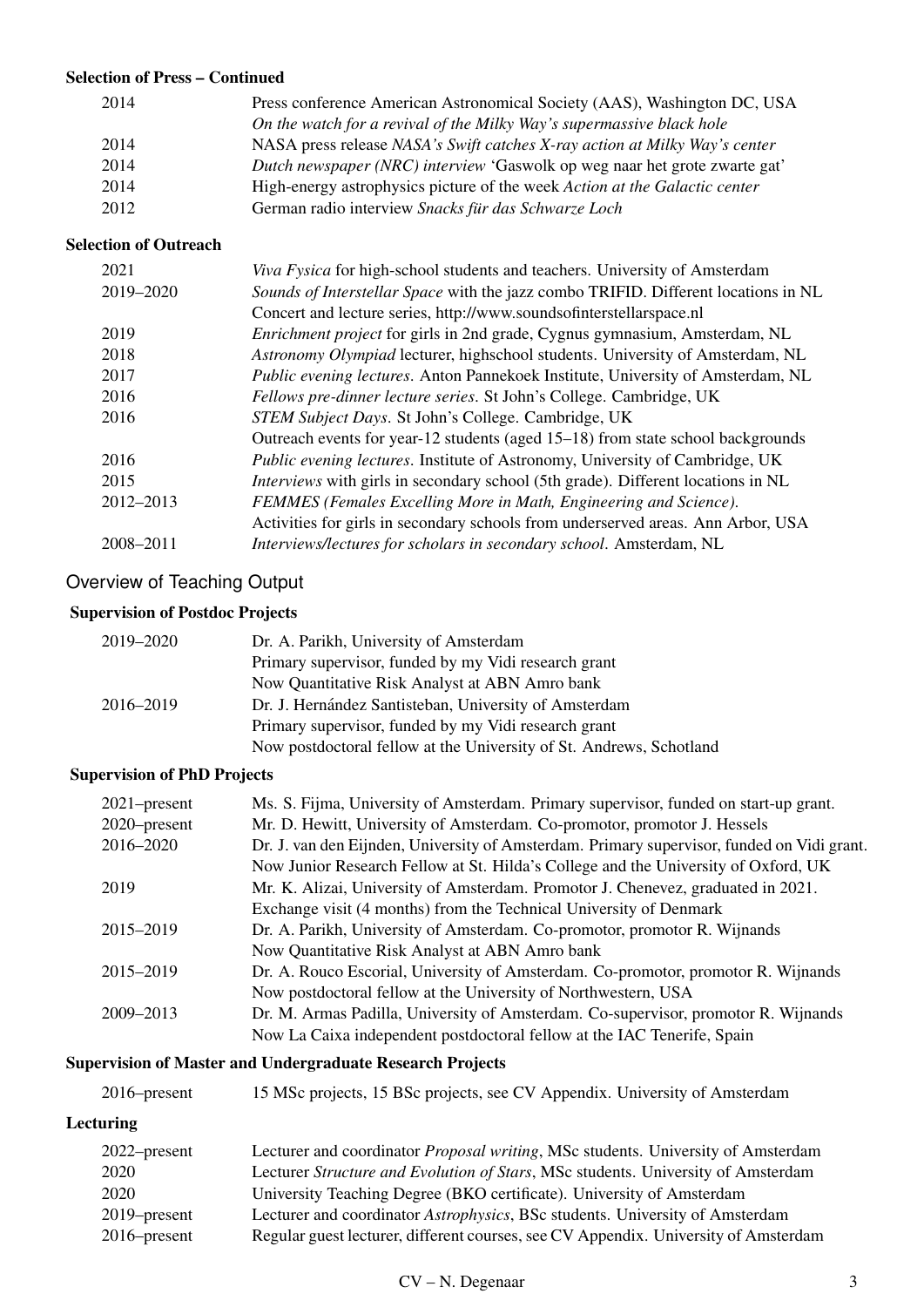# Nathalie Degenaar

### Full List of Invited talks at International Conferences

| 2022 October: Two decades of high-energy astronomy with INTEGRAL. Darmstad, Germany<br><b>Invited review</b> : Studying X-ray binaries with future X-ray missions                                           |
|-------------------------------------------------------------------------------------------------------------------------------------------------------------------------------------------------------------|
| August: Black hole accretion workshop. Charleston (South Carolina), USA<br><b>Invited talk:</b> Jet from accreting neutron stars                                                                            |
| 2021 October: Swift senior review strategy workshop. Online<br><b>Invited review:</b> Galactic X-ray transients                                                                                             |
| September: Micro-quasar workshop. Cagliari (Sardinia), Italy<br><b>Invited review:</b> The physics of accretion and ejection                                                                                |
| 2020 October: Chandra frontiers of time domain science. Online.<br><b>Invited review</b> : Accretion and outflows in neutron star low-mass X-ray binaries                                                   |
| June: EAS 2020, XMM-Newton: Current scientific highlights and future prospects. Online.<br><b>Invited review</b> : Low-mass X-ray binaries and transitional millisecond pulsars                             |
| 2019 December: Texas 2019, Relativity at work: discs, jets and magnetic fields. Portsmouth, UK<br><b>Review</b> : The neutron star jet and magnetic field paradigm                                          |
| June: Connecting thermonuclear burst research to a wider community. Leiden, NL<br><b>Invited review</b> : Observational signatures of X-ray bursts affecting accretion in X-ray binaries                    |
| 2018 August: Chandra workshop, Accretion in stellar systems. Boston, USA<br><b>Invited review:</b> Outflows from X-ray binaries                                                                             |
| 2017 June: EWASS symposium. Prague, Czech republic<br><b>Invited review</b> : Crust heating and cooling of transiently accreting neutron stars                                                              |
| February 2017: Nuclear reactions in superdense matter – Laboratory to stars. Bern, Switzerland<br><b>Invited talk</b> : Crust constraints from observing neutron star low-mass X-ray binaries in quiescence |
| January: The disk-magnetosphere interaction for transitional pulsars. Bern, Switzerland<br><b>Invited talk:</b> Low-level accretion in neutron star low-mass X-ray binaries                                 |
| 2016 October: Gamma-ray astrophysics in multi-wavelength perspective. Amsterdam, NL<br><b>Invited review:</b> Low-level accretion in neutron star LMXBs                                                     |
| May: Stellar remnants at the junction. Junction, Texas, USA<br><b>Invited review:</b> Compact objects accreting at low mass-accretion rates                                                                 |
| January: Transient thinkshop 2016. Bormio, Italy<br><b>Invited review:</b> The X-ray view of Galactic X-ray binaries                                                                                        |
| 2015 August: The zoo of accreting compact objects workshop. Leiden, NL<br><b>Invited review:</b> The quiescent properties of neutron star low-mass X-ray binaries                                           |
| July: Paving the way to simultaneous multi-wavelength astronomy. Leiden, NL<br><b>Invited talk:</b> Multi-wavelength observations and modeling of Sgr $A^*$                                                 |
| June: 40 years of X-ray bursts. Madrid, Spain<br><b>Invited talk:</b> The delicate connection between X-ray bursts and the accretion flow                                                                   |
| May: Coronae in the flashlight. Beijing, China<br><b>Invited talk:</b> NuSTAR observations of the changing accretion morphology during X-ray bursts                                                         |
| 2014 December: Probing deep inside the neutron star crust. Bern, Switzerland<br><b>Invited talk:</b> New observational results in neutron star crust cooling                                                |
| December: Swift mission conference, celebrating ten years. Rome, Italy<br><b>Invited talk</b> : A Swift legacy: The X-ray monitoring campaign of the Galactic center                                        |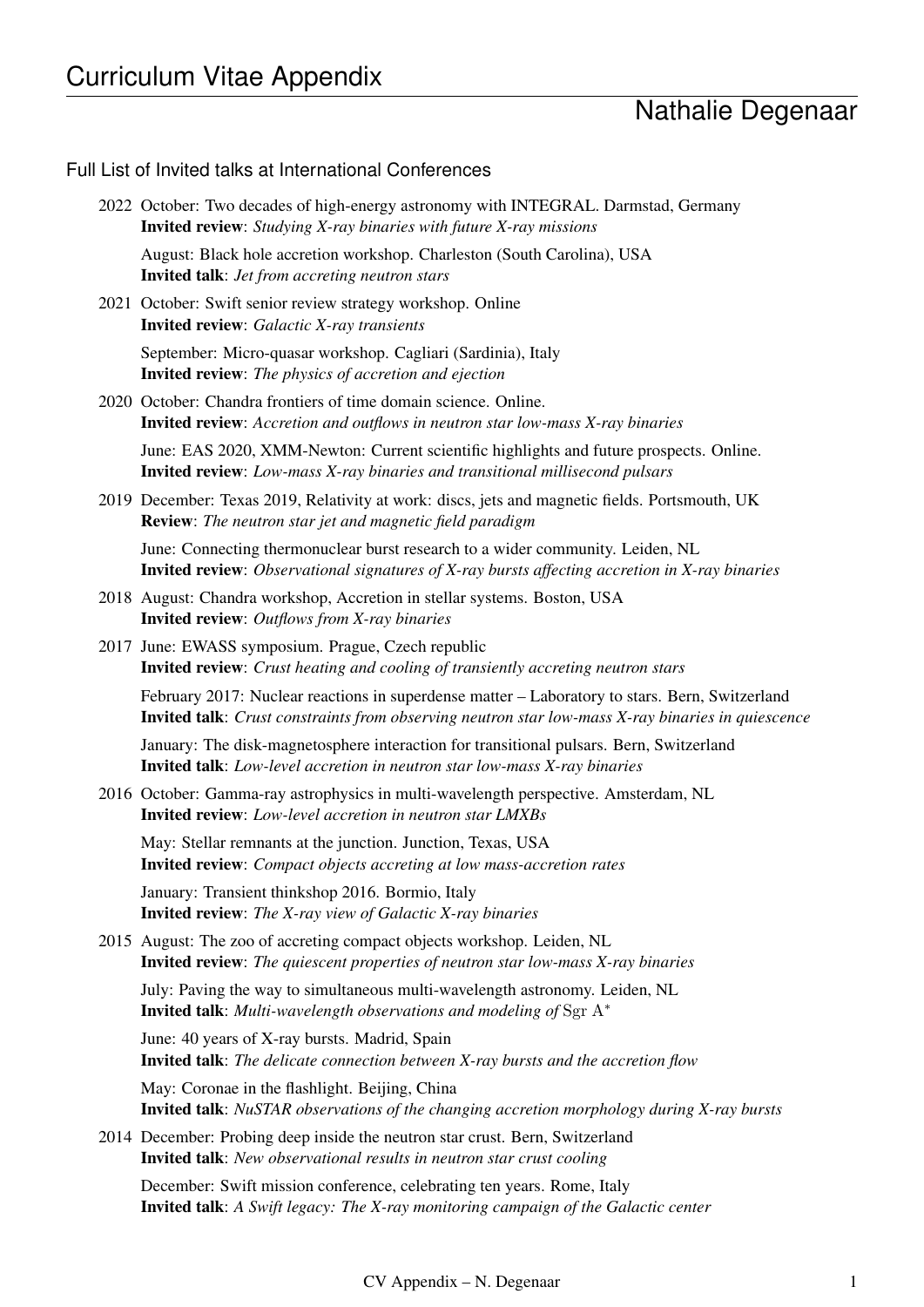January: American Astronomical Society's winter meeting. Washington DC, USA Invited talk: *News from the Galactic center: daily X-ray monitoring observations with Swift*

2013 December: European Space Research and Technology Center (ESTEC). Noordwijk, NL Invited talk: *Slowly accreting neutron stars and black holes*

October: Swift mission conference. State College, USA Invited talk: *A Swift legacy: The X-ray monitoring campaign of the Galactic center*

September: Probing deep inside the neutron star crust. Bern, Switzerland Invited talk: *An update on the crust cooling curves of EXO 0748–676 and Terzan 5 X-2*

September: Probing deep inside the neutron star crust. Bern, Switzerland Invited talk: *Evidence of crust cooling in short-outburst transients?*

March: Annual Hubble fellowship symposium. STScI, Baltimore, USA Invited talk: *Feeding the supermassive black hole in the center of the Milky Way Galaxy*

- 2012 October: Nuclear astrophysics town meeting. Detroit, USA Invited talk: *Heating and cooling of transiently accreting neutron stars*
- 2011 March: Mapping neutron stars with Type-I X-ray bursts. Bern, Switzerland Invited talk: *Long thermonuclear bursts from hydrogen accretors*
- 2010 July: X-ray bursts and burst oscillations. Leiden, NL Invited talk: *X-ray bursters accreting at low luminosities*
- 2009 May: Defining the neutron star crust. Santa Fe, USA Invited talk: *Crustal cooling of EXO 0748–676 and XTE J1701–462*

#### Full List of Colloquia and Seminars

- 2020 February: Instituto de Astrofísica de Canarias (IAC). Santa Cruz (Tenerife), Spain Seminar: *The notorious LB-1*
- 2019 June: L'Institut de Recherche en Astrophysique et Plantologie (IRAP). Toulouse, France Colloquium: *The important role of outflows in X-ray binaries*

February: European Space Astronomy Center (ESAC). Madrid, Spain Colloquium: *Radio jets launched by strongly magnetic neutron stars*

January: Netherlands Institute for Space Research (SRON). Utrecht, NL Colloquium: *The important role of outflows in X-ray binaries*

- 2018 October: University of Amsterdam. Amsterdam, NL Colloquium: *The launching, mass loss and power of X-ray binary outflows* April: New York University Abu Dhabi. Abu Dhabi, United Arab Emerates Colloquium: *Probing dense matter physics with neutron stars*
- 2017 January: Dutch astronomers member's council meeting. Amsterdam, NL Colloquium: *The appetite of a neutron star*
- 2016 October: IoA seminar. University of Cambridge, Cambridge, UK Seminar: *Probing the physics of neutron stars with X-ray observations*

July: X-ray group seminar. University of Cambridge, Cambridge, UK Seminar: *An in-depth study of a neutron star accreting at low Eddington rate*

April: X-ray group seminar. University of Cambridge, Cambridge, UK Seminar: *Disk reflection and a possible disk wind during the soft state of 1RXS J180408.9–342058*

2015 November: Gravity seminar. University of Southampton. Southampton, UK Seminar: *Probing fundamental physics with accreting neutron stars*

November: X-ray group seminar. University of Cambridge, Cambridge, UK Seminar: *NuSTAR observations of neutron star low-mass X-ray binaries*

October: Sabançi University. Istanbul, Turkey Seminar: *Crust cooling of neutron stars as a probe of fundamental physics*

CV Appendix – N. Degenaar 2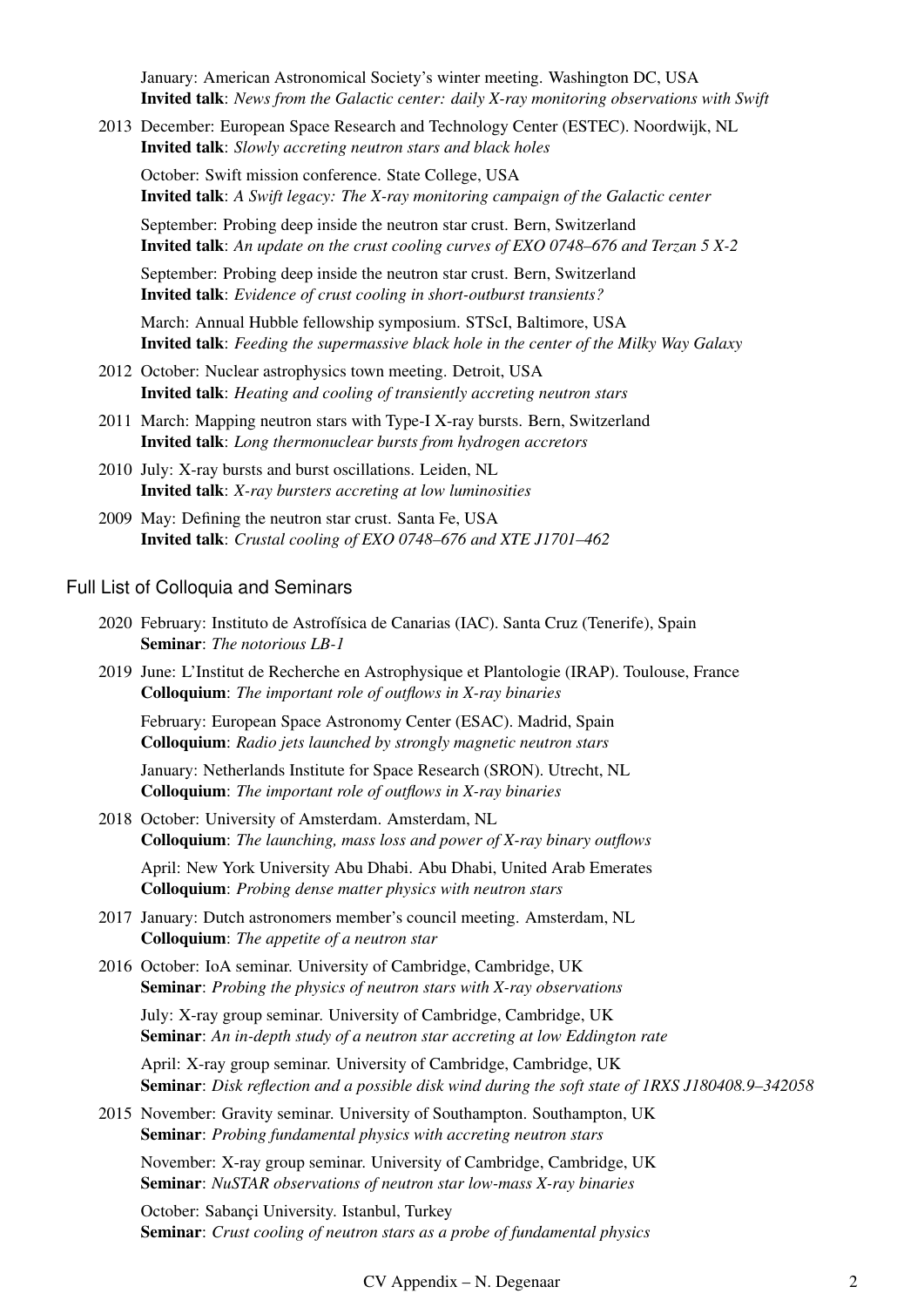July: X-ray group seminar. University of Cambridge, Cambridge, UK Seminar: *Probing accretion flows with thermonuclear X-ray bursts*

February: IoA seminar. University of Cambridge, Cambridge, UK Seminar: *Monitoring the supermassive black hole in the Milky Way Galaxy*

2014 October: High-energy astrophysics seminar. University of Michigan, Ann Arbor, USA Seminar: *Low-level accretion flows in X-ray binaries*

October: Physics seminar. University of Michigan, Ann Arbor, USA Seminar: *Neutron stars as probes of fundamental physics*

April: X-ray group seminar. University of Cambridge, Cambridge, UK Seminar: *Peeking into the crust of neutron stars*

March: Astrophysics seminar. University of Southampton, Southampton, UK Seminar: *Probing fundamental physics with transiently accreting neutron stars*

January: Max Planck institut für Extraterrestrische physik, Garching, Germany Colloquium: *Probing fundamental physics with transiently accreting neutron stars*

- 2013 March: Annual Hubble fellowship symposium. STScI, Baltimore, USA Seminar: *Feeding the supermassive black hole in the center of the Milky Way Galaxy*
- 2012 September: Astrophysics colloquium. Michigan State University, East Lansing, USA Colloquium: *Probing fundamental physics with transiently accreting neutron stars*

April: Astrophysics seminar. University of Michigan, Ann Arbor, USA Seminar: *Probing fundamental physics with transiently accreting neutron stars*

March: Annual Hubble fellowship symposium. STScI, Baltimore, USA Seminar: *Probing fundamental physics with transiently accreting neutron stars*

February: Astrophysics seminar. University of Wisconsin, Milwaukee, USA Seminar: *Probing fundamental physics with transiently accreting neutron stars*

2009 November: Astrophysics colloquium. University of Leicester, UK Colloquium: *Crust cooling of accretion heated neutron stars*

#### Full List of Contributed Conference Talks

- 2019 December: Texas 2019, Relativity at work: neutron stars. Portsmouth, UK Talk: *Probing the interior of transiently accreting neutron stars*
- 2014 August: The  $40^{th}$  COSPAR Scientific Assembly. Moscow, Russia Talk: *An accretion disk swept up by a powerful thermonuclear X-ray burst* August: The  $40^{th}$  COSPAR Scientific Assembly. Moscow, Russia Talk: *The Swift Monitoring Campaign of the Galactic center*

March: Structure and Signal of Neutron Stars, from Birth to Death. Florence, Italy Talk: *Probing the crusts of transiently accreting neutron stars*

2013 November: JSI 2013 workshop, Putting Accretion Theory to the Test. Annapolis, USA Talk: *Swift J1910.2–0546: A new perspective on accretion flows*

September: Chandra XVP meeting 2013. Santa Fe, USA Talk: *Update on the Swift monitoring campaign of the Galactic Center*

April: High Energy Astrophysics Division (HEAD) 2013. Monterey, USA Talk: *The Swift monitoring campaign of Sagittarius A*<sup>∗</sup>

March: Compact Objects in Michigan. Wayne State University, Detroit, USA Talk: *The Swift monitoring campaign of Sagittarius A*<sup>∗</sup>

2012 August: 28th IAU General Assembly, Beijing, China Talk: *A new breakthrough in understanding the crusts of neutron stars*

August: 28th IAU General Assembly, Beijing, China Talk: *Seven years of nearly-daily observations of Sgr A*<sup>∗</sup> *with Swift*

CV Appendix – N. Degenaar 3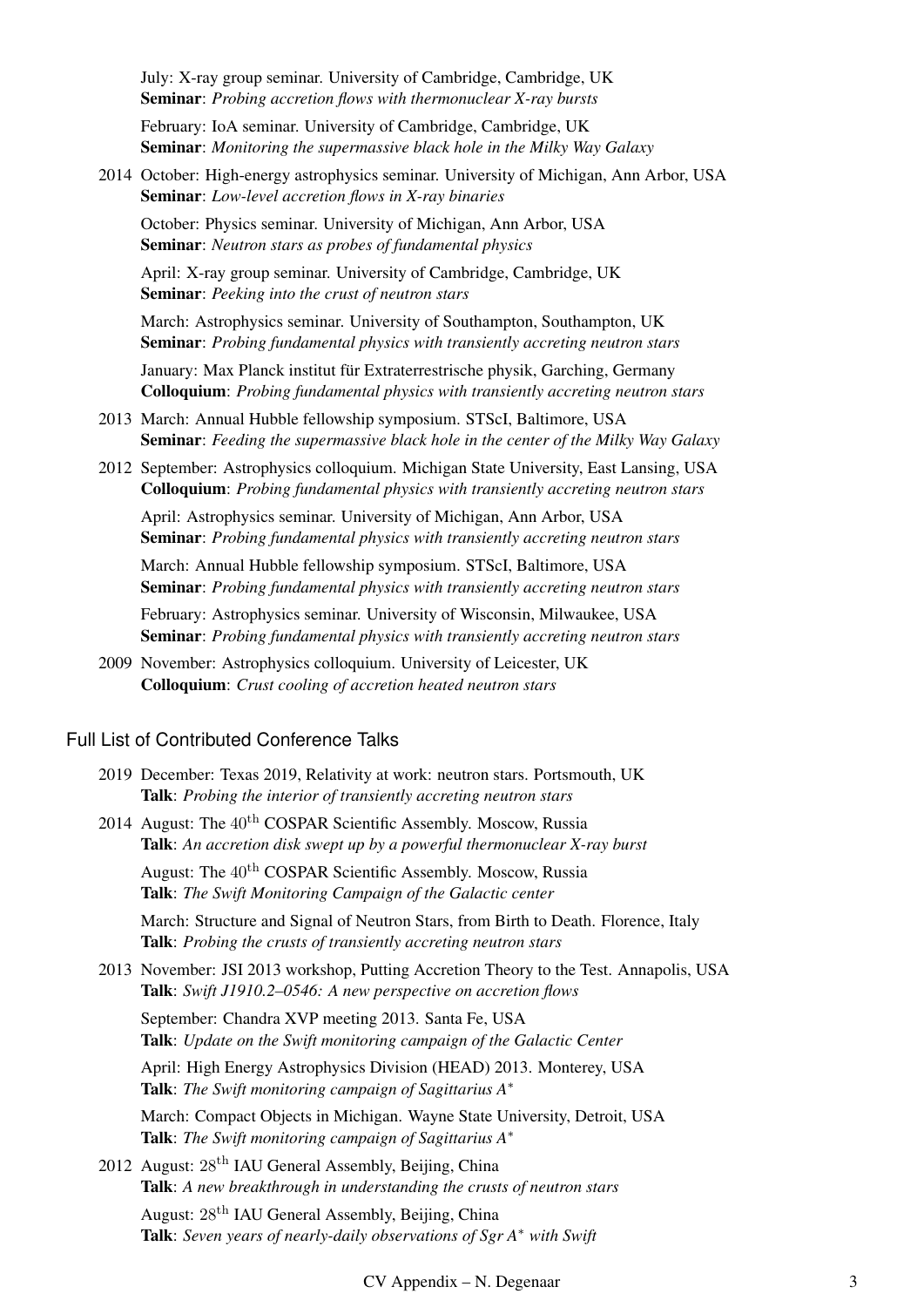July: X-ray Binaries, Celebrating 50 years since the Discovery of Sco X-1. Boston, USA Talk: *Probing Fundamental Physics with Transiently Accreting Neutron Stars*

June: CompStar 2012, The physics of compact stars. Tahiti, French Polynesia Talk: *A new breakthrough in understanding the crusts of neutron stars*

2011 October: Swift mission conference. Clemson, USA Talk: *Rare thermonuclear X-ray bursts caught by Swift*

> September: High Energy Astrophysics Division (HEAD) 2011. Newport (RI), USA Talk: *Probing fundamental physics with transiently accreting neutron stars*

> July: International conference Physics of Neutron Stars 2011. St. Petersburg, Russia Talk: *Transiently accreting neutron stars: peeking into their crusts*

- 2010 March: High Energy Astrophysics Division (HEAD) 2010. Hawaii Big Island, USA Talk: *Very-faint X-ray binaries*
- 2009 November: Swift mission conference: Celebrating five years. Penn State, USA Talk: *Swift as a key tool to study sub-luminous X-ray transients*

June: NOVA Network III Science Meeting. Amsterdam, NL Talk: *Crust cooling of accretion heated neutron stars*

2008 July: The 37<sup>th</sup> COSPAR Scientific Assembly. Montreal, Canada Talk: *Sub-luminous X-ray transients near the Galactic center*

#### Full List of Conference Organization

- 2022 June: SOC *Celebrating 100 years of astronomy research at the API*. Amsterdam, NL May: SOC *The multi-messenger physics and astrophysics of neutron stars*. Rome, Italy
- 2021 June: SOC *The first Vasto accretion meeting*. Vasto, Italy [postponed due to covid-19] May: SOC *Nederlandse Astronomen Conferentie*. Online
- 2020 August: SOC *Accretion on All Scales*. Sydney, Australia [cancelled due to covid-19] August: SOC *Accretion and Ejection in Galactic Compact Objects*. Sydney, Australia [cancelled]
- 2019 October: SOC *New Horizons in Galactic Center Astronomy and Beyond*. Yokohama, Japan July: SOC chair *From Winds to Jets: The Role of Outflows in X-ray Binaries*. Amsterdam, NL May: SOC chair *Delving into the neutron star crust*. Amsterdam, NL
- 2018 October: SOC *Time-Domain Astrophysics with Swift*. Clemson, USA June: SOC *Bursts and nuclei*. Prato, Italy
- 2017 October: SOC *Fermi 2017*. Garmisch-Partenkirchen, Germany September: SOC *La Gomera Accretion Week*. La Gomera, Spain June: SOC *The X-ray Universe 2017*. Rome, Italy June: SOC *Exploring Neutron Star Structure by Timing and Spectroscopy*. Prague, Czech republic February: SOC *The New Era of X-ray Astronomy*. London, UK
- 2016 August: SOC *Chandra Science for the Next Decade*. Boston, USA August: SOC *Universal Accretion*. Aspen, USA May: SOC *Stellar remnants*. Junction, USA August: SOC *Accretion in neutron star and black hole X-ray binaries* (cancelled). Istanbul, Turkey August: SOC *Crust cooling in accreting neutron stars and magnetars* (cancelled). Istanbul, Turkey
- 2015 June: SOC *40 years of X-ray bursts*. Madrid, Spain
- 2011 September: LOC *First LOFT Science Meeting*. Amsterdam, NL
- 2009 May: LOC *Nederlandse Astronomen Conferentie*. Kerkrade, NL
- 2008 April: SOC and LOC treasurer *A decade of accreting millisecond X-ray pulsars*. Amsterdam, NL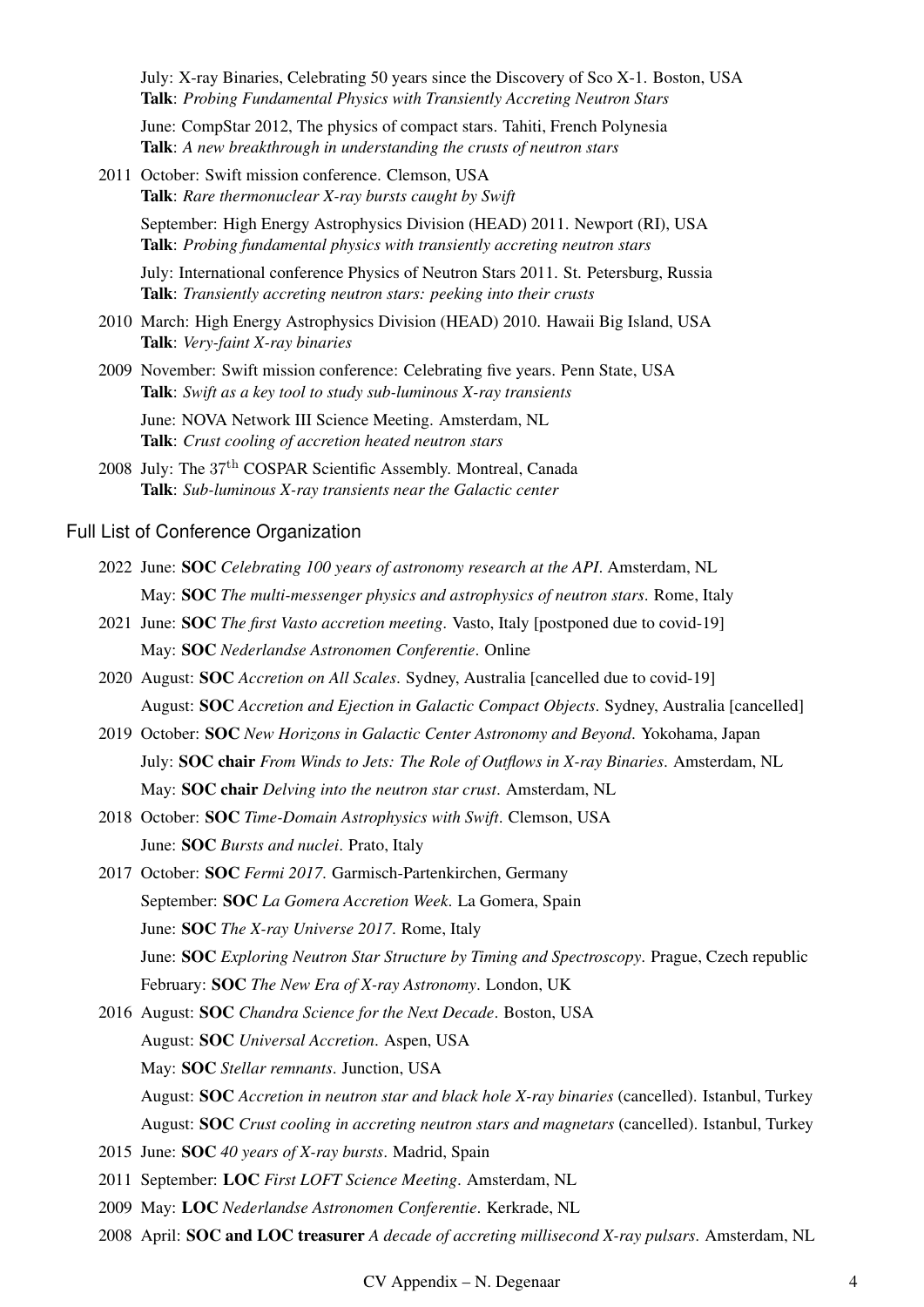#### Full List of Observing Grants

- 2015 Chandra, *Probing the physics of neutron stars using Terzan 5*, USD 27 000 Swift, *A Swift legacy: the monitoring campaign of the Galactic Center*, USD 40 000
- 2014 HST, *The nature of the transient X-ray binary Swift J1910.2–0546*, USD 50 000 HST, *The evolutionary link between LMXBs and radio millisecond pulsars*, USD 50 000 Swift, *A Swift legacy: the monitoring campaign of the Galactic Center*, USD 40 000 Chandra, *The nature of the transient X-ray binary Swift J1910.2–0546*, USD 37 000
- 2013 HST, *The evolution and accretion morphology of Swift J1357.2–0933*, USD 51 000 Swift, *A Swift legacy: the monitoring campaign of the Galactic Center*, USD 37 000 Swift, *Crust cooling of accretion-heated neutron stars*, USD 36 000 Chandra, *Observing a cooling neutron star crust in Terzan 5*, USD 57 000 XMM-Newton, *The peculiar X-ray burster SAX J2224.9+5421*, USD 59 000
- 2012 HST, *The X-ray and UV spectra of EXO 0748–676*, USD 49 000 Chandra, *The X-ray and UV spectra of EXO 0748–676*, USD 38 000 Chandra, *A snapshot survey of Galactic Be/X-ray transients in quiescence*, USD 41 000 Chandra, *Observations of a cooling neutron star crust in Terzan 5*, USD 49 000
- 2011 Chandra, *Quiescent monitoring of the 11 Hz X-ray pulsar in Terzan 5*, USD 46 000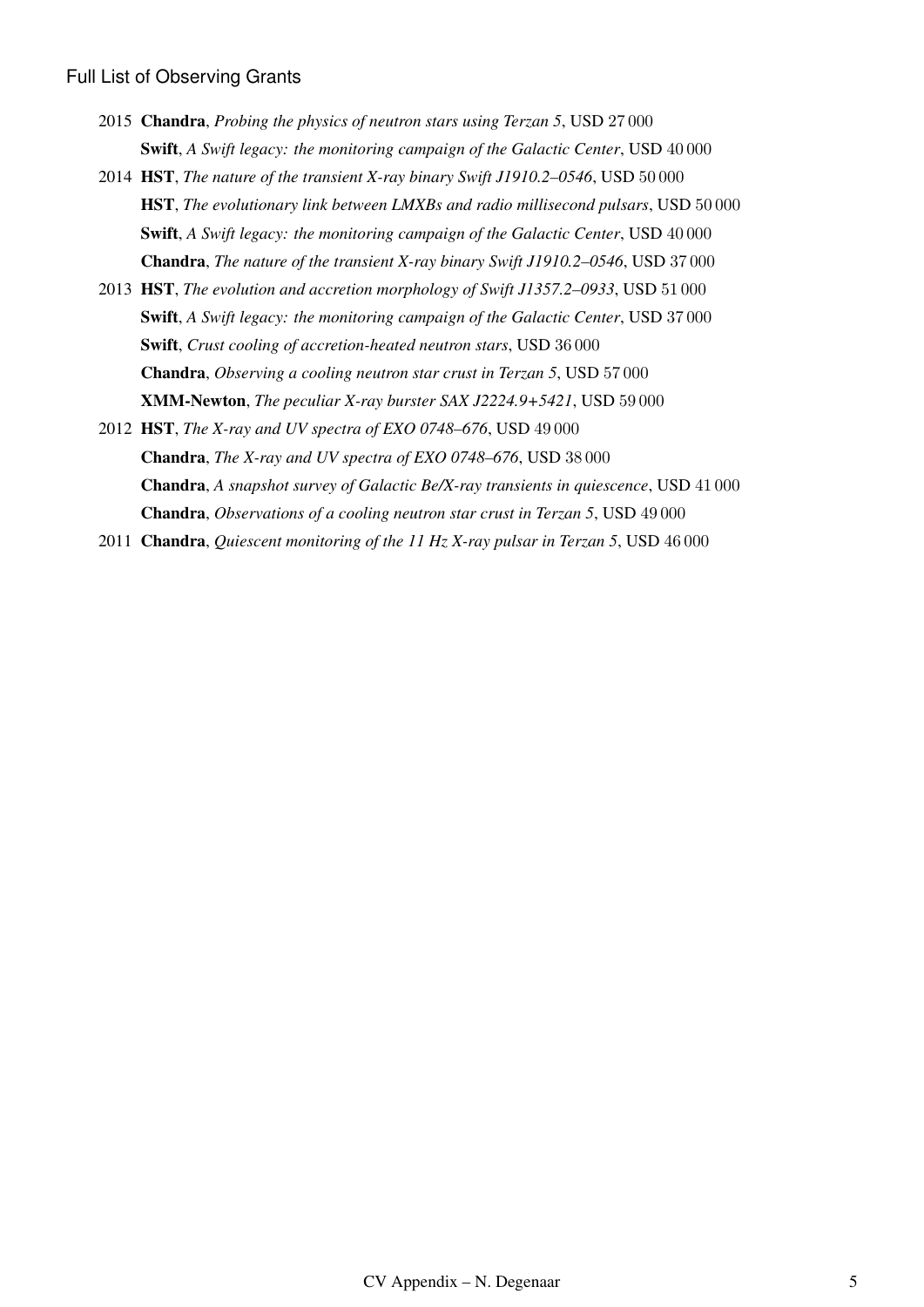## Full List of Accepted Observing Proposals as Principal Investigator

### Radio PI Proposals

| <b>Proposal Description</b>                                  | Observatory/cycle | Time     |
|--------------------------------------------------------------|-------------------|----------|
| A young stripped star in the intriguing binary LB-1?         | <b>VLA 2020B</b>  | 2 hours  |
| Swift/VLA monitoring of a giant Be/X-ray binary outburst     | <b>VLA 2019AB</b> | 6 hours  |
| Jet outflows from a magnetic propeller                       | <b>VLA 2017B</b>  | 5 hours  |
| The accretion flow properties of sub-luminous X-ray binaries | <b>VLA 2017A</b>  | 10 hours |
| X-ray/radio correlation for neutron star X-ray binaries      | <b>VLA 2014A</b>  | 38 hours |
| X-ray/radio correlation for neutron star X-ray binaries      | <b>VLA 2013A</b>  | 9 hours  |
| The accretion-jet connection for neutron stars               | <b>ATCA 2017B</b> | 84 hours |
| DDT to search for the radio counterpart of GRO J1744-28      | <b>ATCA 2017A</b> | 8 hours  |
| The accretion-outflow connection for neutron stars           | ATCA 2016A        | 12 hours |

### Optical/near-infrared PI Proposals

| <b>Proposal Description</b>                                        | Observatory/cycle   | Time         |
|--------------------------------------------------------------------|---------------------|--------------|
| An accretion disk wind across the electromagnetic spectrum         | <b>VLT 2022A</b>    | 3 hours      |
| Mapping accretion disk winds across the electromagnetic spectrum   | <b>VLT 2020A</b>    | 4 hours      |
| Feedback from low-mass X-ray binaries into the ISM                 | <b>VLT 2019A</b>    | 3 hours      |
| Unravelling unusual accreting neutron stars and black holes        | <b>VLT 2018A</b>    | 3 hours      |
| Unravelling unusual accreting neutron stars and black holes        | <b>VLT 2017A</b>    | 3 hours      |
| DDT for a rare chance to identify an unusual black hole system     | <b>NTT 2019B</b>    | 4.5 hours    |
| Feedback from low-mass X-ray binaries into the ISM                 | <b>INT 2018B</b>    | 7 nights     |
| Disruption of a gas cloud by the supermassive black hole Sgr A*    | Magellan 2014B      | 1 night      |
| Disruption of a gas cloud by the supermassive black hole Sgr A*    | Magellan 2014A      | 1 night      |
| Infrared spectroscopy of sub-luminous neutron star X-ray binaries  | Magellan 2014A      | 3 nights     |
| Disruption of a gas cloud by the supermassive black hole Sgr $A^*$ | Magellan 2013B      | 4 nights     |
| Infrared imaging of sub-luminous neutron star X-ray binaries       | Magellan 2013A      | 3 nights     |
| Optical spectroscopy of MAXI J1305–704 and Cen X-4                 | Magellan 2012A      | 1 nights     |
| Sub-luminous X-ray binaries TOO                                    | <b>SMARTS 2009B</b> | $0.4$ nights |

### Ultraviolet PI Proposals

| <b>Proposal Description</b>                                         | Observatory/cycle | Time     |
|---------------------------------------------------------------------|-------------------|----------|
| An accretion disk wind across the electromagnetic spectrum          | HST cycle 29      | 6 orbits |
| DDT for UV spectroscopy of a short-period black hole in outburst    | HST cycle 24      | 4 orbits |
| A radio millisecond pulsar in a low-mass X-ray binary?              | HST cycle 24      | 4 orbits |
| The nature of the transient black hole candidate Swift J1910.2-0546 | HST cycle 22      | 2 orbits |
| The evolutionary link between LMXBs and MSRPs                       | HST cycle 22      | 6 orbits |
| Evolution and accretion morphology of short-period black hole       | HST cycle 21      | 9 orbits |
| The quiescent UV spectrum of the neutron star EXO 0748-676          | HST cycle 20      | 9 orbits |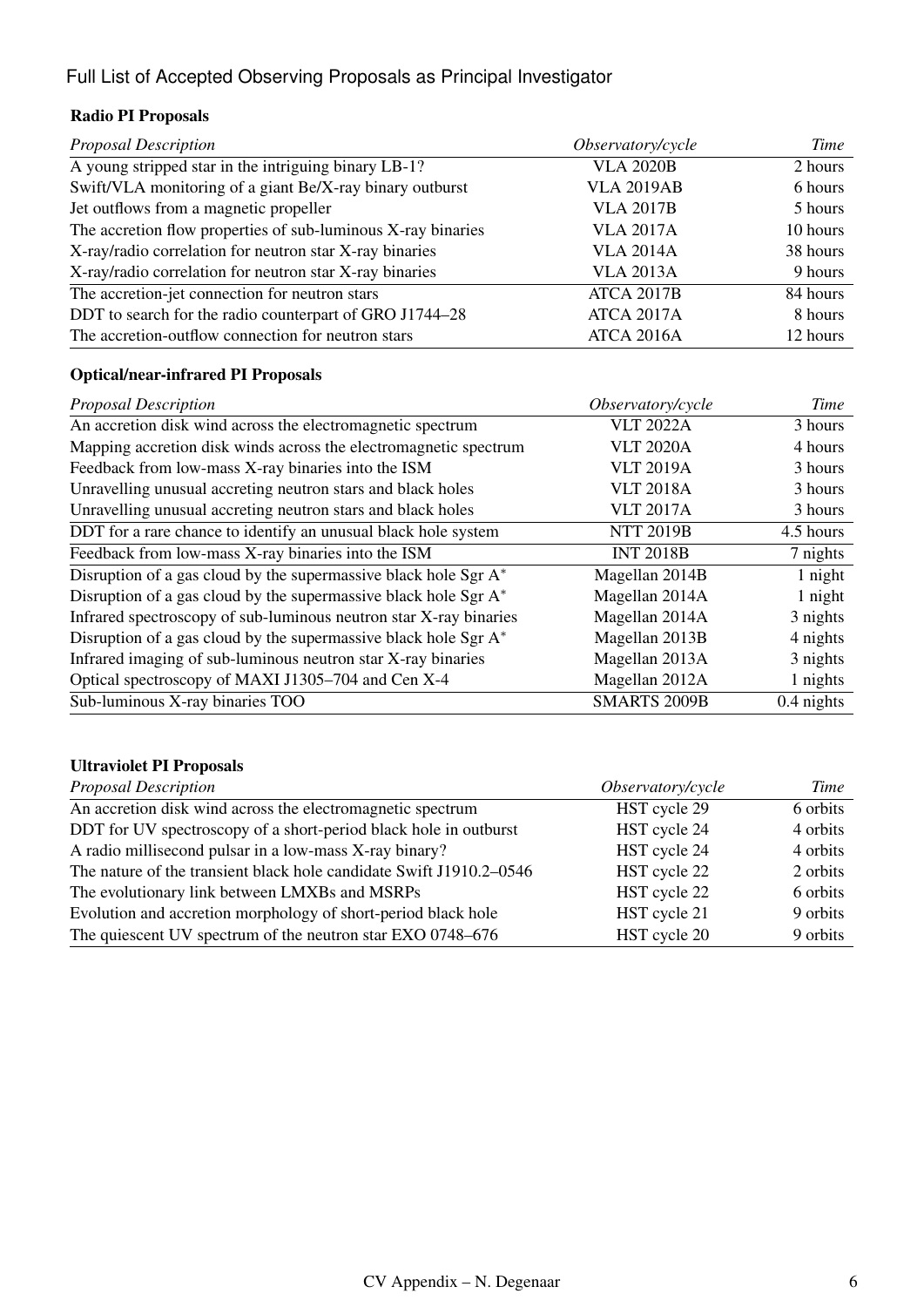### X-ray PI Proposals

| Proposal Description                                                | Observatory/cycle      | Time            |
|---------------------------------------------------------------------|------------------------|-----------------|
| An unexplored regime of neutron star heating and cooling            | Chandra AO22           | 500 ks          |
| An unexplored regime of neutron star heating and cooling            | Chandra AO20           | 90 ks           |
| DDT on outflows from a nearby super-Eddington accretor              | Chandra AO19           | $25$ ks         |
| The very cold neutron star in HETE J1900.1-2455                     | Chandra AO19           | 55 ks           |
| New progress in understanding the crusts of neutron stars           | Chandra AO18           | 60 ks           |
| DDT on the very cold neutron star in HETE J1900.1-2455              | Chandra AO17           | 30 ks           |
| Probing physics of neutron stars using Terzan 5                     | Chandra AO17           | 135 ks          |
| DDT on the accretion disk wind in 1RXS J180408.9-342058             | Chandra AO16           | 30 ks           |
| The nature of the transient X-ray binary Swift J1910.2-0546         | Chandra AO16           | 45 ks           |
| A cooling neutron star crust in Terzan 5                            | Chandra AO15           | $105$ ks        |
| Neutron star X-ray binary EXO 0748-676 in quiescence                | Chandra AO15           | 45 ks           |
| A cooling neutron star crust in Terzan 5                            | Chandra AO14           | 135 ks          |
| Quiescent monitoring 11-Hz X-ray pulsar in Terzan 5                 | Chandra AO13           | $100$ ks        |
| DDT to detect a cooling neutron star crust in Terzan 5              | Chandra AO12           | $40$ ks         |
| Neutron star crust cooling EXO 0748-676                             | Chandra AO11-AO12      | 40 ks           |
| Neutron star crust cooling TOO on HETE J1900.1-2455                 | Chandra AO11-AO12      | 90 ks           |
| Crust cooling TOO HETE J1900.1-2455 + Swift J1626.6-5156            | Chandra AO9-AO10       | 120 ks          |
| DDT to localize XMMUJ174716.1-281048                                | Chandra AO8            | 1 <sub>ks</sub> |
| Linking jet suppression to accretion geometry                       | <b>NuSTAR AO4</b>      | 60 ks           |
| Testing disk truncation for accreting neutron stars                 | <b>NuSTAR AO4</b>      | 60 ks           |
| DDT on jet suppression and accretion geometry                       | <b>NuSTAR AO3</b>      | 20 ks           |
| DDT on the "moding" of the transitional pulsar PSR J1023+0038       | <b>NuSTAR AO3</b>      | $25$ ks         |
| An accretion disk wind at low Eddington rate?                       | <b>NuSTAR AO2</b>      | 75 ks           |
| DDT to search for disk reflection in 4U 1608–52                     | <b>NuSTAR AO1</b>      | 40 ks           |
| How neutron stars accrete at low Eddington rates                    | <b>NuSTAR AO1</b>      | 75 ks           |
| DDT to search for disk reflection in MXB 1659-28                    | <b>NuSTAR AO1</b>      | 50 ks           |
| DDT observations of various transient X-ray binaries, 77 in total   | Swift AO6-AO15         | 362 ks          |
| Swift/VLA monitoring of a giant Be/X-ray binary outburst            | Swift AO15             | $20$ ks         |
| Testing disk truncation for accreting neutron stars                 | Swift AO14             | $11$ ks         |
| X-ray monitoring of Sgr A* during the Event Horizon Telescope       | Swift AO13             | 52 ks           |
| The accretion flow properties of sub-luminous X-ray binaries        | Swift AO13             | 30 ks           |
| Galactic center monitoring campaign                                 | Swift AO9-AO19         | 248 ks          |
| Neutron star crust cooling TOO                                      | Swift AO6-AO13         | $60$ ks         |
| Galactic center monitoring campaign                                 | Swift AO6-AO8          | 81 ks           |
| An accretion disk wind across the electromagnetic spectrum          | XMM AO21               | $120$ ks        |
| The nature of the compact accretor in exotic X-ray binaries         | XMM AO17               | $100$ ks        |
| An accretion disk wind at low Eddington rate?                       | XMM AO15               | 70 ks           |
| Neutron star crust cooling in 1RXS J180408.9-342058                 | XMM AO15               | 70 ks           |
| DDT to search for crust cooling in 1RXS J180408.9-342058            | XMM AO14               | $30$ ks         |
| The nature of the transient black hole candidate Swift J1910.2–0546 | XMM AO13               | $60$ ks         |
| DDT to search for crust cooling in RX J1709-267                     | XMM AO12               | 30 ks           |
| Peculiar X-ray burster SAX J2224.9+5421 in quiescence               | <b>XMM AO10 + AO12</b> | 50 ks           |
| Accreting millisecond pulsar Swift J1749.4-2807 in quiescence       | XMM AO9 + AO10         | $100$ ks        |
| Sub-luminous X-ray binary AX J1754.2-2754                           | $XMM$ AO7 + AO9        | $35$ ks         |
| Sub-luminous X-ray binaries in outburst                             | RXTE AO13-AO14         | $100$ ks        |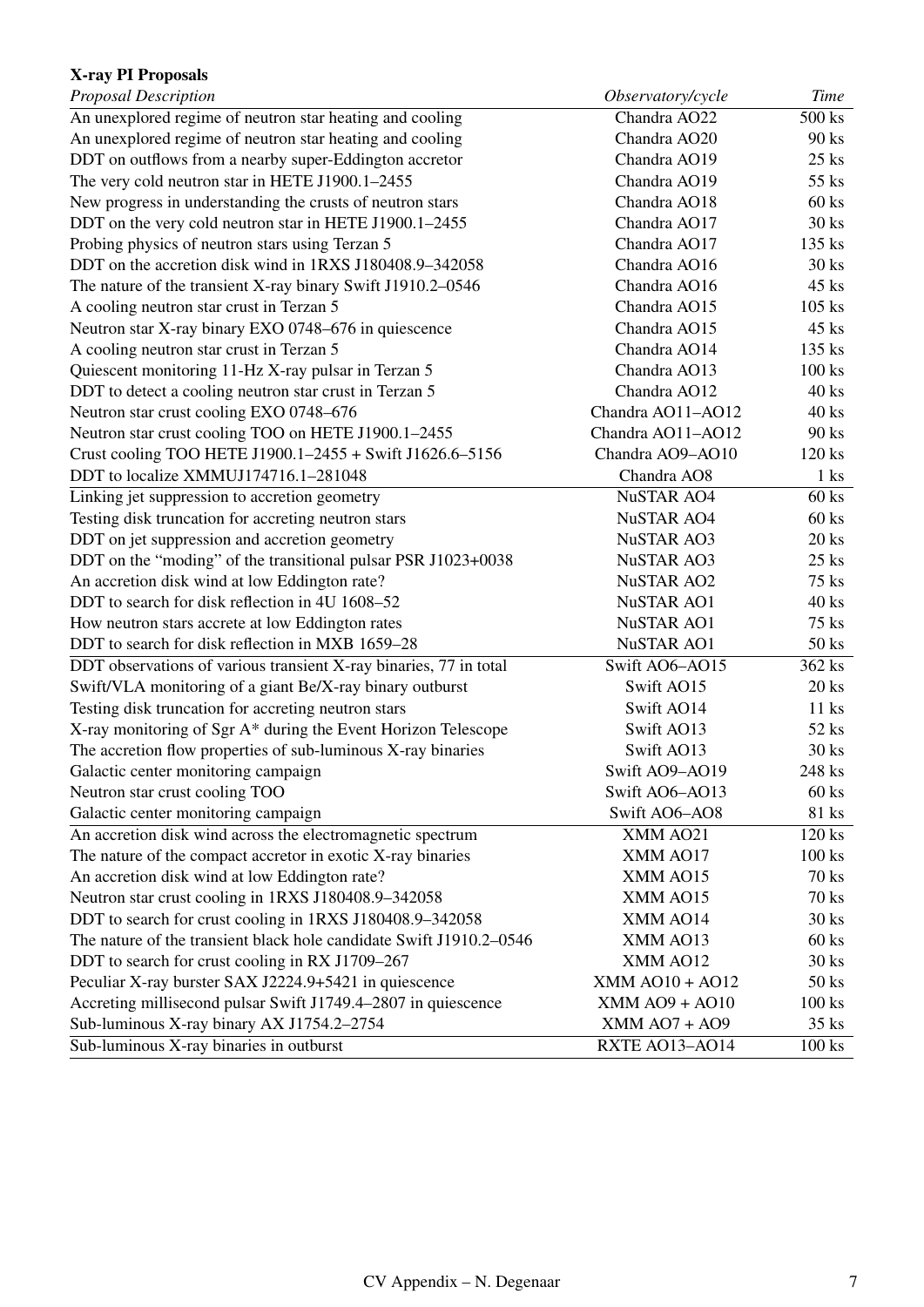### Full Overview of Teaching Activities

### Lecture series

| 2022–present | Lecturer and coordinator <i>Proposal writing</i> , MSc students. U. of Amsterdam    |
|--------------|-------------------------------------------------------------------------------------|
| 2020         | Co-lecturer <i>Structure and Evolution of Stars</i> , MSc students. U. of Amsterdam |
| 2020–present | Lecturer and coordinator Astrophysics, BSc students (year 2). U. of Amsterdam       |
| 2019         | Co-lecturer <i>Astrophysics</i> , BSc students (year 2). U. of Amsterdam            |

#### Guest and substitute lectures

| 2019-2021  | Guest lecturer <i>Compact Objects</i> , BSc students (year 3). U. of Amsterdam   |
|------------|----------------------------------------------------------------------------------|
| 2017       | Guest lecturer <i>Open Problems</i> , MSc students. U. of Amsterdam              |
| 2017       | Substitute lecturer <i>Astrophysics</i> , BSc students (year 3). U. of Amsterdam |
| 2012       | Guest lecturer <i>High Energy Universe</i> , PhD students. U. of Michigan        |
| 2009       | Substitute lecturer Compact Objects, BSc students (year 3). U. of Amsterdam      |
| 2008, 2009 | Guest lecturer <i>Orientation</i> , BSc students (year 3). U. of Amsterdam       |

#### Supervision of Master Research

| 2022      | Astrovaria (6 ECTS), Ms. E. Caruso, U. of Amsterdam                           |
|-----------|-------------------------------------------------------------------------------|
| 2021-2022 | MSc research project (60 ECTS), Mr. K. Zafeiropoulos, U. of Amsterdam         |
| 2021-2022 | MSc research project (60 ECTS), Mr. G. Zervas, U. of Amsterdam                |
| 2020-2021 | Post-MSc research project (7 months), Mr. J. van Opijnen, U. of Amsterdam.    |
|           | Funded by my Vidi research grant. Now doing missionaries work.                |
| 2020-2021 | MSc research project (60 ECTS), Ms. L. van Haastere, U. of Amsterdam          |
|           | Now PhD student in astronomy at Leiden University                             |
| 2020      | Astrovaria (6 ECTS), Ms. J. Kleverlaan, U. of Amsterdam                       |
| 2020      | Astrovaria (6 ECTS), Ms. S. Fijma, U. of Amsterdam                            |
| 2020      | Astrovaria (6 ECTS), Mr. J. Groot, U. of Amsterdam                            |
| 2020      | Astrovaria (6 ECTS), Ms. M. van Etten, U. of Amsterdam                        |
| 2019-2021 | Post-MSc research project, Mr. Osman Ahmed, Debre Tabor University, Ethiopia  |
| 2019-2020 | MSc research project (60 ECTS), Mr. M. Stoop, U. of Amsterdam                 |
|           | Now PhD student in astronomy at the U. of Amsterdam                           |
| 2018-2019 | MSc research project (60 ECTS), Ms. M. Georganti, U. of Amsterdam             |
|           | Now PhD student in astronomy at the U. of Southampton, UK                     |
| 2018      | ERASMUS+ research project (4 months), Ms. E. López, U. of Amsterdam           |
|           | Now PhD student in astronomy at the U. of Valparaíso, Chile                   |
| 2017      | ERASMUS+ research project (3 months), Mr. A. Marino, U. of Amsterdam          |
|           | Now PhD student in astronomy at the U. of Palermo, Italy                      |
| 2009-2010 | MSc research project (60 ECTS), Dr. S. Broerse, U. of Amsterdam               |
|           | PhD in astronomy, now Business Intelligence and Analytics Manager at Deloitte |

#### Supervision of Undergraduate Research

| 2022      | BSc research project (15 ECTS), Mr. D. de Rijk, U. of Amsterdam           |
|-----------|---------------------------------------------------------------------------|
| 2021-2022 | Graduation project Fontys Eindhoven College of Applied Physics (5 months) |
|           | Ms. S. Schot, U. of Amsterdam                                             |
| 2021      | BSc research project (15 ECTS), Mr. M. Petrus, U. of Amsterdam            |
| 2021      | BSc research project (15 ECTS), Mr. S. van Eeden, U. of Amsterdam         |
| 2019      | ASPIRE research project (2 months), Mr. Alexis Andres, U. of Amsterdam    |
| 2019      | BSc research project (15 ECTS), Ms. S. Fijma, U. of Amsterdam             |
| 2019      | BSc research project (15 ECTS), Ms. J. Kleverlaan, U. of Amsterdam        |
| 2019      | BSc research project (15 ECTS), Ms. M. van Etten, U. of Amsterdam         |
| 2019      | BSc research project (15 ECTS), Mr. J. Groot, U. of Amsterdam             |
| 2018      | BSc research project (15 ECTS), Mr. B. Belhach, U. of Amsterdam           |
| 2018      | BSc research project (15 ECTS), Mr. L. Kok, U. of Amsterdam               |
| 2018      | BSc research project (15 ECTS), Mr. M. Rustenburg, U. of Amsterdam        |
| 2015      | Summer research project (2 months), Ms. A.C. Waterhouse, U. of Cambridge  |
| 2009      | BSc research project (15 ECTS), Mr. O. Gurney-Champion, U. of Amsterdam   |
| 2008      | BSc research project (15 ECTS), Mr. S. Westerhout, U. of Amsterdam        |
|           |                                                                           |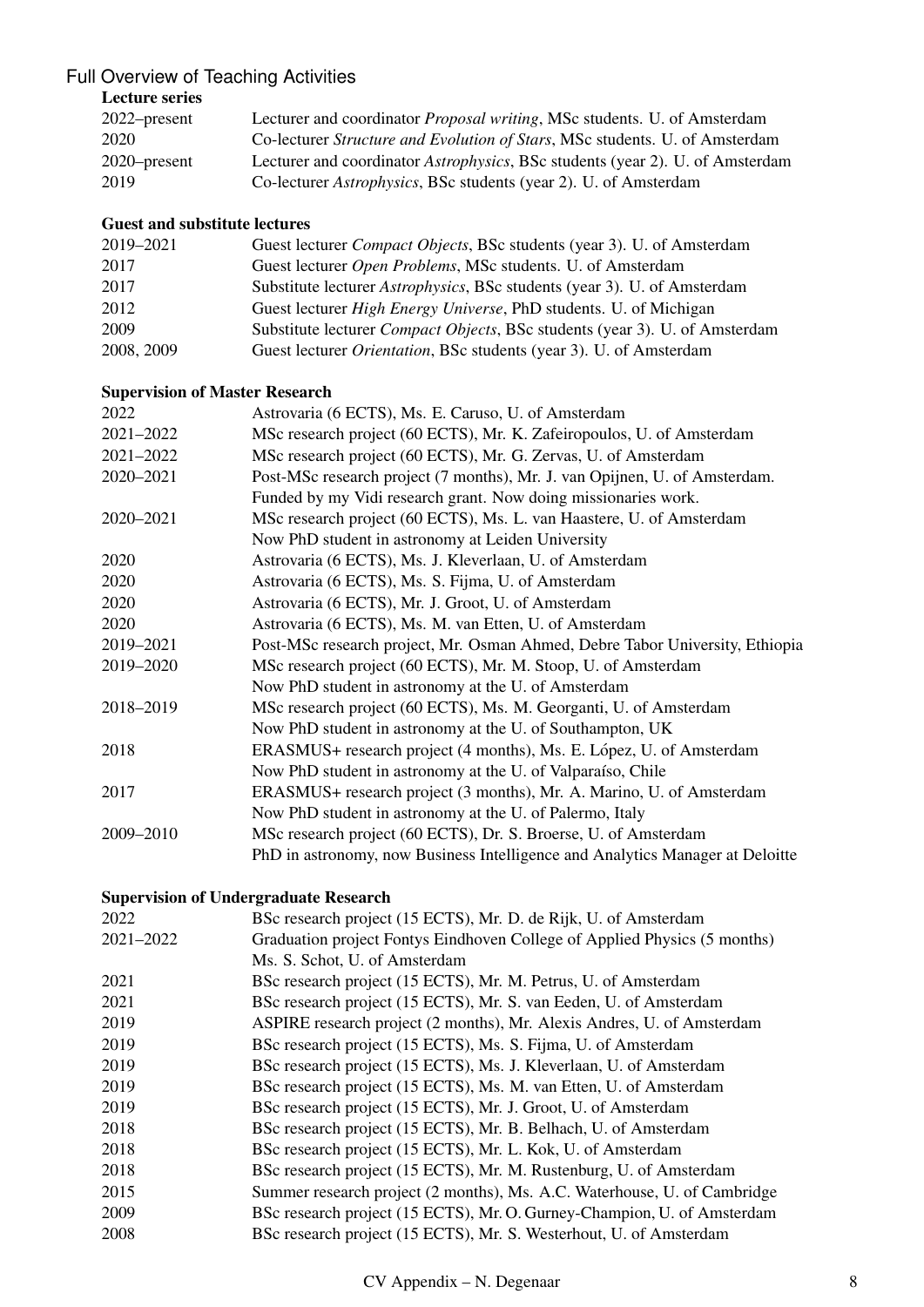# Nathalie Degenaar

Journal abbreviations used: ApJ = Astrophysical Journal, A&A = Astronomy & Astrophysics, MNRAS = Monthly Notices of the Royal Astronomical Society, A&G = Astronomy & Geophysics, ATel = Astronomer's Telegram, JApA  $=$  Journal of Astrophysics and Astronomy, SCPMA  $=$  Science China Physics, Mechanics & Astronomy.

#### Review Papers: First Author

- 2022 Degenaar, N., Wijnands, R. & Maccarone, T.M., invited review for New Astronomy Reviews *Low-level accretion in low-mass X-ray binaries*
- 2018 Degenaar, N. & Suleimanov, V., book chapter in "The physics and astrophysics of neutron stars", Springer book collection on Astronomy and Astrophysics Library, arXiv:1806.02833 *Testing the equation of state with electromagnetic observations*

Degenaar, N., Ballantyne, D.R., Belloni, T., Chakraborty M., Chen, Y.-P., Ji, L., Kretschmar P., Kuulkers, E., Li, J., Maccarone, T.J., Malzac J., Zhang, S., Zhang, S.-N., 2018, Space Science Reviews 214, 15 *Accretion disks and coronae in the X-ray flashlight*

2015 Degenaar, N., Wijnands, R., Miller, J.M., Reynolds, M.T., Kennea, J.A., Gehrels, N., 2015, JHEAp 7, 137 *The Swift X-ray monitoring campaign of the center of the Milky Way*

#### Review Papers: Co-Author

- 2022 Neilsen, J. & Degenaar, N., book chapter in High-resolution X-ray spectroscopy, Springer *Disk winds in Galactic X-ray binaries*
- 2021 Bahramian, A. & Degenaar, N., book chapter in Handbook of X-ray and Gamma-ray Astronomy, Springer *Phenomenology and populations of low-mass X-ray binaries*
- 2017 Wijnands, R., Degenaar, N., & Page, D., 2017, JApA 38, 49 *Crust cooling of accretion-heated neutron stars*

Middleton, M., Casella, P, Gandhi, P., Bozzo, E., Anderson, G., Degenaar, N., Donnarumma, I., Israel, G., Knigge, C., Lohfink, A., Markoff, S., Marsh, T., Rea, N., Tingay, S., Wiersema, K., Altamirano, D., Bhattacharya, D., Brandt, W., Carey, S., Charles, P., Diaz Trigo, M., Done, C., Kotze, M., Marsh, T., Eikenberry, S., Fender, R., Ferruit, P., Fuerst, F., Greiner, J., Ingram, A., Heil, L., Jonker, P., Komossa, S., Leibundgut, B., Maccarone, T., Malzac, J., McBride, V., Miller-Jones, J., Page, M., Maria Rossi, E., Russell, D., Shahbaz, T., Sivakoff, G., Tanaka, M., Thompson, D., Uemura, M., Uttley, P., van Moorsel, G., Van Doesburgh, M., Warner, B., Wilkes, B., Wilms, J., Woudt, P., 2017, New Astronomy Reviews 79, 28 *Paving the way to simultaneous multi-wavelength astronomy*

#### Refereed Journals: First Author

- 2021 Degenaar, N., Page, D., Beznogov, M.V., van den Eijnden, J., Wijnands, R., Reynolds, M., MNRAS 508, 882 *Constraining the properties of dense neutron star cores: The case of the X-ray binary HETE J1900.1–2455*
- 2019 Degenaar, N., Ootes, L.S., Page, D., Wijnands, R., Parikh, A., Homan, J., Cackett, E.M., Miller, J.M., Altamirano, D., Linares, M., 2019, MNRAS 488, 4477 *Crust cooling of the neutron star in Aql X-1: Different depth and magnitude of shallow heating during similar accretion outbursts*
- 2017 Degenaar, N., Ootes, L.S., Reynolds, M.T., Wijnands, R., Page, D., 2017, MNRAS Letters 465, L10 *A very cold neutron star crust in the transiently accreting millisecond X-ray pulsar HETE J1900.1–2455 after 10 years of active accretion*

Degenaar, N., Pinto, C., Miller, J.M., Fabian, A.C., Wijnands, R., Altamirano, D., Chakrabarty, D., Paerels, F., 2017, MNRAS 464, 398

*An in-depth study of a neutron star accreting at low Eddington rate: On the possibility of a truncated disk and outflows*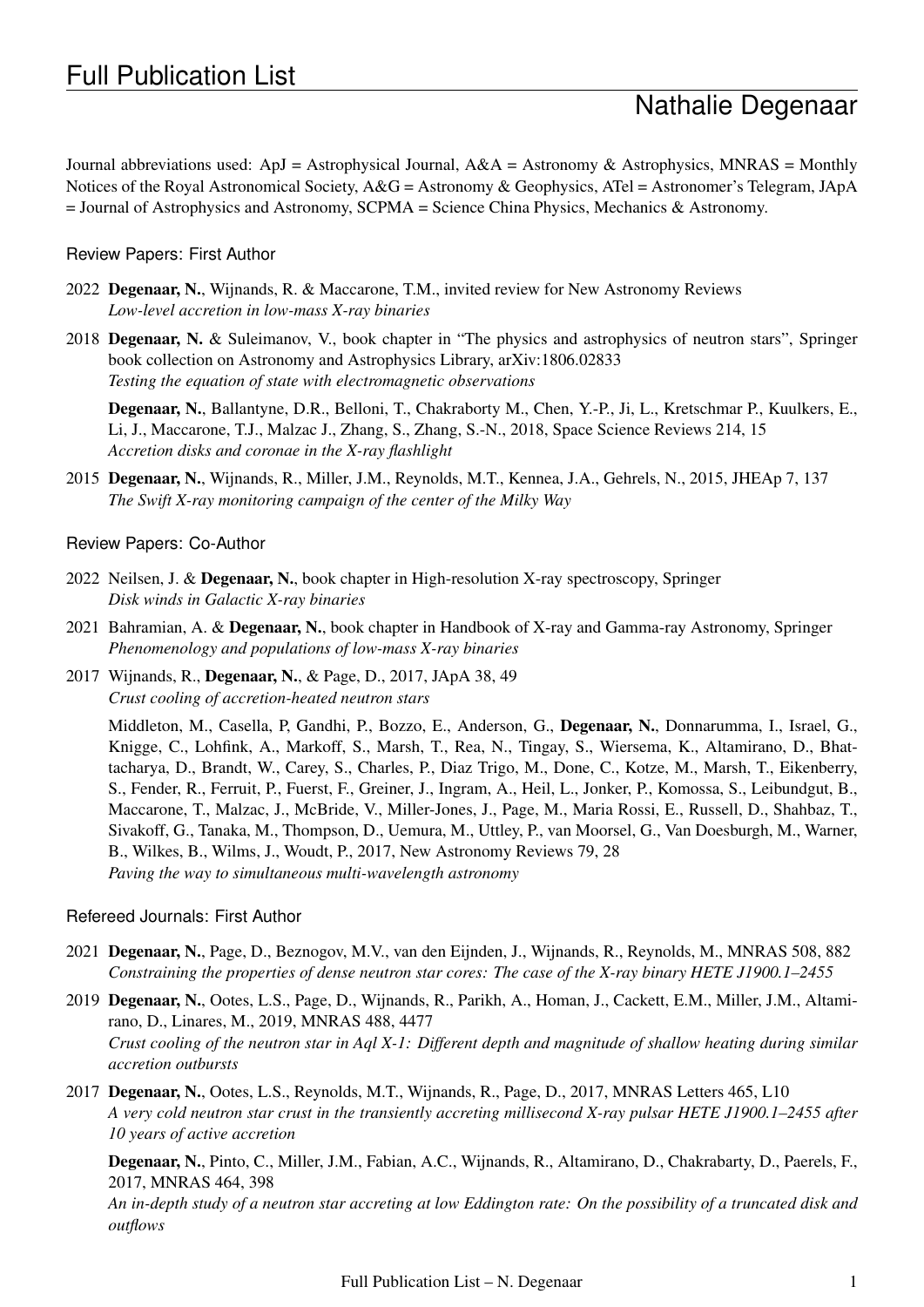2016 Degenaar, N., Altamirano, D., Parker, M., Miller-Jones, J.C.A., Miller, J.M., Heinke, C.O., Wijnands, R., Ludlam, R., Parikh, A., Hessels, J.W.T., Gusinskaia, N., Deller, A., Fabian, A.C. 2016, MNRAS 461, 4049 *Disk reflection and a possible disk wind during a soft X-ray state in the neutron star low-mass X-ray binary 1RXS J180408.9–342058*

Degenaar, N., Koljonen, K.I.I, Chakrabarty, D., Kara, E., Altamirano, D., Miller, J.M., Fabian, A.C., 2016, MNRAS 456, 4256

*Probing the effects of a thermonuclear X-ray burst on the neutron star accretion flow with NuSTAR*

2015 Degenaar, N., Miller, J.M., Chakrabarty, D., Harrison, F.A., Kara, E., Fabian, A., 2015, MNRAS Letters 451, L85

*NuSTAR detection of disk reflection from close to the neutron star in 4U 1608–52*

Degenaar, N., Wijnands, R., Brown, E.F., Cumming, A.C., Cackett, E.M., Fridriksson, J., Homan, J., Miller, J.M., Heinke, C.O., Bahramian, A., Sivakoff, G.R., Altamirano, D., Pooley, D., 2015, MNRAS 451, 2071 *Neutron star crust cooling in the Terzan 5 X-ray transient Swift J174805.3–244637*

2014 Degenaar, N., Miller, J.M., Harrison, F.A., Kennea, J.A., Kouveliotou, C., Younges, G., 2014, ApJ Letters 796, L9

*High-resolution X-ray spectroscopy of the bursting pulsar GRO J1744–28*

Degenaar, N., Wijnands, R., Reynolds, M.T., Miller, J.M., Altamirano, D., Kennea, J.A., Gehrels, N., Haggard, D., Ponti, G., 2014, ApJ, 792, 109 *The peculiar galactic center neutron star X-ray binary XMM J174457–2850.3*

Degenaar, N., Medin, Z., Cumming, A., Wijnands, R., Wolff, M.T., Cackett, E. M., Miller, J. M., Jonker, P. G., Homan, J., Brown, E. F., 2014 ApJ, 791, 47 *The neutron star crust cooling curve of EXO 0748–676*

Degenaar, N., Wijnands, R., Miller, J. M., 2014, ApJ, 787, 67 *The quiescent counterpart of the peculiar X-ray burster SAX J2224.9+5421*

Degenaar, N., D. Maitra, E.M. Cackett, M.T. Reynolds, J.M. Miller, R.C. Reis, A.L. King, K.Gültekin, C.D. Bailyn, M.M. Buxton, R. MacDonald, A.C. Fabian, D.B. Fox, E.S. Rykoff, 2014, ApJ, 784, 122 *Multi-wavelength monitoring of the new candidate black hole X-ray binary Swift J1910.2–0546*

2013 Degenaar, N., Wijnands, R., Brown, E. F., Altamirano, D., Cackett, E. M., Fridriksson, J., Homan, J., Heinke, C. O., Miller, J. M., Pooley, D., Sivakoff G. R., 2013, ApJ 775, 48 *Continued neutron star crust cooling of the 11 Hz X-ray pulsar in Terzan 5*

Degenaar, N., Miller, J. M., Kennea, J. A., Gehrels, N., Reynolds, M. T., Wijnands, R., 2013, ApJ, 769, 155 *The X-ray flaring properties of Sgr A*<sup>∗</sup> *during six years of monitoring with Swift*

Degenaar, N., Miller, J. M., Wijnands, R., Altamirano, D., Fabian, A. C., 2013, ApJ Letters 767, L37 *X-ray emission and absorption features during an energetic thermonuclear X-ray burst from IGR J17062–6143*

Degenaar, N., Wijnands, R., Miller, J. M., 2013, ApJ Letters 767, L31 *A direct measurement of the heat release in the outer crust of the transiently accreting neutron star XTE J1709– 267*

2012 Degenaar, N., Linares, M., Altamirano, D., Wijnands, R., 2012, ApJ 759, 8 *Two new bursting neutron star low-mass X-ray binaries: Swift J185003.2–005627 and Swift J1922.7–1716*

Degenaar, N., Wijnands, R., Cackett, E. M., Homan, J., in 't Zand, J. J. M., Kuulkers, E., Maccarone, T. J., van der Klis, M., 2012, A&A 545, 49

*A four-year Chandra/XMM-Newton monitoring campaign of the Galactic center: analyzing the X-ray transients*

Degenaar, N., Patruno, A., Wijnands, R., 2012, ApJ, 756, 148 *The quiescent X-ray properties of the accreting millisecond X-ray pulsar and eclipsing binary Swift J1749.4– 2807*

Degenaar, N., Starling, R.L.C., Evans, P.A., Beardmore, A.P., Burrows, D.N., Cackett, E.M., Campana, S., Grupe, D., Kennea, J., Moretti, A., Pagani, C., Page, K.L., La Parola, V., Wijnands, R., 2012, A&A 540, 22 *Swift follow-up observations of unclassified ASCA sources*

Degenaar, N., Wijnands, R., 2012, MNRAS 422, 581 *Strong X-ray variability during the quiescent state of the neutron star low-mass X-ray binary EXO 1745–248*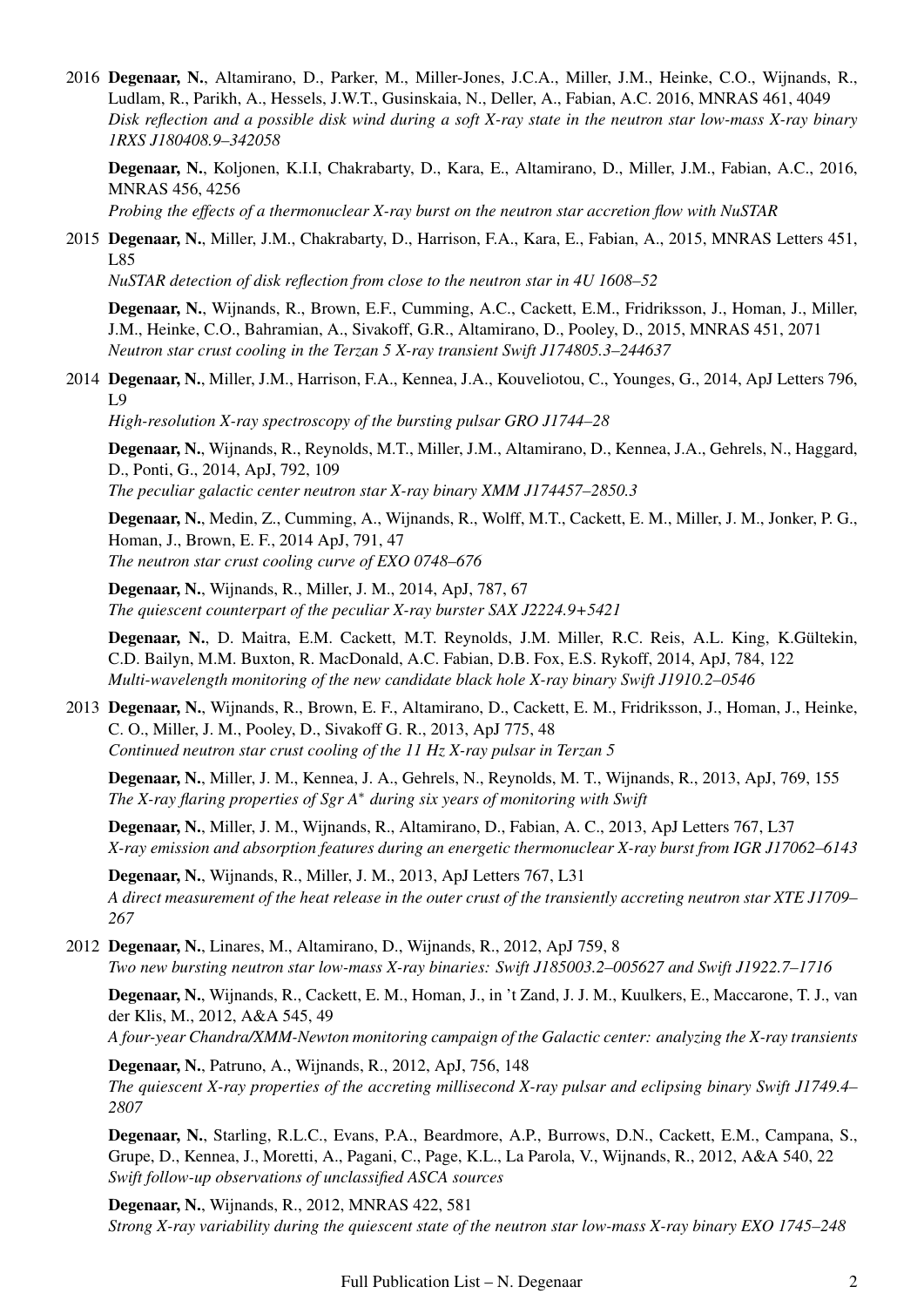2011 Degenaar, N., Brown, E. F., Wijnands, R., 2011, MNRAS Letters 418, L152 *Evidence for crust cooling in the transiently accreting 11-Hz X-ray pulsar in the globular cluster Terzan 5*

Degenaar, N., Wijnands, R., Kaur, R., 2011, MNRAS Letters 414, L104 *Swift detection of an intermediately long X-ray burst from the very faint X-ray binary XMMU J174716.1– 281048*

Degenaar, N., & Wijnands, R., 2011, MNRAS Letters 414, L50 *The accretion-heated crust of the transiently accreting 11-Hz X-ray pulsar in the globular cluster Terzan 5*

Degenaar, N., & Wijnands, R., 2011, MNRAS Letters 412, L68 *The soft quiescent spectrum of the 11 Hz pulsar in Terzan 5*

Degenaar, N., Wolff, M. T., Ray, P. S., Wood, K. S., Homan, J., Lewin, W. H. G., Jonker, P. G., Cackett, E. M., Miller, J. M., Brown, E. F., Wijnands, R., 2011, MNRAS 412, 1409 *Further X-ray observations of EXO 0748–676 in quiescence: evidence for a cooling neutron star*

#### 2010 Degenaar, N., & Wijnands, R., 2010, A&A 524, 69

*A four-year baseline Swift study of enigmatic X-ray transients located near the Galactic center*

Degenaar, N., Jonker, P.G., Kaur, R., Rea, N., Israel, G. L., Patruno, A., Trap, G., Cackett, E.M., D'Avanzo, P., Lo Curto, G., Torres, M. A. P., Novara, G., Krimm, H., Holland, S.T., De Luca, A., Esposito, P., Wijnands, R., 2010, MNRAS 404, 1591

*Multi-wavelength observations of 1RXH J173523.7–354013: revealing an unusual bursting neutron star*

2009 Degenaar, N., Wijnands, R., Wolff, M. T., Ray, P. S., Wood, K. S., Homan, J., Lewin, W. H. G., Jonker, P. G., Cackett, E. M., Miller, J. M., Brown, E. F., 2009, MNRAS Letters 396, L26 *Chandra and Swift observations of the quasi-persistent neutron star transient EXO 0748–676 back to quiescence*

Degenaar, N., & Wijnands, R., 2009, A&A 495, 547

*The behavior of sub-luminous X-ray transients near the Galactic center as observed using the X-ray telescope aboard Swift*

#### Refereed Journals: Co-author

2022 Maccarone, T.J., Degenaar, N., Tetarenko, B.E., Heinke, C.O., Wijnands, R., Sivakoff, G.R., 2022, MNRAS 512, 2365

*On the recurrence times of neutron star X-ray binary transients and the nature of the Galactic Centre quiescent X-ray binaries*

Armas Padilla, M., Rodríguez-Gil, P., Muñoz-Darias, T., Torres, M.A.P., Casares, J. Degenaar, N., Dhillon, V.S., Heinke, C.O., Littlefair, S.P.; Marsh, T.R., 2022, ApJ Letters 931, L9

*A Tentative 114 minute Orbital Period Challenges the Ultracompact Nature of the X-Ray Binary 4U 1812–12*

Akiyama, K. et al. (337 authors), 2022, ApJ Letters 930, L13 *First Sagittarius A*<sup>∗</sup> *Event Horizon Telescope Results. II. EHT and Multiwavelength Observations, Data Processing, and Calibration*

Akiyama, K. et al. (389 authors), 2022, ApJ Letters 930, L12 *First Sagittarius A*<sup>∗</sup> *Event Horizon Telescope Results. I. The Shadow of the Supermassive Black Hole in the Center of the Milky Way*

Fijma, S., van den Eijnden, J., Degenaar, N., Russell, T.D., Miller-Jones, J.C.A., 2022, submitted to MNRAS, arXiv2204.10910

*Evaluating the jet/accretion coupling of Aql X-1: probing the contribution of accretion flow spectral components*

Scaringi, S., Groot, P.J., Knigge, C., Bird, A.J., Breedt, E., Buckley, D.A.H., Cavecchi, Y., Degenaar, N., de Martino, D., Done, C., Fratta, M., Ilkiewicz, K., Koerding, E., Lasota, J.-P., Littlefield, C., Manara, C. F., O'Brien, M., Szkody, P., Timmes, F. X., 2022, Nature 604, 447 *Localized thermonuclear bursts from accreting magnetic white dwarfs*

Castro Segura, N., Knigge, C., Long, K.S., Altamirano, D., Armas Padilla, M., Bailyn, C., Buckley, D.A.H., Buisson, D.J.K., Casares, J., Charles, P., Combi, J.A., Cúneo, V. A., Degenaar, N., del Palacio, S., Díaz Trigo, M., Fender, R., Gandhi, P., Georganti, M., Gutiérrez, C., Hernández Santisteban, J.V., Jiménez-Ibarra, F., Matthews, J., Méndez, M., Middleton, M., Muñoz-Darias, T., Özbey Arabac?, M., Pahari, M., Rhodes, L.,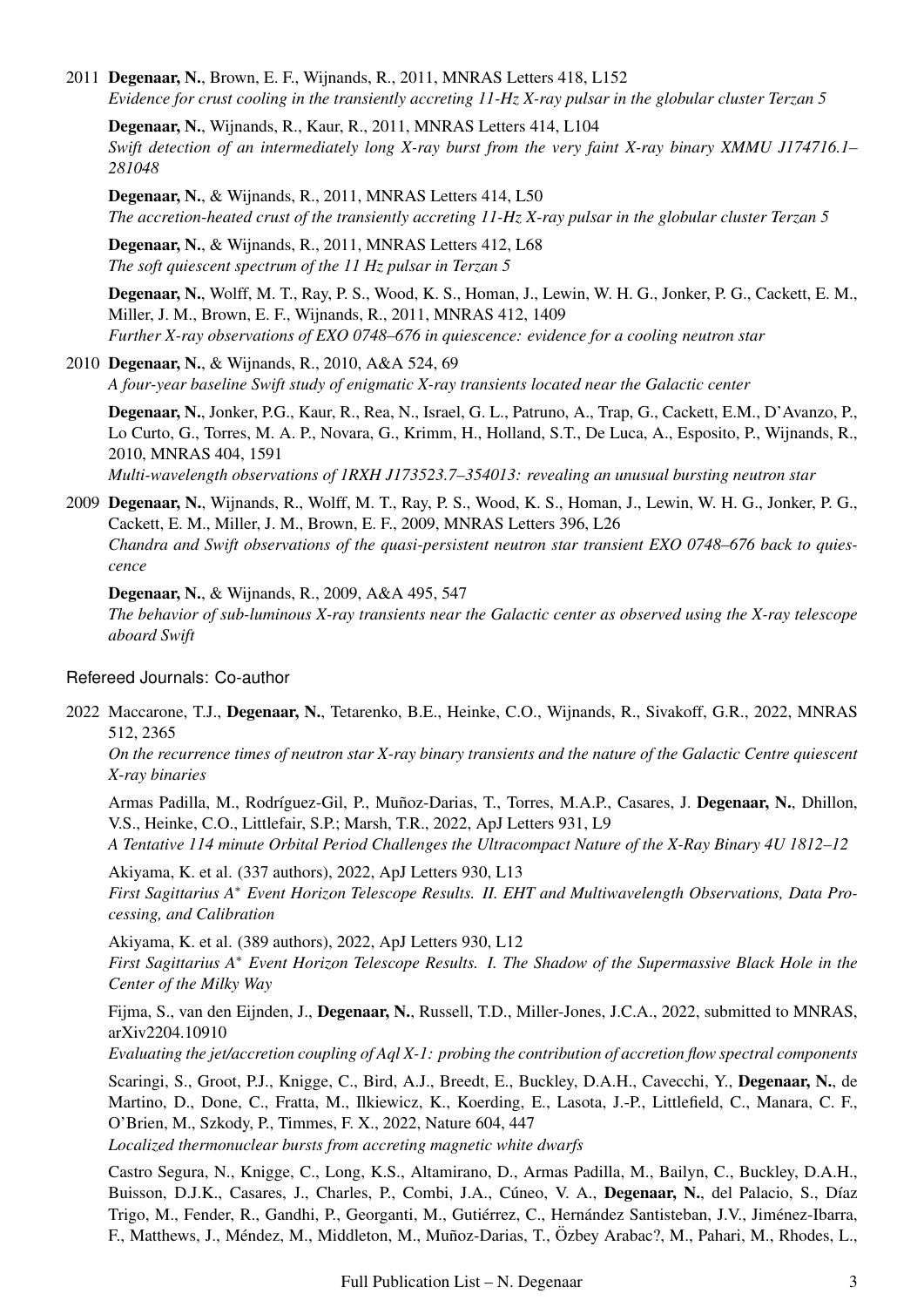Russell, T.D., Scaringi, S., van den Eijnden, J., Vasilopoulos, G., Vincentelli, F.M., Wiseman, P., 2022, Nature 603, 52

*A persistent ultraviolet outflow from an accreting neutron star binary transient*

Page, D., Homan, J., Nava-Callejas, M., Cavecchi, Y., Beznogov, M.V., Degenaar, N., Wijnands, R., Parikh, A.S., 2022, to appear in ApJ, arXiv2202.03962

*A "Hyperburst" in the MAXI J0556-332 neutron star: Evidence for a new type of thermonuclear explosion*

Andés, A., van den Eijnden, J., Degenaar, N., Evans, P.A., Reynolds, M., Miller, J.M., Kennea, J., Wijnands, R., Markoff, S., Altamirano, D., Heinke, C.O., Bahramian, A., Ponti, G., Haggard, D., 2022, MNRAS 510, 2851

*A Swift study of long-term changes in the X-ray flaring properties of Sagittarius A*<sup>∗</sup>

2021 Russell, T.D., Degenaar, N., van den Eijnden, J., Del Santo, M., Segreto, A., Altamirano, D., Beri, A., Díaz Trigo, M., Miller-Jones, J.C.A, 2021, MNRAS Letters 508, L6

*The evolving radio jet from the neutron star X-ray binary 4U 1820–30*

van den Eijnden, J., Degenaar, N., Russell, T.D., Wijnands, R., Miller-Jones, J.C.A., Hernández Santisteban, J.V., Gallo, E., Atri, P., Plotkin, R.M., Maccarone, T.J., Sivakoff, G.R., Miller, J.M., Reynolds, M., Russell, D.M., Maitra, D., Heinke, C.O., Armas Padilla, M., Bahramian, A., Shaw, A.W., Rupen, M.P., 2021, MNRAS 507, 3899

*A new radio census of neutron star X-ray binaries*

Stoop, M., van den Eijnden, J., Degenaar, N.,, Bahramian, A., Swihart, S.J., Strader, J., Jimenez-Ibarra, F., ´ Muñoz-Darias, T., Armas Padilla, M., Shaw, A.W., Maccarone, T.J., Wijnands, R., Russell, T.D., Hernández Santisteban, J.V., Miller-Jones, J.C.A., Russell, D.M., Maitra, D., Heinke, C.O., Sivakoff, G.R., Lewis, F., Bramich, D.M., 2021, MNRAS 507, 330

*Multiwavelength observations reveal a faint candidate black hole X-ray binary in IGR J17285–2922*

Joadand, A., Hernández Santisteban, J.V., Archibald, A., Hessels, J.W.H., Bogdanov, S., Knigge, C., Degenaar, N., Deller, A., Scaringi, S., Patruno, A., to appear in ApJ, arXiv:2102.13145 *Discovery of UV millisecond pulsations and moding in the the low-mass X-ray binary state of the transitional*

*millisecond pulsar PSR J1023+0038* Kretschmar, P., El Mellah, I., Martínez-Núñez, S., Fürst, F., Grinberg, V., Sander, A.A.C., van den Eijnden, J., Degenaar, N., Maíz Apellániz, J., Jiménez Esteban, F., Ramos-Lerate, M., Utrilla, E., 2021, A&A 652, 95 *Revisiting the archetypical wind accretor Vela X-1 in depth*

Buisson, D.J.K., Altamirano, D., Armas Padilla, M., Arzoumanian, Z., Bult, P., Castro Segura, N., Charles, P., Degenaar, N., Díaz Trigo, M., van den Eijnden, J., Fogantini, F., Gandhi P., Gendreau, K., Hare, J., Homan, J., Knigge, C., Malacaria, C., Méndez, M., Muñoz Darias, T., Ng, M. Özbey Arabac?, M., Remillard, R., Strohmayer, T. E., Tombesi, F., Tomsick, J. A., Vincentelli, F., Walton, D. J., 2021, MNRAS 503, 5600 *Dips and eclipses in the X-ray binary Swift J1858.6–0814 observed with NICER*

Ilkiewicz, K., Scaringi, S., Court, J.M.C., Maccarone, T.J., Altamirano, D., Bradshaw, C.W., Degenaar, N., Fratta, M., Littlefield, C., Shahbaz, T., Wijnands, R., 2021, MNRAS 503, 4050 *Exploring the tilted accretion disc of AQ Men with TESS*

Ludlam, R.M., Jaodand, A.D., García, J.A., Degenaar, N., Tomsick, J. A., Cackett, E.M., Fabian, A.C., Gandhi, P., Buisson, D.J.K., Shaw, A.W., Chakrabarty, D., 2021, ApJ 911, 123 *Simultaneous NICER and NuSTAR Observations of the Ultra-compact X-ray Binary 4U 1543–624*

Bahramian, A., Heinke, C.O., Kennea, J. A., Maccarone, T.J., Evans, P. A., Wijnands, R., Degenaar, N., in 't Zand, J. J. M., Shaw, A.W., Rivera Sandoval, L.E., McClure, S., Tetarenko, A.J., Strader, J., Kuulkers, E., Sivakoff, G.R., 2021, MNRAS 501, 2790

*The Swift Bulge Survey: Motivation, strategy, and first X-ray results*

Parikh, A.S., Degenaar, N., Santisteban, J. V. Hernández, Wijnands, R., Psaradaki, I., Costantini, E., Modiano, D., Miller, J.M., 2021, MNRAS 501, 1453

*UV and X-ray observations of the neutron star LMXB EXO 0748-676 in its quiescent state*

de Haas, S.E.M., Russell, T.D., Degenaar, N., Markoff, S., Tetarenko, A.J., Tetarenko, B.E., van den Eijnden, J., Miller-Jones, J.C.A., Parikh, A.S., Plotkin, R.M., Sivakoff, G.R., 2021, MNRAS 502, 521

*Disk-jet coupling changes as a possible indicator for outbursts from GX 339–4 remaining within the X-ray hard state*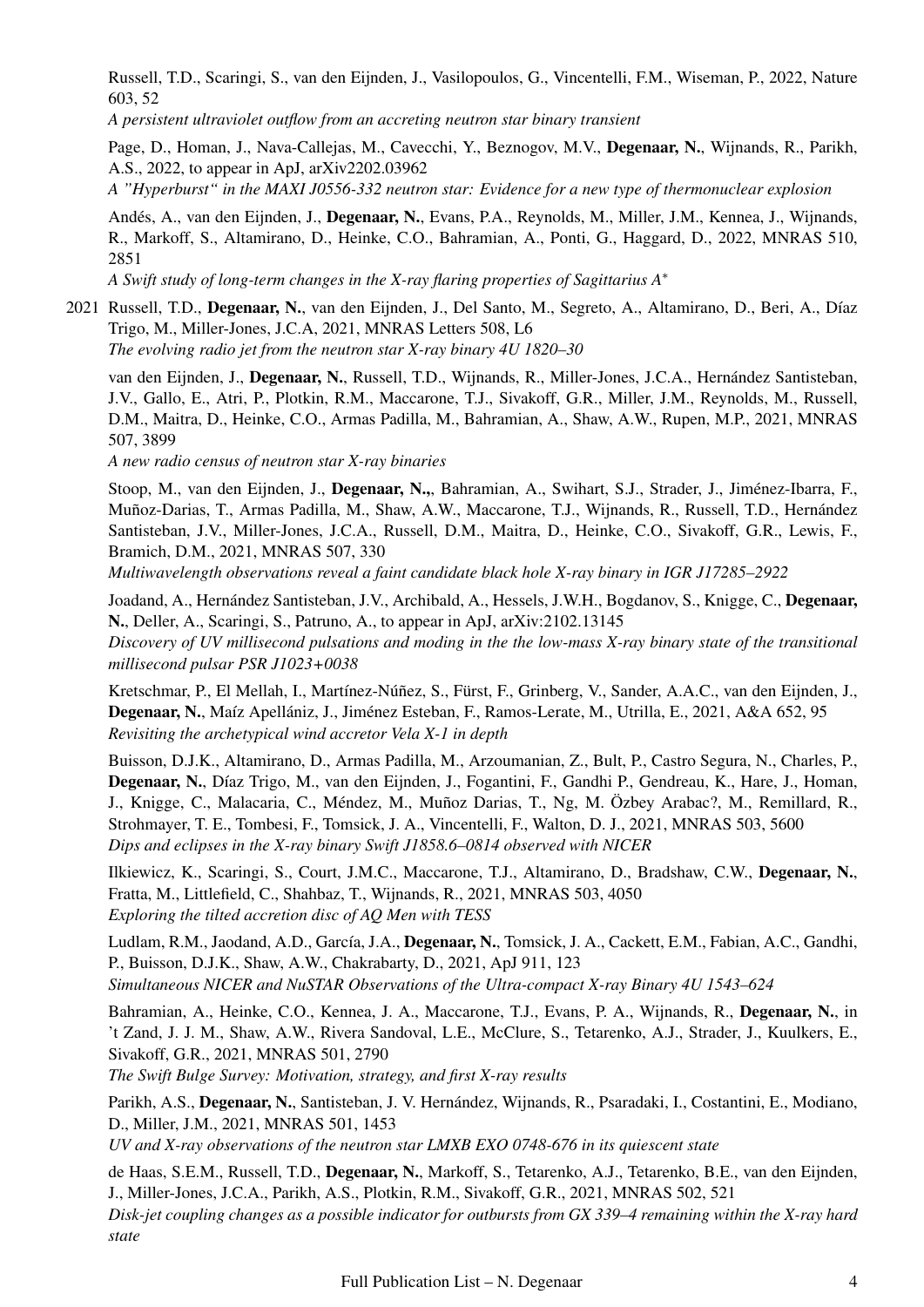2020 Armas Padilla, M., Muñoz-Darias, T., Jiménez-Ibarra, F., Fernández-Ontiveros, J. A., Casares, J., Torres, M.A.P., García-Rojas, J., Cúneo, V. A., Degenaar, N., 2020, A&A 644, 63 *Optical spectroscopy of 4U 1812–12: An ultra-compact X-ray binary seen through an H II region*

Maccarone, T.J., van den Eijnden, J., Russell, T.D., Degenaar, N., 2020, MNRAS 499, 957 *Eclipses of jets and discs of X-ray binaries as a powerful tool for understanding jet physics and binary parameters*

Russell, T.D., Lucchini, M., Tetarenko, A.J., Miller-Jones, J.C.A., Sivakoff, G.R., Krauss, F., Mulaudzi, W., Baglio, M.C., Russell, D.M., Altamirano, D., Ceccobello, C., Corbel, S., Degenaar, N., van den Eijnden, J., Fender, R., Heinz, S., Koljonen, K.I.I., Maitra, D., Markoff, S., Migliari, S., Parikh, A.S., Plotkin, R.M., Rupen, M., Sarazin, C., Soria, R., Wijnands, R., 2020, MNRAS 498, 5772

*Rapid compact jet quenching in the Galactic black hole candidate X-ray binary MAXI J1535–571*

Buisson, D.J.K., Altamirano, D., Diaz Trigo, M., Mèndez, M., Armas Padilla, M., Castro Segura, N., Degenaar, N., van den Eijnden, J., Fogantini, F.A., Knigge, C., Muñoz-Darias, T., Özbey Arabaci, M., Vincentelli, F.M., 2020, MNRAS 498, 68

*Soft X-ray emission lines in the X-ray binary Swift J1858.6–0814 observed with XMM-Newton-RGS: disc atmosphere or wind?*

Pereyra, M., Altamirano, D., Court, J.M.C, Cúneo, V., **Degenaar, N.**, Parikh, A.S., Wijnands, R., 2020, MN-RAS 497, 1115

*Long-term X-ray evolution of the black hole candidate IGR J17091–3624 in the last decade*

van den Eijnden, J., Degenaar, N., Russell, T.D., Altamirano, D., Armas Padilla, M., Bahramian, A., Buisson, D.J.K., Castro Segura, N., Fogantini, F.A., Heinke, C.O., Maccarone, T., Maitra, D., Miller-Jones, J.C.A., Muñoz-Darias, T., Özbey Arabaci, M., Russell, D., Shaw, A.W., Sivakoff, G., Tetarenko, A., Vincentelli, F., Wijnands, R., 2020, MNRAS 496, 4127

*The strongly variable radio counterpart of Swift J1858.6–0814*

Parikh, A., Wijnands, R., Homan, J., Degenaar, N., Wolvers, B., Ootes, L.S., Page, D., 2020, A&A Letters, 638, L2

*Unexpected late-time temperature rise observed in two neutron star crust cooling sources XTE J1701–462 and EXO 0748–676*

Court, J.M.C., Scaringi, S., Littlefield C., Castro Segura, N., Long, K., Maccarone, T., Altamirano, D., Degenaar, N., Wijnands, R., Shahbaz, T., Zhan, Z., 2020, MNRAS 494, 4656

*EX Draconis: Using Eclipses to Separate Outside-In and Inside-Out Outbursts*

Muñoz-Darias, T., Armas Padilla, M., Jimenez-Ibarra F., Panizo-Espinar, G., Casares, J., Altamirano, D., Buisson, D.J.K., Castro Segura, N., Cuneo, V.A., Degenaar, N., Fogantini, F.A., Knigge, C., Özbey Arabaci, M., Sanchez-Sierras, M.A., Torres, M.A.P., van den Eijnden, J., Vincentelli, F.M., 2020, ApJ Letters 893, L19 *The Changing-look Optical Wind of the Flaring X-ray Transient Swift J1858.6–0814*

Wijngaarden, M.J.P., Ho, W.C.G., Chang, P., Page, D., Wijnands, R., Ootes, L.S., Cumming, A., Degenaar, N., Beznogov, M., 2020, MNRAS 493, 4936

*The effect of diffusive nuclear burning on neutron star cooling in accreting systems*

van den Eijnden, J., Degenaar, N., Ludlam, R., Parikh, A., Miller, J.M., Wijnands, R., Gendreau, K.C., Arzoumanian, Z., Chakrabarty, D., Bult, P., 2020, MNRAS 493, 1318

*A strongly changing accretion morphology in the outburst decay of the neutron star X-ray binary 4U 1608–52*

López-Navas, J., Degenaar, N., Parikh, A.S., Hernández Santisteban, J.V., van den Eijnden, J., MNRAS 493,  $940$ 

*The connection between the optical/UV and X-ray emission in the neutron star low-mass X-ray binary Aql X-1*

Shaw, A.W., Heinke, C.O., Maccarone, T.J., Sivakoff, G.R., Strader, J., Bahramian, A., Degenaar, N., Kennea, J.A., Kuulkers, E., Rivera Sandoval, L.E., Shishkovsky, L., Swihart, S.J., Tetarenko, A.J., Wijnands, R., in 't Zand, J.J.M., MNRAS 492, 4344

*The Swift Bulge Survey: Optical & near-IR follow-up featuring a likely symbiotic X-ray binary & a focused wind CV*

Gusinskaia N.V., Hessels, J.W.T, Degenaar, N., Deller, A.T., Miller-Jones, J.C.A., Archibald, A.M., Heinke, C.O., Moldon, J., Patruno, A., Tomsick, J., Wijnands, R., 2020, MNRAS 492, 2858 *Quasi-simultaneous radio and X-ray observations of Aql X-1: probing low luminosities*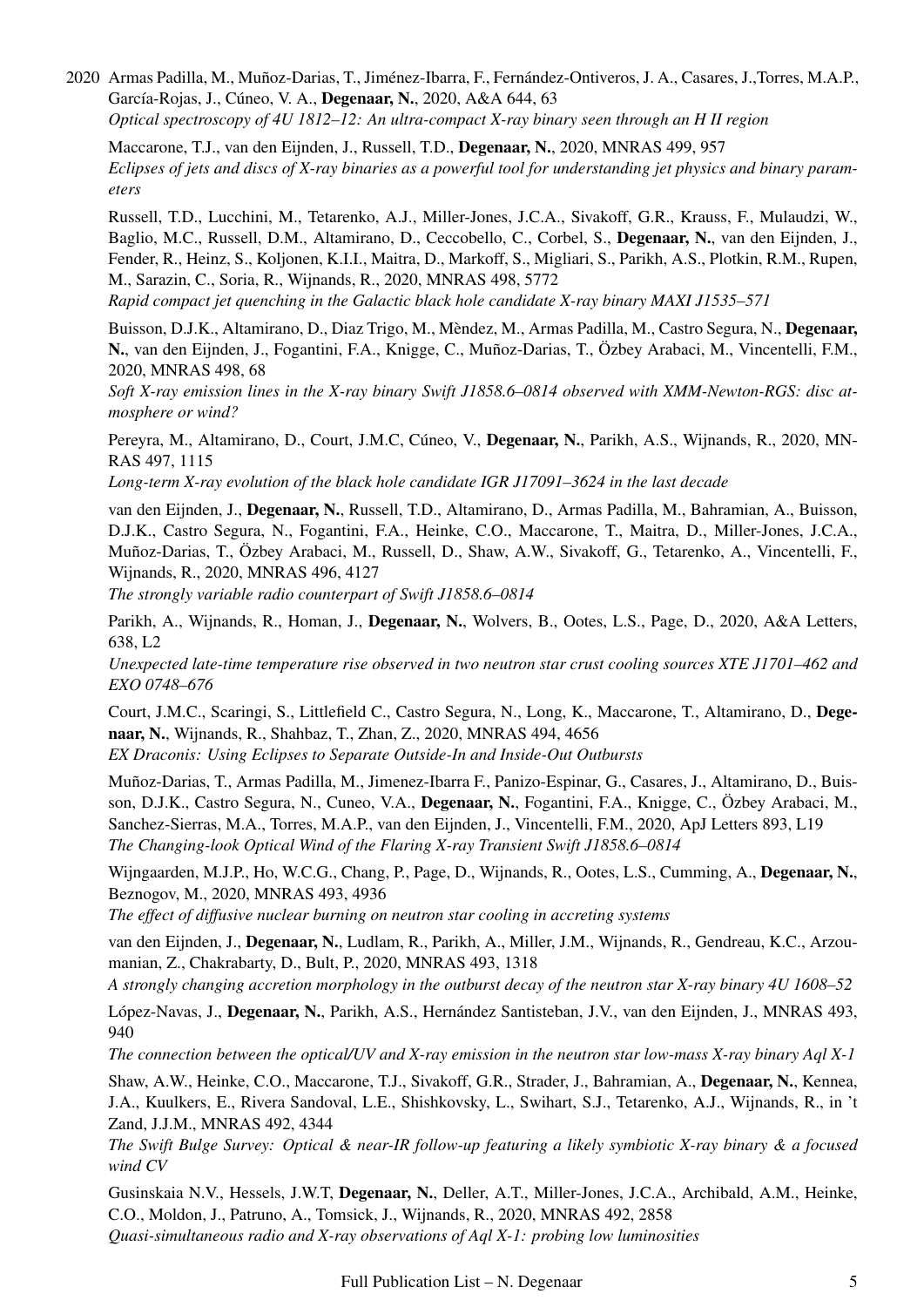Gusinskaia N.V., Russell, T.D., Hessels, J.W.T, Bogdanov, S., Degenaar, N., Deller, A.T., van den Eijnden, J., Joadand, A.D., Miller-Jones, J.C.A., Wijnands, R., 2020, MNRAS 492, 1091 *Radio and X-ray monitoring of the accreting millisecond X-ray pulsar IGR J17591–2342 in outburst*

Rouco Escorial, A., Wijnands, R., van den Eijnden, J., Patruno, A., Degenaar, N., Parikh, A., Ootes, L.S., 2020, A&A 630, 105 *Recurrent low-level luminosity behaviour after a giant outburst in the Be/X-ray transient 4U 0115+63*

2019 Haggard, D., Nynka, M., Mon, B., de la Cruz Hernandez, N., Nowak, M., Heinke, C., Neilsen, J., Dexter, J., Fragile, C., Baganoff, F., Bower, G.C., Coti-Zelati, F., Degenaar, N., Markoff, S., Morris, M., Ponti, G., Rea, N., Wilms, J., Yusef-Zadeh, F., 2019, ApJ 886, 96 *Chandra discovery of Sgr A*<sup>∗</sup> *'s brightest X-ray flares*

Saikia., P., Russell, D., Bramich, D., Miller-Jones, J.C.A., Baglio, M.C., Degenaar, N., 2019, ApJ 887, 21 *Lorentz factors of compact jets in black hole X-ray binaries*

Russell, T.D., Tetarenko, A.J., Miller-Jones, J. C. A., Sivakoff, G. R., Parikh, A. S., Rapisarda, S., Wijnands, R., Corbel, S., Tremou, E., Altamirano, D., Baglio, M. C., Ceccobello, C., Degenaar, N., van den Eijnden, J., Fender, R., Heywood, I., Krimm, H. A., Lucchini, M., Markoff, S., Russell, D. M., Soria, R., Woudt, P. A., 2019, ApJ 883, 198

*Disk-jet coupling in the 2017/2018 outburst of the Galactic black hole candidate X-ray binary MAXI J1535–571*

Rouco Escorial, A., Wijnands, R., Ootes, L.S., Degenaar, N., Snelders, M., Kaper, L., Cackett, E.M., Homan, J., 2019, A&A 630, 105

*Quiescent X-ray variability in the neutron star Be/X-ray transient GRO J1750–27*

Hernández Santisteban, J.V., Cúneo, V., Degenaar, N., van den Eijnden, J., Altamirano, D., Gómez, M. N., Russell, D.M., Wijnands, R., Golovakova, R., Reynolds, M. T., Miller, J.M., 2019, MNRAS 488, 4596 *Evidence for the ultra-compact nature of the neutron star low-mass X-ray binary IGR J17062–6143*

van den Eijnden, J., Degenaar, N., Schulz, N.S., Nowak, M.A., Wijnands, R., Russell, T.D., Hernández Santisteban, J.V., Bahramian, A., Maccarone, T., Kennea, J.A., Heinke, C.O., 2019, MNRAS 487, 4355 *Chandra reveals a possible ultra-fast outflow in the super-Eddington Be/X-ray binary Swift J0243.6+6124*

Ootes, L., Vats, S., Page, D., Wijnands, R., Degenaar, N., Wijngaarden, M., Altamirano, D., Bahramian, A., Cackett, E.M., Heinke, C.O., Homan, J., Miller, J.M., 2019, MNRAS 487, 1447 *Continued cooling of the accretion-heated neutron-star crust in the X-ray transient IGRJ17480–2446 located in the globular cluster Terzan 5*

Ponti, G., Bianchi, S., Di Marco, B., Bahramian, A., Degenaar, N., Heinke, C.O., 2019, MNRAS 487, 858 *Evolution of the disc atmosphere in the X-ray binary MXB 1659–298, during its 2015-2016 outburst*

Beri, A., Altamirano, D.,Wijnands, R., Degenaar, N., Parikh, A., 2019, MNRAS 486, 1620 *Unveiling the nature of compact object in the LMXB MAXI 1957+032 using Swift-XRT*

Beri, A., Tetarenko, B.E., Bahramian, A., Altamirano, D., Ghandi, P., Sivakoff, G., Degenaar, N., Middleton, M., Wijnands, R., Hernández Santisteban, J.V., Paice, J., 2019, MNRAS 485, 3064 *Swift J1357.2–0933 as seen with Swift and NuSTAR during its 2017 outburst*

Parikh, A., Wijnands, R., Ootes, L.S., Page, D., Degenaar, N., Bahramian, A., Brown, E.F., Cackett, E., Cumming, A., Heinke, C., Homan, J., Rouco Escorial, A., Wijngaarden, M.J.P., 2019, A&A 624, 84 *Consistent accretion-induced heating of the neutron-star crust in MXB 1659–29 during two different outbursts*

Ludlam, R., Miller, J.M., Barret, D., Cackett, E., Coughenour, B., Dauser, T., Degenaar, N., García, J., Harrison, F., Paerels, F., 2019, ApJ 873, 99

*NuSTAR Observations of the Accreting Atolls GX 3+1, 4U 1702–429, 4U 0614+091, and 4U 1746–371*

van den Eijnden, J., Degenaar, N., Russell, T.D., Hernández Santisteban, J.V., Wijnands, R., Miller-Jones, J.C.A., Rouco Escorial, A., Sivakoff, G., 2019, MNRAS 483, 4628

*A re-establishing jet during X-ray rebrightenings of the Be/X-ray binary Swift J0243.6+6124*

in 't Zand, J.M.M., Kries, M.J.W., Palmer, D.M., Degenaar, N., 2019, A&A 621, 53 *A search for the most powerful thermonuclear X-ray bursts with the Neil Gehrels Swift Observatory*

2018 Russell, T.D., Degenaar, N., Wijnands, R., van den Eijnden, J., Gusinskaia, N.V., Hessels, J.W.T., Miller-Jones, J.C.A., 2018, ApJ Letters 869, L16 *The radio-bright accreting millisecond X-ray pulsar IGR J17591–2342*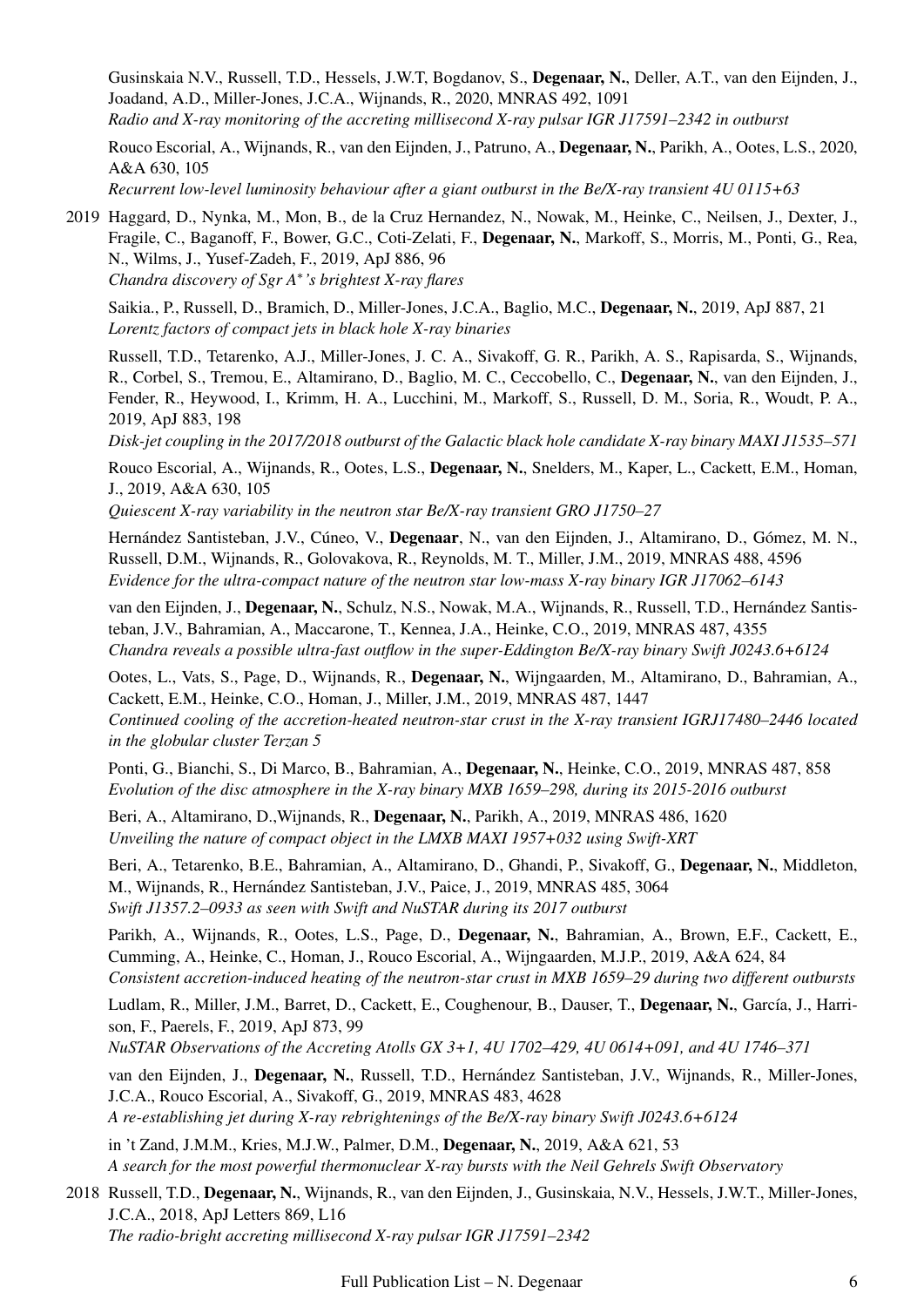van den Eijnden, J., Degenaar, N., Russell, T.D., Wijnands, R., Miller-Jones, J.C.A., Sivakoff, G., Hernández Santisteban, J.V., 2018, Nature 562, 233

*Discovery of an evolving jet from a super-Eddington accreting X-ray pulsar*

Bahramian, A., Strader, J., Chomiuk L., Heinke, C.O., Miller-Jones, J.C.A., Degenaar, N., Tetarenko, A., Tudor, V., Tremou, E., Shishkovsky, L., Wijnands, R., Maccarone, T., Sivakoff, G., Ransom, S., 2018, ApJ 864, 28

*The MAVERIC survey: A transitional millisecond pulsar candidate in Terzan 5*

Court, J.M.C., Altamirano, D., Albayati, A.C., Sanna, A., Overton, T., Belloni, T., Degenaar, N., Wijnands, R., Yamaoka, K., Hill, A.B., Knigge, C., 2018, MNRAS 481, 2273 *The Evolution of X-Ray Bursts in the Bursting Pulsar GRO J1744–28*

Marino, A., Degenaar, N., Di Salvo, T., Wijnands, R., Burderi, L., Iaria, R., 2018, MNRAS 479, 3634 *On obtaining neutron-star mass and radius constraints from quiescent low-mass X-ray binaries in the Galactic plane*

Rivera Sandoval, L.E., Wijnands, R., Degenaar, N., Cavecchi, Y., Heinke, C.O., Cackett, E.M., Homan, J., Altamirano, D., Bahramian, A., Sivakoff, G.R., Miller, J.M., Parikh, A.S., 2018, MNRAS 479, 2777 *Extreme quiescent variability of the transient neutron star low-mass X-ray binary EXO 1745–248 in Terzan 5*

Gallo, E., Degenaar, N., van den Eijnden, 2018, MNRAS Letters 478, L132 *Hard state neutron star and black hole X-ray binaries in the radio:X-ray luminosity plane*

Ootes, L.S., Wijnands, R., Page, D., Degenaar, N., 2018, MNRAS 477, 2540 *A cooling neutron star crust after recurrent outbursts: Modelling the accretion outburst history of Aql X-1*

Vats, S., Wijnands, R., Parikh, A.S., Ootes, L.S., Degenaar, N., Page, D., 2018, MNRAS 477, 2494 *The quiescent state of the neutron-star X-ray transient GRS 1747–312 in the globular cluster Terzan 6*

Parikh, A.S., Wijnands, R., Degenaar, N., Ootes, L., Page, D., 2018, MNRAS 476, 2230 *Further constraints on neutron-star crustal properties in the low-mass X-ray binary 1RXS J180408.9–342058*

Tetarenko, A., Bahramian, A., Wijnands, R., Heinke, C.O., Maccarone, T.J., Miller-Jones, J.C.A., Strader, J., Chomiuk, L., Degenaar, N., Sivakoff, G.R., Altamirano, D., Deller, A.T., Kennea, J.A., Li, K.L., Plotkin, R.M., Russell, T.D., Shaw, A., 2018, ApJ 854, 125

*A new radio quiet accreting millisecond X-ray pulsar in the globular cluster NGC 6256*

Rivera Sandoval, L.E., Hernández Santisteban, J.V., Degenaar, N., Wijnands, R., Knigge, C., Miller, J.M., Reynolds, M.T., Altamirano, D., van den Berg, M., Hill, A., 2018, MNRAS 476, 1086 *Mid-UV studies of the transitional millisecond pulsars XSS J12270–4859 and PSR J1023+0038 during their radio pulsar states*

Sanna, A., Bahramian, A., Bozzo, E., Heinke, C., Altamirano, D., Wijnands, R., Degenaar, N., Maccarone, T., Riggio, A., Di Salvo, T., Iaria, R., Burgay, M., Possenti, A., Ferrigno, C., Papitto, A., Sivakoff, G., and Burderi, L., 2018, A&A Letters 610, L2

*Discovery of 105 Hz coherent pulsations in the ultracompact binary IGR J16597–3704*

van den Eijnden, J., Degenaar, N., Pinto, C., Patruno, A., Wette, K., Messenger, C., Hernandez Santisteban, ´ J., Wijnands, R., Miller, J.M., Altamirano, D., Paerels, F., Chakrabarty, D., Fabian, A.C., 2018, MNRAS 475, 2027

*The very-faint X-ray binary IGR J17062–6143: a truncated disk, no pulsations, and a possible outflow*

van den Eijnden, J., Degenaar, N., Russell, T.D., Miller-Jones, J.C.A, Wijnands, R., Miller, J.M., King, A.L., Rupen, M.P., 2018, MNRAS Letters 474, L91

*Discovery of radio emission from the symbiotic X-ray binary system GX 1+4*

van den Eijnden, J., Degenaar, N., Russell, T.D., Miller-Jones, J.C.A, Wijnands, R., Miller, J.M., King, A.L., Rupen, M.P., 2018, MNRAS Letters, 473, L141 *Radio emission from the X-ray pulsar Her X-1: a jet launched by a strong magnetic field neutron star?*

2017 Parikh, A.S., Homan, J., Wijnands, R., Ootes, L., Page, D., Altamirano, D., Degenaar, N., Brown, E.F., Cackett, E.M., Cumming, A., Deibel, A., Fridriksson, J.K., Lin, D., Linares, M., and Miller, J.M., 2017, ApJ Letters 851, L28

*Different accretion heating of the neutron star crust during multiple outbursts in MAXI J0556–332*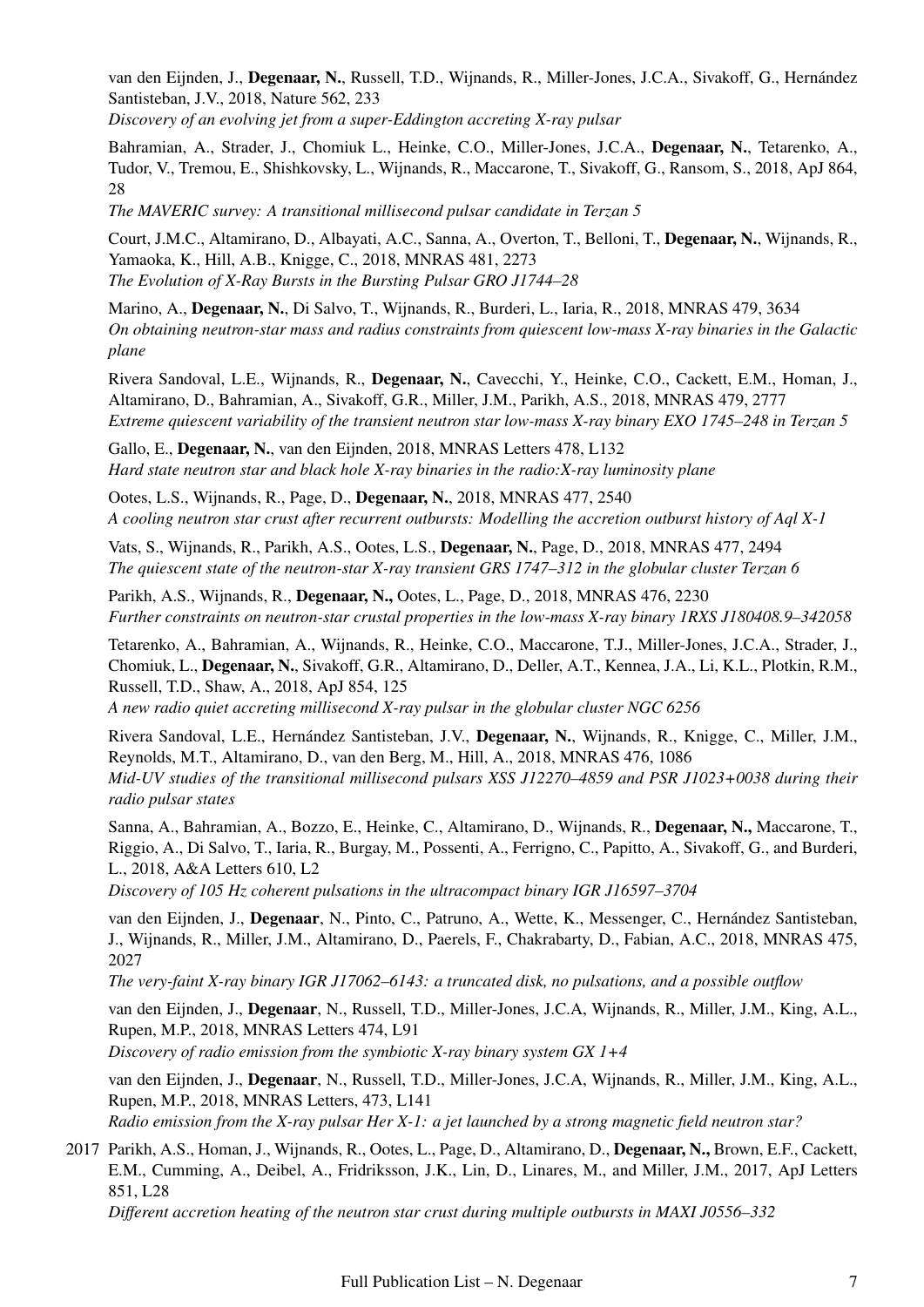Ludlam, R.M., Miller, J.M., Degenaar, N., Sanna, A. Cackett, E.M., King, A.L., 2017, ApJ Letters 847, L135 *Truncation of the Accretion Disk at One-third of the Eddington Limit in the Neutron Star Low-mass X-Ray Binary Aquila X-1*

Rouco Escorial,A., Nielsen Bak, A.S., Wijnands,R., Degenaar, N., Cavecchi, Y., Patruno A., 2017, MNRAS 472, 1802

*The low luminosity behaviour of the 4U 0115+63 Be/X-ray transient*

Wijnands, R., Parikh, A., Altamirano, D., Homan, J., Degenaar, N., 2017, MNRAS 472, 559 *Rapid X-ray variability properties during the unusual very-hard state in neutron-star low-mass X-ray binaries*

Capellupo, D.M., Haggard, D., Choux, N., Bower, G.C., Cottom, B., Degenaar, N., Dexter, J., Falcke, H., Fragile, C.P., Heinke, C.O., Law, C.J., Markoff, S., Neilsen, J., Ponti, G., Yusef-Zadeh, F., 2017, ApJ 845, 35 *Simultaneous monitoring of X-ray and radio variability in Sagittarius A*<sup>∗</sup>

Shaw, A.W., Heinke, C.O., Degenaar, N., Wijnands, R., Kaur, R., 2017, MNRAS 471, 2508 *Near-infrared counterparts of three transient very faint neutron star X-ray binaries*

Gusinskaia, N., Hessels, J.W.T., Deller, A.T., Degenaar, N., Miller-Jones, J.M.C., Wijnands, R., Parikh, A., 2017, MNRAS 470, 1871

*Jet quenching of the neutron star low-mass X-ray binary 1RXS J180408.9–342058*

Tsygankov, S., Wijnands, R., Lutovinov, A., Degenaar, N., Poutanen, J., 2017, MNRAS 470, 126 *The X-ray properties of Be/X-ray pulsars in quiescence*

Parikh, A.S., Wijnands, R., Degenaar, N., Altamirano, D., Patruno, A., Gusinskaia, N., Hessels, J.W.T, 2017, MNRAS 468, 3979

*Very hard states in neutron star low-mass X-ray binaries*

Corrales, L.R., Mon, B., Haggard, D., Baganoff, F. K., Garmire, G., Degenaar, N., Reynolds, M.T., 2017, ApJ 839, 76

*The Chandra dust scattering halo of the Galactic center transient Swift J174540.7–290015*

Ponti, G., George, E., Scaringi, S., Zhang, S., Jin, C., Dexter, J., Terrier, R., Clavel, M., Degenaar, N., Eisenhauer, F., Genzel, R., Gillessen, S., Goldwurm, A., Habibi, M., Haggard, D., Hailey, C., Harrison, F., Merloni, A., Mori, K., Morris, M.R., Nandra, K., Pfuhl, O., Plewa, P.M., Ott, T., Waisberg, I., 2017, MNRAS 468, 2447 *A powerful flare from Sgr A*<sup>∗</sup> *confirms the synchrotron nature of the X-ray emission*

Dexter, J., Degenaar, N., Kerr, M.T., Deller, A., Deneva, J., Lazarus, P., Kramer, M., Champion, D., Karuppusamy, R., 2017, MNRAS 468, 1486

*A transient, flat spectrum pulsar near the Galactic Center*

Parikh, A.S., Wijnands, R., Degenaar, N., Ootes, L.S., Page, D., Altamirano, D., Cackett, E.M., Deller, A., Gusinskaia, N., Hessels, J., Homan, J., Linares, M., Miller, J.M., Miller-Jones, J., 2017, MNRAS 466, 4074 *X-ray observations of the neutron star X-ray binary 1RXS J180408.9–342058 in quiescence*

Ludlam, R.M., Miller, J.M., Cackett, E.M., Degenaar, N., Bostrom, A.C., Paerels, F., Harrison, F.A., 2017, ApJ, 838, 79

*Relativistic disk reflection in the neutron star X-ray binary XTE J1709–267 with NuSTAR*

Ludlam, R.M., Miller, J.M., Bachetti, M., Barret, D., Bostrom, A.C., Cackett, E.M., Chakrabarty, D., Degenaar, N., Di Salvo, T., Natalucci, L., Tomsick, J.A., Paerels, F., Parker, M.L., 2017, ApJ 836, 140 *A hard look at the neutron stars and accretion disks in 4U 1636–53, GX 17+2, and 4U 1705–44 with NuSTAR*

Van den Eijnden, J., Bagnoli, T., Degenaar, N., Lohfink, A.M., Parker, M., in 't Zand, J.M.M., Fabian, A.C., 2017, MNRAS Letters 466, L98

*A strongly truncated inner accretion disk in the Rapid Burster*

Kaur, R., Wijnands, R., Kamble, A., Cackett, E. M., Kutulla, R., Kaplan, D., Degenaar, N., 2017, MNRAS 464, 170

*Searching for near-infrared counterparts of the faint neutron star X-ray transients XMMU J174716.1–281048 and SAX J1806.5–2215*

2016 Merritt, R.L., Cackett, E.M., Brown, E.F., Page, D., Cumming, A., Degenaar, N., Deibel, A., Homan, J., Miller, J.M., Wijnands, R., 2016, ApJ 833, 186 *The thermal state of KS 1731–260 after 14.5 years in quiescence*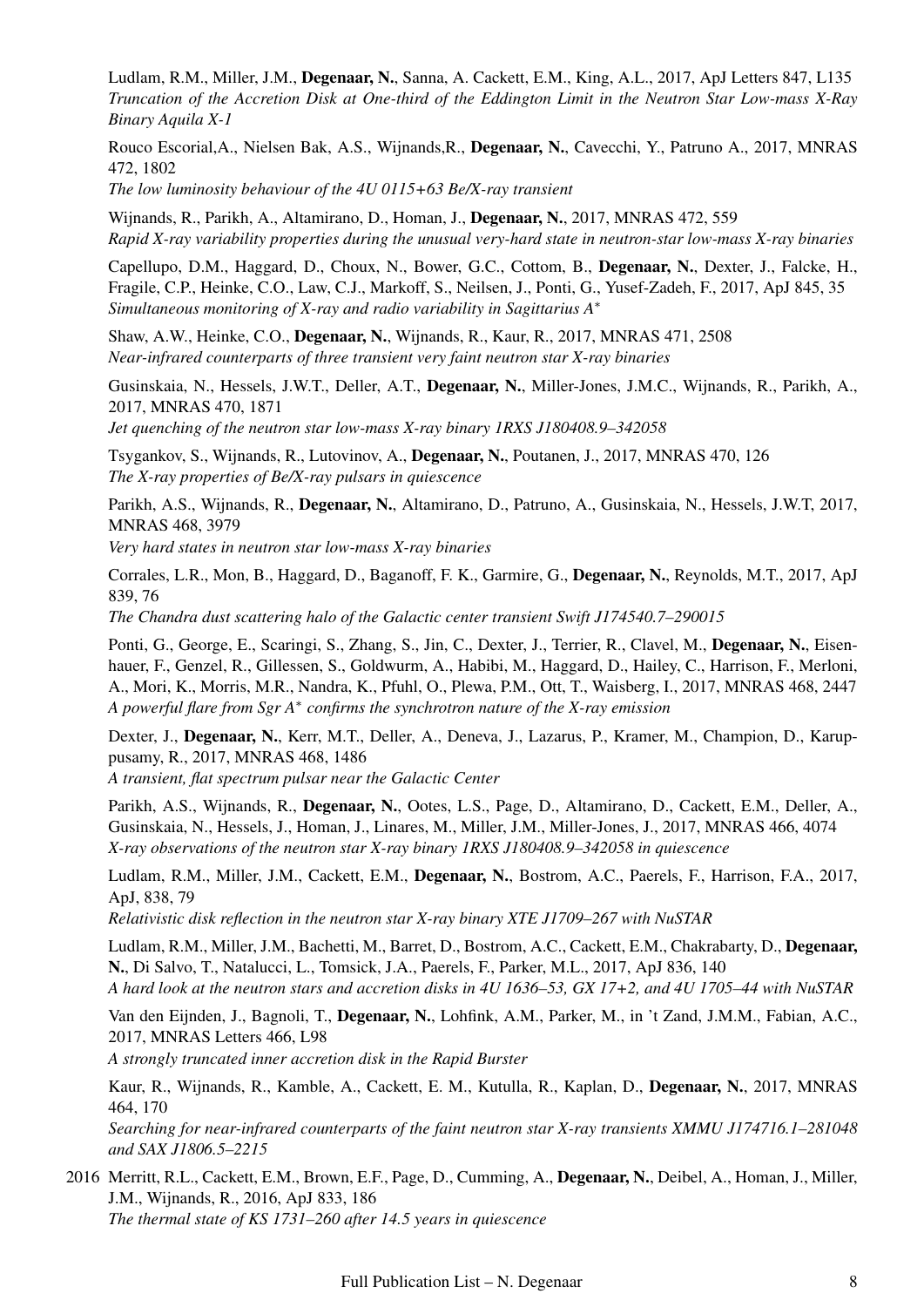Wijnands, R., Degenaar, N., 2016, MNRAS Letters 463, L46

*Meta-stable low-level accretion rate states or neutron star crust cooling in the Be X-ray transients V0332+53 and 4U 0115+63?*

Ootes, L.S., Page, D., Wijnands, R., Degenaar, N., 2016, MNRAS 461, 4400 *Neutron star crust cooling in KS 1731–260: the influence of accretion outburst variability on the crustal temperature evolution*

Tetarenko, A., Bahramian, A., Tremou, E., Linares, M., Tudor, V., Miller-Jones, J.C.A., Heinke, C.O., Sivakoff, G., Chomiuk, L., Strader J., Altamirano, D., Degenaar, N., Maccarone, T., Patruno, A., Sanna, S., Wijnands, R., 2016, MNRAS 460, 345

*Disc-Jet Coupling in the Terzan 5 Neutron Star X-ray Binary EXO 1745–248*

Waterhouse, A.C., Degenaar, N., Wijnands, R., Brown, E.F., Miller, J.M., Altamirano, D., Linares, M.L, 2016, MNRAS 456, 4001

*Constraining the properties of neutron star crusts with the transient low-mass X-ray binary Aql X-1*

2015 Wijnands, R., Degenaar, N., Armas-Padilla, M., Altamirano D., Cavecchi, Y., Linares, M., Bahramian, A., Heinke, C.O., 2015, MNRAS 454, 1371 *Low-level accretion in neutron-star X-ray binaries*

Ponti, G., De Marco, B., Morris, M.R., Merloni, A., Muñoz-Darias, T., Clavel, M., Haggard, D., Zhang, S., Nandra, K., Gillessen, S., Mori, K., Neilsen, J., Rea, N., Degenaar, N., Terrier, R., Goldwurm, A., 2015, MNRAS 454, 1525

*Fifteen years of XMM-Newton and Chandra monitoring of Sgr A*<sup>∗</sup> *: Evidence for a recent increase in the bright flaring rate*

Bahramian, A., Heinke, C.O., Degenaar, N., Chomiuk, L., Wijnands, R., Strader, J., Ho, W.C.G., Pooley, D., 2015, MNRAS 452, 3475

*Limits on thermal variations in a dozen quiescent neutron stars over a decade*

Younes, G., Kouveliotou, C., Grefenstette, B.W., Tomsick, J.A., Tennant, A., Finger, M., Fürst, F., Pottschmidt, K., Bhalerao, V., Boggs, S.E., Chakrabarty, D., Christensen, F.E., Craig, W.W., Degenaar, N., Ghandi, G., Gögüs, E., Hailey, C.J., Harrison, F.A., Kennea, J.A., Miller, J.M., Stern, D., Zhang, W.W., 2015, ApJ 804, 43 *Simultaneous NuSTAR/Chandra observation of the bursting pulsar GRO J1744–28 during its third reactivation*

Heinke, C.O., Bahramian, A., Degenaar, N., Wijnands, R., 2015, MNRAS 447, 3034 *The nature of very faint X-ray binaries: hints from light curves*

Neilsen, J., Markoff, S., Nowak, M.A., Dexter, J., Witzel, G., Barrière, N., Li, Y., Baganoff, F.K., Degenaar, N., Fragile, P.C., Gammie, C., Goldwurm, A., Grosso, N., Haggard, D., 2015, ApJ 799, 199 *The X-ray flux distribution of Sagittarius A*<sup>∗</sup> *as seen by Chandra*

Ponti, G., Bianchi, S., Munoz-Darias, T., DeMarco, B., Dwelly, T., Fender, R.P., Nandra, K., Rea, N., Mori, K., Haggard, D., Heinke, C.O., Degenaar, N., Clavel, M., Goldwurm, A., Morris, M.R., Rushton, A., Terrier, R., 2015, MNRAS 446, 1536

*On the Fe-K absorption – accretion state connection in the Galactic center neutron star X-ray binary AX J1745.6–2901*

2014 Homan, J., Fridriksson J.K., Wijnands, R., Cackett, E.M., Degenaar, N., Linares, M., Lin, D., Remillard R.A., 2014, ApJ 795, 131

*A Strongly-heated neutron star in the transient Z-source MAXI J0556–332*

Armas Padilla, M., Wijnands, R., Degenaar, N., Muñoz-Darias, T., Casares, J., Fender, R., 2014, MNRAS 444, 902

*The very-faint black hole X-ray transient Swift J1357.2–0933 in quiescence*

Reynolds, M.T., Reis, R.C., Miller, J. M., Cackett, E.M., Degenaar, N., 2014, MNRAS 441, 3656 *The quiescent X-ray spectrum of accreting black holes*

Koch, E., W., Bahramian, A., Heinke, C.O., Mori, K., Rea, N., Degenaar, N., Haggard, D., Wijnands, R., Ponti, G., Miller, J.M., Yusef-Zadeh, F., Dufour, F., Cotton, W.D., Baganoff, F., Reynolds, M., 2014, MNRAS 442, 372

*The 2013 outburst of a very faint neutron star transient X-ray binary, 23" from Sgr A\**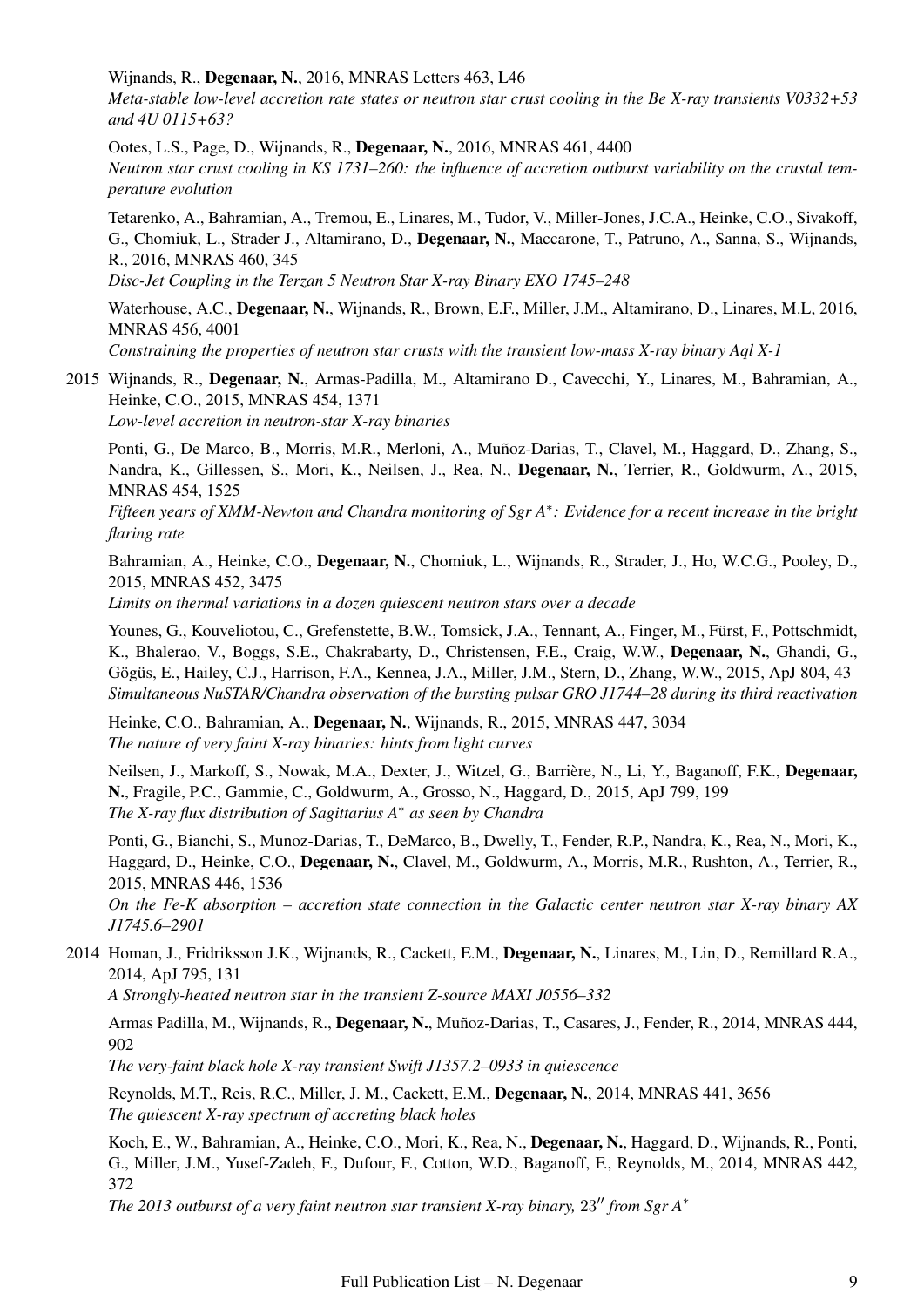Armas Padilla, M., Wijnands, R., Altamirano, D., Mendez, M., Miller, J. M., Degenaar, N., 2014, MNRAS 439, 3908

*An X-ray view of the very faint black hole X-ray transient Swift J1357.2–0933 during its 2011 outburst*

Bahramian, A., Heinke, C. O., Sivakoff, G. R., Altamirano, D., Wijnands, R., Homan, J., Linares, M., Pooley, D., Degenaar, N., Gladstone, J. C., 2014, ApJ 780, 127 *Discovery of the third transient X-ray binary in the Galactic globular cluster Terzan 5*

2013 Miller, J. M., Raymond, J., Kallman, T. R., Maitra, D., Fabian, A. C., Proga, D., Reynolds, C. S., Reynolds, M. T., Degenaar, N., King, A. L., Cackett, E.M., Kennea, J. A., Beardmore, A., 2013, ApJ 788, 53 *Chandra spectroscopy of MAXI J1305–704: Detection of an infalling black hole disk wind?*

Campana, S., Brivio, F., Degenaar, N., Mereghetti, S., Wijnands, R., D'Avanzo, P., Israel, G. L., Stella, L., 2013, MNRAS 441, 1984

*The return to quiescence of Aql X-1 following the 2010 outburst*

Bernardini, F., Cackett, E. M., Brown, E. B., D'Angelo, C., Degenaar, N., Miller, J. M., Reynolds, M. T., Wijnands, R., 2013, MNRAS, 436, 2465

*Daily, multi-wavelength Swift monitoring of the neutron star low-mass X-ray binary Cen X-4: evidence for accretion and reprocessing during quiescence*

Reis, R. C., Reynolds, M. T., Miller, J. M., Walton, D. J., Maitra, D., King, A. L., Degenaar, N., 2013, ApJ, 778, 155

*Swift J1910.2–0546: A possible black hole binary with a retrograde spin or truncated disk*

Armas Padilla, M., Wijnands, R., Degenaar, N., 2013, MNRAS Letters 436, L89 *XMM-Newton and Swift spectroscopy of the newly discovered very-faint X-ray transient IGR J17494–3030*

Cao, Y., Kasliwal, M. M., Arcavi, I., Horesh, A., Hancock, P., Valenti, S., Cenko, B., Kulkarni, S. R., Gal-Yam, A., Gorbikov, E., Ofek, E. O., Sand, D., Yaron, O., Graham, M., Silverman, J. M., Wheeler, J. C., Marion, G. H., Walker, E., Mazzali, P., Howell, D. A., Bloom, J., Nugent, P. E., Surace, J., Masci, F., Carpenter, J., Degenaar, N., Gelino, C., 2013, ApJ Letters, 775, L7

*Discovery, progenitor and early evolution of a stripped envelope supernova iPTF13bvn*

Neilsen J., Nowak, M. A., Gammie, C., Nayakshin, S., Markoff, S. B., Dexter, J., Haggard, D., Yuan, F., Wang, D. Q., Grosso, N., Porquet, D., Tomsick, J., Degenaar, N., Fragile, P. C., Houck, J. C., Davis, J., Wijnands, R., 2013, ApJ 774, 42

*A Chandra/HETGS census of X-ray variability from Sgr A*<sup>∗</sup> *during 2012*

Cackett, E.M., Brown, E. F., Cumming, A., Degenaar, N., Fridriksson, J., Homan, J., Miller, J. M., Wijnands, R., 2013, ApJ 774, 131

*A change in the quiescent X-ray spectrum of the neutron star low-mass X-ray binary MXB 1659–29*

Wijnands, R., Degenaar, N., 2013, MNRAS 434, 1599 *A low-level accretion flare during the quiescent state of the neutron-star X-ray transient SAX J1750.8–2900*

Armas Padilla, M., Degenaar, N., Wijnands, R., 2013, MNRAS 434, 1586 *The X-ray spectral properties of very-faint persistent neutron star X-ray binaries*

Cackett, E. M., Brown, E. F., Degenaar, N., Miller, J. M., Reynolds, M., Wijnands, R., 2013, MNRAS 433, 1362

*An X-ray-UV correlation in Cen X-4 during quiescence*

Wijnands, R., Degenaar, N., Page, D., 2013, MNRAS 432, 2366 *Testing the deep-crustal heating model using quiescent neutron star very-faint X-ray binaries and the possibility of hybrid crust in accreting neutron stars*

Kennea, J. A., Burrows, D. N., Kouveliotou, C., Palmer, D. M., Gogus, E., Kaneko, Y., Evans, P. A., Degenaar, N., Reynolds, M., Miller, J. M., Wijnands, R., Mori, K., Gehrels, N., 2013, ApJ Letters 770, L24 *Swift Discovery of a New Soft Gamma Repeater, SGR J1745–29, near Sagittarius A*<sup>∗</sup>

Armas Padilla, M., Degenaar, N., Russell, D. M., Wijnands, R., 2013, MNRAS 428, 3083 *Multi-wavelength spectral evolution during the 2011 outburst of the very faint X-ray transient Swift J1357.2– 0933*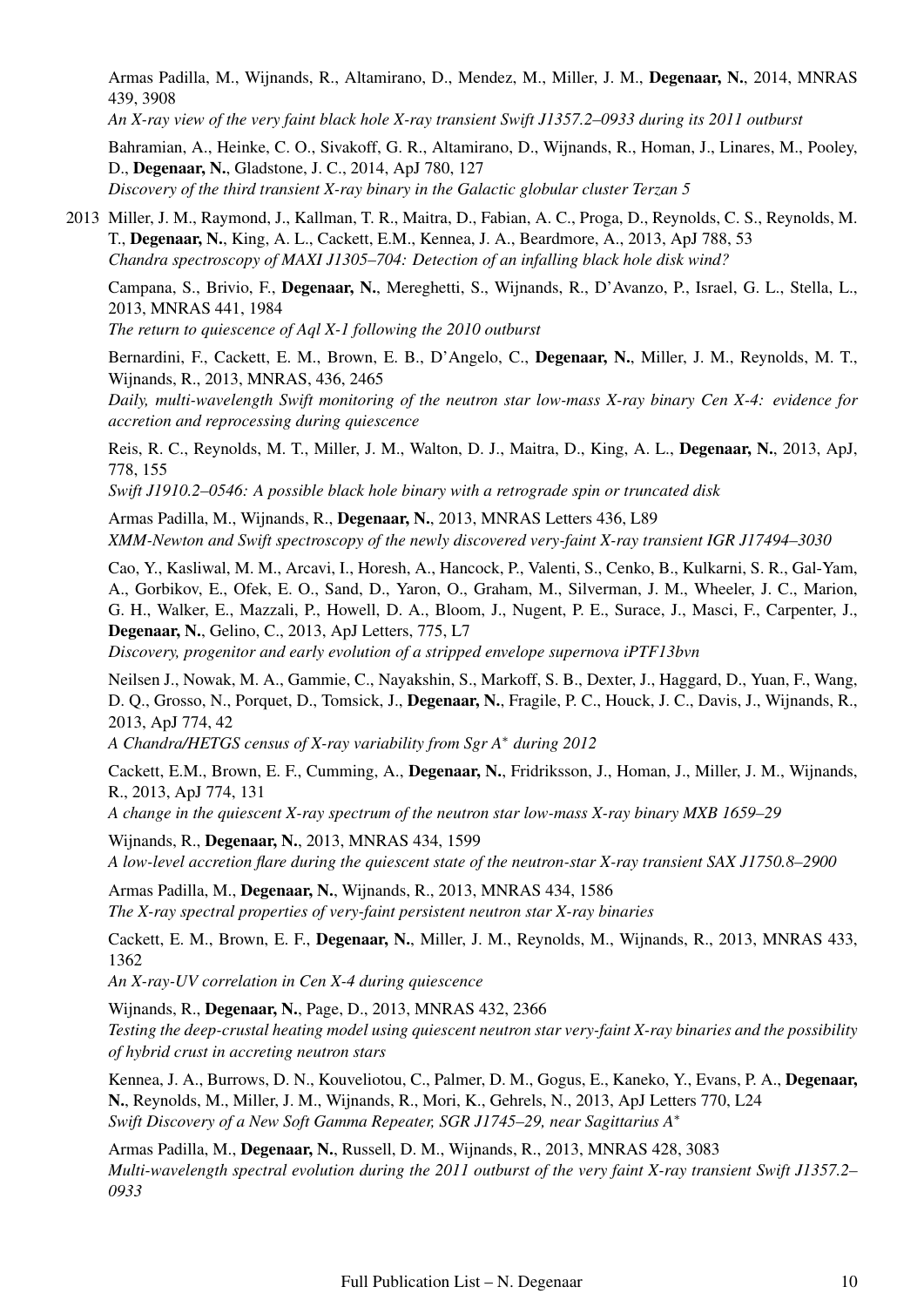2012 Altamirano, D., Keek, L., Cumming, A., Sivakoff, G. R., Heinke, C. O., Wijnands, R., Degenaar, N., Homan, J., Pooley, D., 2012, MNRAS 426, 927 *A superburst candidate in EXO 1745–248 as a challenge to thermonuclear ignition models*

Haskall, B., Degenaar, N., Ho, W. C. G., 2012, MNRAS 424, 93 *Constraining the physics of the r-mode instability in neutron stars with X-ray and UV observations*

2011 Armas Padilla, M., Degenaar, N., Patruno, A., Russell, D.M., Linares, M., Maccarone, T., Homan, J., Wijnands, R., 2011, MNRAS 417, 659

*X-ray softening in the new X-ray transient XTE J1719–291 during its 2008 outburst decay*

Fridriksson, J. K., Homan, J., Wijnands, Cackett, E. M., R., Altamirano, D., Brown, E. F., Degenaar, N., Mendez, M., Belloni, T. M., 2011, ApJ 736, 162 ´ *The Variable Quiescent X-Ray Emission of the Neutron Star Transient XTE J1701–462*

Chenevez, J., Altamirano, D., Galloway, D. K., in t Zand, J. J. M., Kuulkers, E., Degenaar, N., Falanga, M., Del Monte, E., Evangelista, Y., Feroci, M., Costa, E., 2011, MNRAS 410, 179 *Puzzling thermonuclear burst behavior from the transient low-mass X-ray binary IGR J17473–2721*

Altamirano, D., Cavecchi, Y., Patruno, A., Watts, A., Linares, M., Degenaar, N., Kalamkar, M., van der Klis, M., Rea, N., Casella, P., Armas Padilla, M., Kaur, R., Yang, Y. J., Soleri, P., Wijnands, R., 2011, ApJ Letters 727, L18

*Timing of the first eclipsing accretion-powered millisecond X-ray pulsar*

2010 Cackett, E. M., Brown, E. F., Cumming, A., Degenaar, N., Miller, J. M., Wijnands, R., 2010, ApJ Letters 722, L137

*Continued cooling of the crust in the neutron star low-mass X-ray binary KS 1731–260*

Linares, M., Watts, A., Altamirano, D., Soleri, P., Degenaar, N., Yang, Y., Wijnands, R., Casella, P., Homan, J., Chakrabarty, D., Rea, N., Armas-Padilla, M., Cavecchi, Y., Kalamkar, M., Kaur, R., Patruno, A., van der Klis, M., 2010, ApJ Letters 719, L84

*The return of the bursts: Thermonuclear flashes from Circinus X-1*

Del Santo, M., Sidoli, L., Romano, P., Bazzano, A., Wijnands, R., Degenaar, N., Mereghetti, S., 2010, MNRAS Letters 403, L89

*Unveiling the hard X-ray spectrum from the 'burst-only' source SAX J1753.5–2349*

Fridriksson, J. K., Homan, J., Wijnands, R., Mendez, M., Cackett, E.M., Altamirano, D., Belloni, T. M., Brown, ´ E. F., Degenaar, N., Lewin, W. H. G, 2010, ApJ 714, 270

*Rapid cooling of the neutron star in the quiescent super-Eddington transient XTE J1701–462*

Altamirano, D., Linares, M., Patruno, A., Degenaar, N., Wijnands, R., Klein-Wolt, M., van der Klis, M., Markwardt, C., Swank, J., 2010, MNRAS 401, 223

*Type I X-ray bursts, burst oscillations and kHz quasi-periodic oscillations in the neutron star system IGR J17191–2821*

Kaur, R., Wijnands, R., Paul, B., Patruno, A., Degenaar, N., 2010, MNRAS 402, 2388 *Near-infrared/optical identification of five low-luminosity X-ray pulsators*

2009 Wiersema, K., Russell, D. M., Degenaar, N., Klein-Wolt, M., Wijnands, R., Heinz, S., Read, A. M., Saxton, R. D., Tanvir, N. R., 2009, MNRAS Letters 397, L6

*Discovery of a large and bright bow shock nebula associated with low-mass X-ray binary SAX J1712.6–3739*

Watts, A. L., Altamirano, D., Linares, M., Patruno, A., Casella, P., Cavecchi, Y., Degenaar, N., Rea, N., Soleri, P., van der Klis, M., Wijnands, R., 2009, ApJ Letters 698, L174

*Discovery of burst oscillations in the intermittent accretion-powered millisecond pulsar HETE J1900.1–2455*

Kaur, R., Wijnands, R., Patruno, A., Testa, V., Israel, G. L., Degenaar, N., Paul, B., Kumar, B., 2009, MNRAS 394, 1597

*Chandra and XMM-Newton observations of the low-luminosity X-ray pulsators SAX J1324.4–6200 and SAX J1452.8–5949*

Linares, M., Watts, A. L., Wijnands, R., Soleri, P., Degenaar, N., Curran, P. A., Starling, R. L. C., van der Klis, M., 2009, MNRAS Letters 392, L11

*The Swift capture of a long X-ray burst from XTE J1701–407*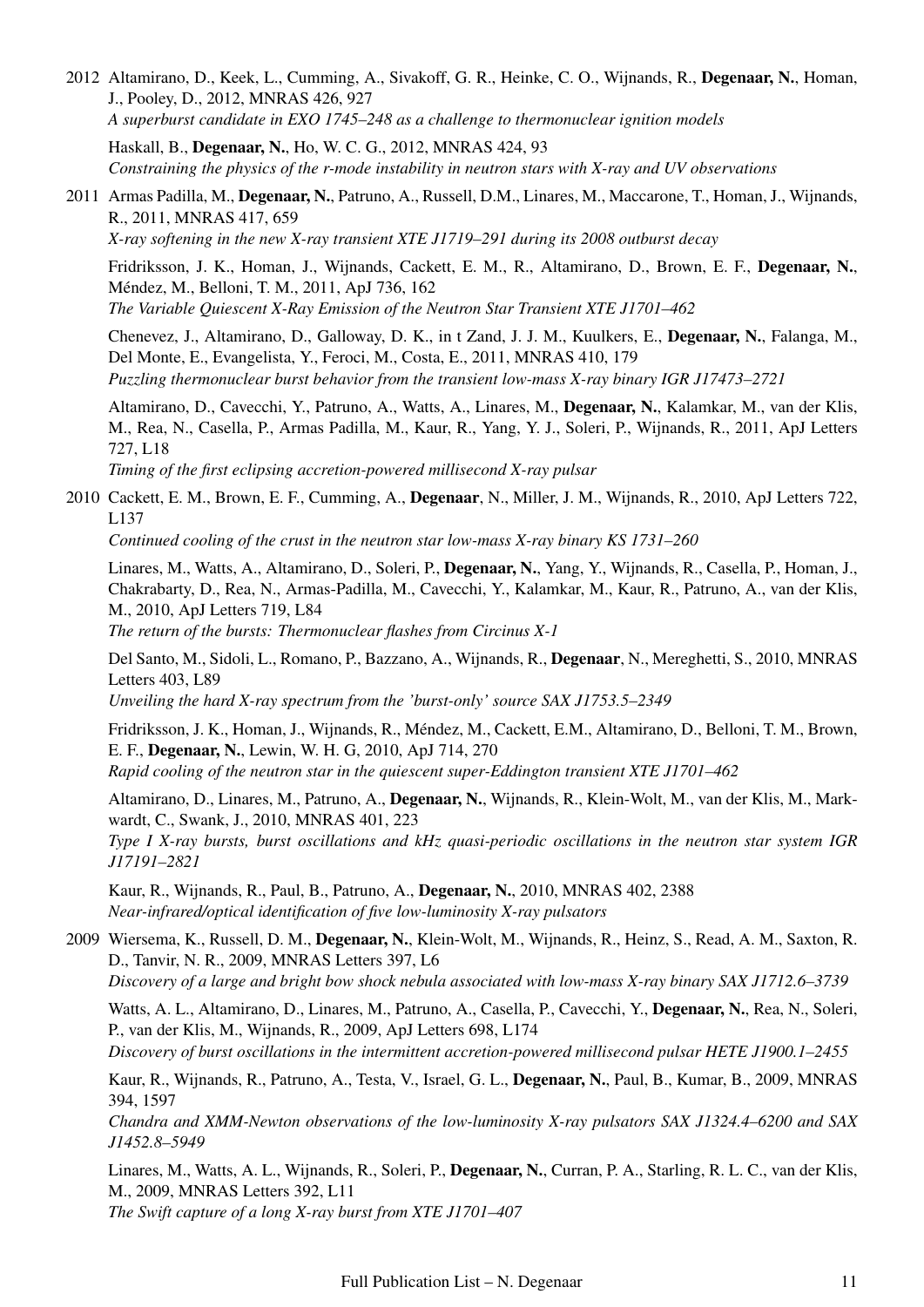2008 Cackett, E. M., Wijnands, R., Miller, J. M., Brown, E. F., Degenaar, N., 2008, ApJ Letters 687, L87 *Cooling of the crust in the neutron star low-mass X-ray binary MXB 1659–29*

#### Conference Proceedings: First Author

- 3. Degenaar, N., Wijnands, R., Reynolds, M. T., Miller, J. M., Kennea, J., Gehrels, N., on behalf of a larger collaboration, 2014, IAUS 303, 315 *The Galactic center X-ray transients AX J1745.6–2901 and GRS 1741–2853*
- 2. Degenaar, N., Wijnands, R., 2013, IAUS 290, 113 *The transient neutron star X-ray binary KS 1741–291 in outburst and quiescence*
- 1. Degenaar, N., Wijnands, R., 2013, IAUS 291, 141 *A peculiar thermonuclear X-ray burst from the accreting neutron star SAX J1810.8–2609*

#### Conference Proceedings: Co-Author

- 2019 Kretschmar, P., Martnez-Núñez, S., Frst, F., Grinberg, V., Lomaeva, M., El Mellah, I., Manousakis, A., Sander, A.A.C., Degenaar, N., van den Eijnden, J., 2019, proceedings of the 12th INTEGRAL conference 'INTEGRAL looks AHEAD to Multimessenger astronomy', arXiv:1905.08578 *Vela X-1 as a laboratory for accretion in High-Mass X-ray Binaries*
- 2014 Haskell, B., Andersson, N., D'Angelo, C., Degenaar, N., Glampedakis, K., Ho, W.C.G., Lasky, P.D., Melatos, A., Oppenoorth, M., Patruno, A., Priymak, M., 2014, proceedings of 'Gravitational Waves Astrophysics: 3rd Session of the Sant Cugat Forum on Astrophysics, 2014', ed. C.F. Sopuerta, arXiv:1407.8254 *Gravitational waves from rapidly rotating neutron stars*

Neilsen, J., Nowak, M.A., Gammie, C., Dexter, J., Markoff, S., Haggard, D., Nayakshin, S., Wang, Q.D., Grosso, N., Porquet, D., Tomsick, J.A., Degenaar, N., Fragile, P.C., Houck, J.C., Wijnands, R., Miller, J.M., Baganoff, F.K., 2014, IAUS 303, 374

*The 3 Ms Chandra campaign on Sgr A\*: a census of X-ray flaring activity from the Galactic center*

Bernardini, F., Cackett, E. M., Brown, E. F., D'Angelo, C., Degenaar, N., Miller, J. M., Reynolds, M., Wijnands, R. 2014, proceedings of 'Physics at the Magnetospheric Boundary' held in Geneva, Switzerland. EPJ Web of Conferences, 64, ID06007, eds. E. Bozzo, P. Kretschmar, M. Audard, M. Falanga and C. Ferrigno *X-ray/UV correlation in the quiescent emission of Cen X-4, evidence of accretion and reprocessing*

2009 Fridriksson, J.K., Homan, J., Wijnands, R,. Mendez, M., Cackett, E.M., Altamirano, D., Belloni, T.M., Brown, ´ E.F., Degenaar, N., Lewin, W.H.G., 2009, proceedings of 'Chandra's First Decade of Discovery' held in Boston, MA, USA, abstract 101, eds S. Wolk, A. Fruscione, and D. Swartz *Rapid Cooling of the Neutron Star in the Quiescent Super-Eddington Transient XTE J1701–462*

#### White Papers: Co-Author

2019 Steiner, J.F., et al. 2019, white paper for Astro2020 Decadal Survey, BAA 51, 3, 359 *Accretion Physics with Fast X-ray Spectral Timing*

Ray, P.S., et al. 2019, white paper for Astro2020 Decadal Survey, arXiv:1903.03035 *STROBE-X: X-ray Timing and Spectroscopy on Dynamical Timescales from Microseconds to Years*

in 't Zand, J.M.M., et al. 2019, SCPMA 62, 29506, arXiv:1812.04023 *Observatory science with eXTP*

Watts, A.L., et al., 2019, SCPMA 62, 29503, arXiv:1812.04021 *Dense matter with eXTP*

- 2017 Ghandi, P., Degenaar, N., Done, C., Watson, M.G., 2017, A&G 58, 6, arXiv:1708.06364 *Realising the full potential of X-ray astronomy in the UK*
- 2015 Maccarone, T.J., Wijnands, R.A.D., Degenaar, N., Archibald, A., Watts, A.L., Vaughan, S., Wynn, G., Knevitt, G., Farr, W., Andersson, N., van der Klis, M., 2015, arXiv:1501.02769 *Binary evolution with LOFT*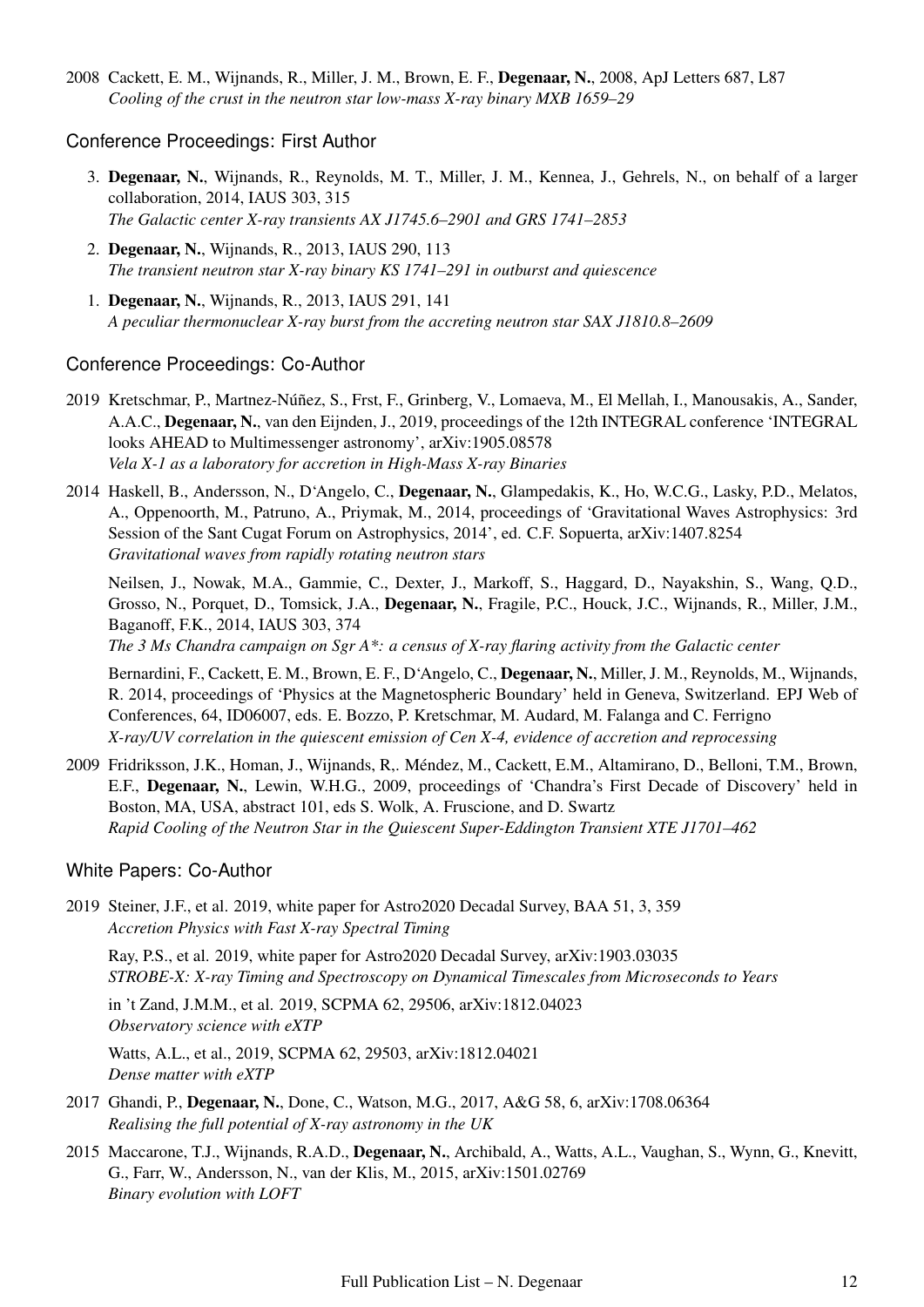in 't Zand, J.M.M., Altamirano, D., Ballantyne, D.R., Bhattacharyya, S., Brown, E.F., Cavecchi, Y., Chakrabarty, D., Chenevez, J., Cumming, A., Degenaar, N.. Falanga, M., Galloway, D.K., Heger, A., Jos, J., Keek, L., Linares, M., Mahmoodifar, S., Malone, M.C., Mndez, M., Miller, M.C., Paerels, F.B.S., Poutanen, J., Rzanska, A., Schatz, H., Serino, M., Strohmayer, T.E. Suleimanov, V.F. Thielemann, F.-K., Watts, A.L., Weinberg, N.N., Woosley, S.E., Yu, W., Zhang, S., Zingale M., 2015, arXiv:1501.02776 *The LOFT perspective on neutron star thermonuclear bursts*

#### Non-refereed Publications: First Author

- 2021 Degenaar, N., Wijnands, R., Reynolds, M.T., Miller, J.M., Kennea, J.A., on behalf of a larger collaboration, 2021, ATel 14378 *Swift resumes X-ray monitoring observations of the Galactic center after Sun constraints*
- 2020 Degenaar, N., Wijnands, R., Reynolds, M.T., Miller, J.M., Kennea, J.A., on behalf of a larger collaboration, 2020, ATel 13839

*Renewed activity of the Galactic center transient Swift J174535.5–285921 seen with Swift/XRT*

Degenaar, N., Wijnands, R., Reynolds, M.T., Miller, J.M., Kennea, J.A., on behalf of a larger collaboration, 2020, ATel 13683

*Swift/XRT detects a new outburst of the Galactic Center transient GRS 1741.9–2853*

Degenaar, N., Wijnands, R., Reynolds, M.T., Miller, J.M., Kennea, J.A., on behalf of a larger collaboration, 2020, ATel 13453

*Swift/XRT detects (continued) activity of the Galactic center transient AX J1745.6–2901*

2019 Degenaar, N., Wijnands, R., Reynolds, M.T., Miller, J.M., Kennea, J.A., on behalf of a larger collaboration, 2019, ATel 13150

*Swift/XRT detects a new outburst of the Galactic Center transient AX J1745.6–2901*

Degenaar, N., Reynolds, M.T., Wijnands, R., Miller, J.M., Kennea, J.A., on behalf of a larger collaboration, 2019, ATel 12768 *Swift/XRT detects a bright X-ray flare from Sgr A*<sup>∗</sup>

2018 Degenaar, N., Wijnands, R., Reynolds, M.T., Miller, J.M., Kennea, J.A., on behalf of a larger collaboration, 2018, ATel 11263 *Swift resumes X-ray monitoring observations of the Galactic center in 2018*

Degenaar, N., Wijnands, R., Reynolds, M.T., Miller, J.M., Kennea, J.A., on behalf of a larger collaboration, 2018, ATel 11263

*Swift resumes X-ray monitoring observations of the Galactic center in 2018*

2017 Degenaar, N., Wijnands, R., Reynolds, M.T., Miller, J.M., Kennea, J., on behalf of a larger collaboration, 2017, ATel 10859

*Swift/XRT detects a new accretion outburst of the Galactic center neutron star transient GRS 1741–2853*

Degenaar, N., Reynolds, M.T., Wijnands, R., Miller, J.M., Kennea, J., on behalf of a larger collaboration, 2017, ATel 10323

*Swift/XRT detects renewed activity of the Galactic center transient AX J1745.6–2901*

Degenaar, N., Reynolds, M.T., Wijnands, R., Miller, J.M., Kennea, J., on behalf of a larger collaboration, 2017, ATel 10175

*Swift/XRT detects renewed activity of the Galactic center transient CXOGC J174540.0–290005*

Degenaar, N., Wijnands, R., Reynolds, M.T., Miller, J.M., Kennea, J., on behalf of a larger collaboration, 2017, ATel 10089

*Swift resumes X-ray monitoring observations of the Galactic center in 2017*

2016 Degenaar, N., Wijnands, R., Reynolds, M., Miller, J.M., Kennea, J., Gehrels, N., on behalf of a larger collaboration, 2016, ATel 9551

*Swift/XRT detects renewed activity of the Galactic center transient XMM J174457–2850.3*

Degenaar, N., Wijnands, R., Reynolds, M., Miller, J.M., Kennea, J., Gehrels, N., on behalf of a larger collaboration, 2016, ATel 9236

*Swift/XRT detects renewed activity of the Galactic center X-ray transient Swift J174535.5–285921*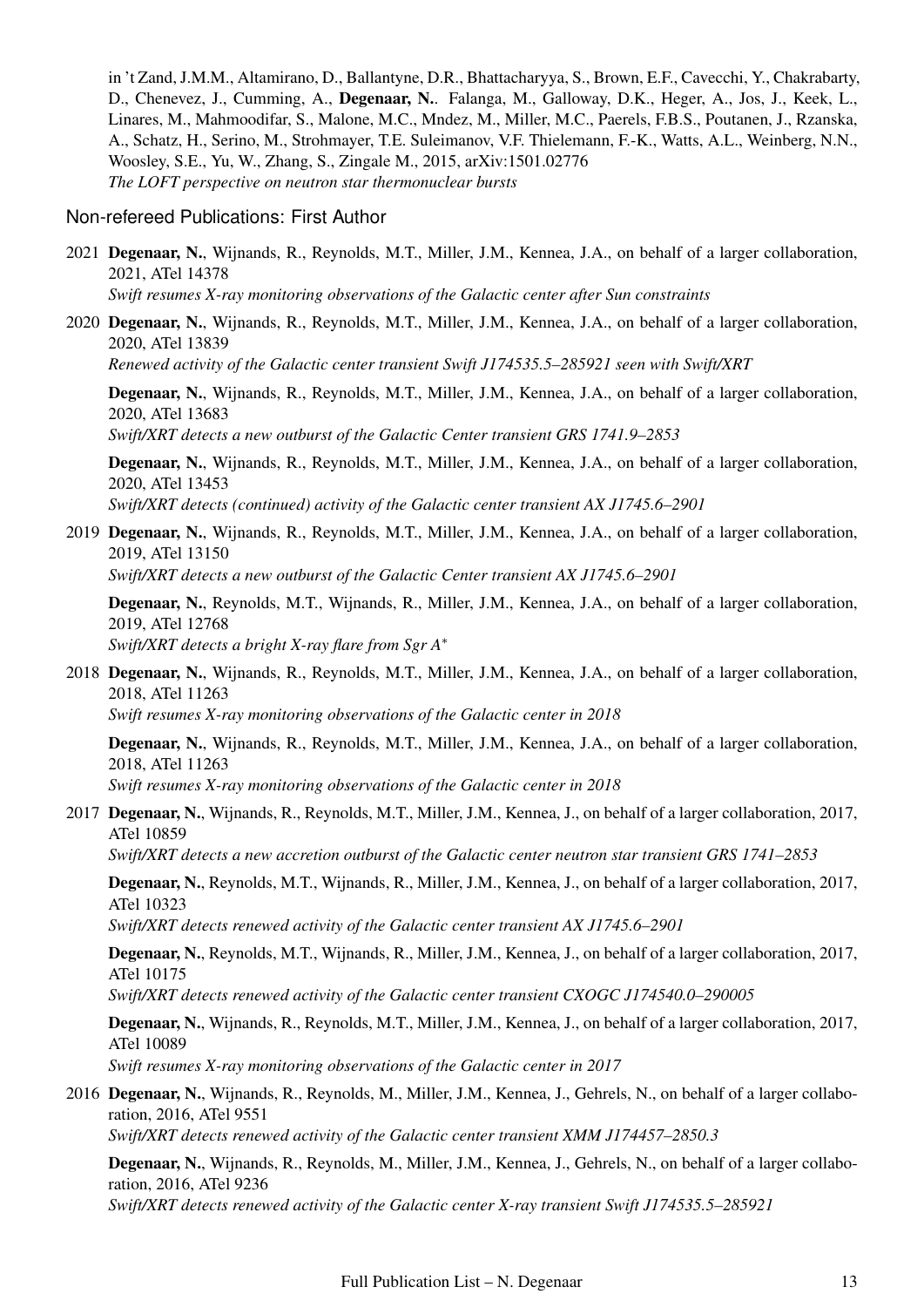Degenaar, N., Reynolds, M., Wijnands, R., Miller, J.M., Kennea, J., Ponti, G., Haggard, D., Gehrels, N., on behalf of a larger collaboration, 2016, ATel 9196

*Continued Swift/XRT observations of the new Galactic center transients Swift J174540.2–290037 and Swift J174540.7–290015*

Degenaar, N., Reynolds, M., Wijnands, R., Miller, J.M., Kennea, J., Ponti, G., Haggard, D., Gehrels, N., on behalf of a larger collaboration, 2016, ATel 9109 *Swift/XRT detection of another active X-ray transient close to Sgr A*<sup>∗</sup>

Degenaar, N., Wijnands, R., Reynolds, M., Miller, J.M., Kennea, J., Gehrels, N., Ponti, G., Haggard, D., on behalf of a larger collaboration, 2016, ATel 8881 *Swift/XRT detects renewed activity of the Galactic center transient GRS 1741–2853*

2015 Degenaar, N., Altamirano, D., Deller, A., Heinke, C., Hessels, J., Jaodand, A., Miller-Jones, J., Moldon, J., Wijnands, R., 2015, ATel 7352 *The neutron star LMXB 1RXS J180408.9–342058 transitioned to a soft X-ray state*

Degenaar, N., Wijnands, R., Reynolds, M. T., Miller, J. M., Kennea, J., Gehrels, N., on behalf of a larger collaboration, 2015, ATel 7023 *Swift resumes X-ray monitoring observations of the Galactic center*

2014 Degenaar, N., Reynolds, M. T., Miller, J. M., Kennea, J., Wijnands, R., Haggard, D., on behalf of a larger collaboration, 2014, ATel 6458 *No sustained enhanced X-ray emission near the Galactic center*

Degenaar, N., Wijnands, R., Reynolds, M. T., Miller, J. M., Kennea, J., Gehrels, N., Haggard, D., Ponti, G., on behalf of a larger collaboration, 2014, ATel 5861

*Continued Swift/XRT monitoring observations of the Galactic center*

Degenaar, N., Wijnands, R., Reynolds, M. T., Miller, J. M., Kennea, J., Gehrels, N., Haggard, D., Ponti, G., on behalf of a larger collaboration, 2014, ATel 5847 *Swift/XRT monitoring observations of the Galactic center have resumed*

2013 Degenaar, N., Reynolds, M. T., Miller, J. M., Wijnands, R., Kennea, J., Gehrels, N., on behalf of a larger collaboration, 2013, ATel 5246 *Swift/XRT detects activity of the Galactic center transient GRS 1741–2853*

Degenaar, N., Kennea, J., Wijnands, R., Reynolds, M. T., Miller, J. M., Gehrels, N., on behalf of a larger collaboration, 2013, ATel 5226

*New Swift/XRT observations confirm that the active Galactic center transient is AX J1745.6–2901*

Degenaar, N., Wijnands, R., Reynolds, M. T., Miller, J. M., Kennea, J., Gehrels, N., on behalf of a larger collaboration, 2013, ATel 5222

*Swift/XRT monitoring observations detect an active X-ray transient near the Galactic center*

Degenaar, N., Wijnands, R., 2013, ATel 5117 *Swift observations confirm renewed activity of the transient neutron star X-ray binary Aql X-1*

Degenaar, N., Wijnands, R., Reynolds, M. T., Miller, J. M., Kennea, J., Gehrels, N., on behalf of a larger collaboration, 2013, ATel 5074

*Swift/XRT detection of an active X-ray transient near the Galactic center*

Degenaar, N., Reynolds, M. T., Miller, J. M., Kennea, J., Wijnands, R., 2013, ATel 5006 *Large flare from Sgr A*<sup>∗</sup> *detected by Swift*

2012 Degenaar, N., Kennea, J. A., Wijnands, R., Miller, J. M., Gehrels, N., 2012, ATel 4308 *The galactic center X-ray transient XMM J174457–2850.3 is a neutron star low-mass X-ray binary*

Degenaar, N., Wijnands, R., Kennea, J. A., Miller, J. M., Gehrels, N., 2012, ATel 4305 *Renewed activity of the galactic center X-ray transient XMM J174457–2850.3 detected with Swift/XRT*

Degenaar, N., Altamirano, D., Wijnands, R., 2012, ATel 4219 *IGR J17062–6143 is likely a bursting neutron star low-mass X-ray binary*

2011 Degenaar, N., Yang, Y.J., Wijnands, R., 2011, ATel 3741 *Swift detection of a type-I X-ray burst from Swift J1922.7–1716*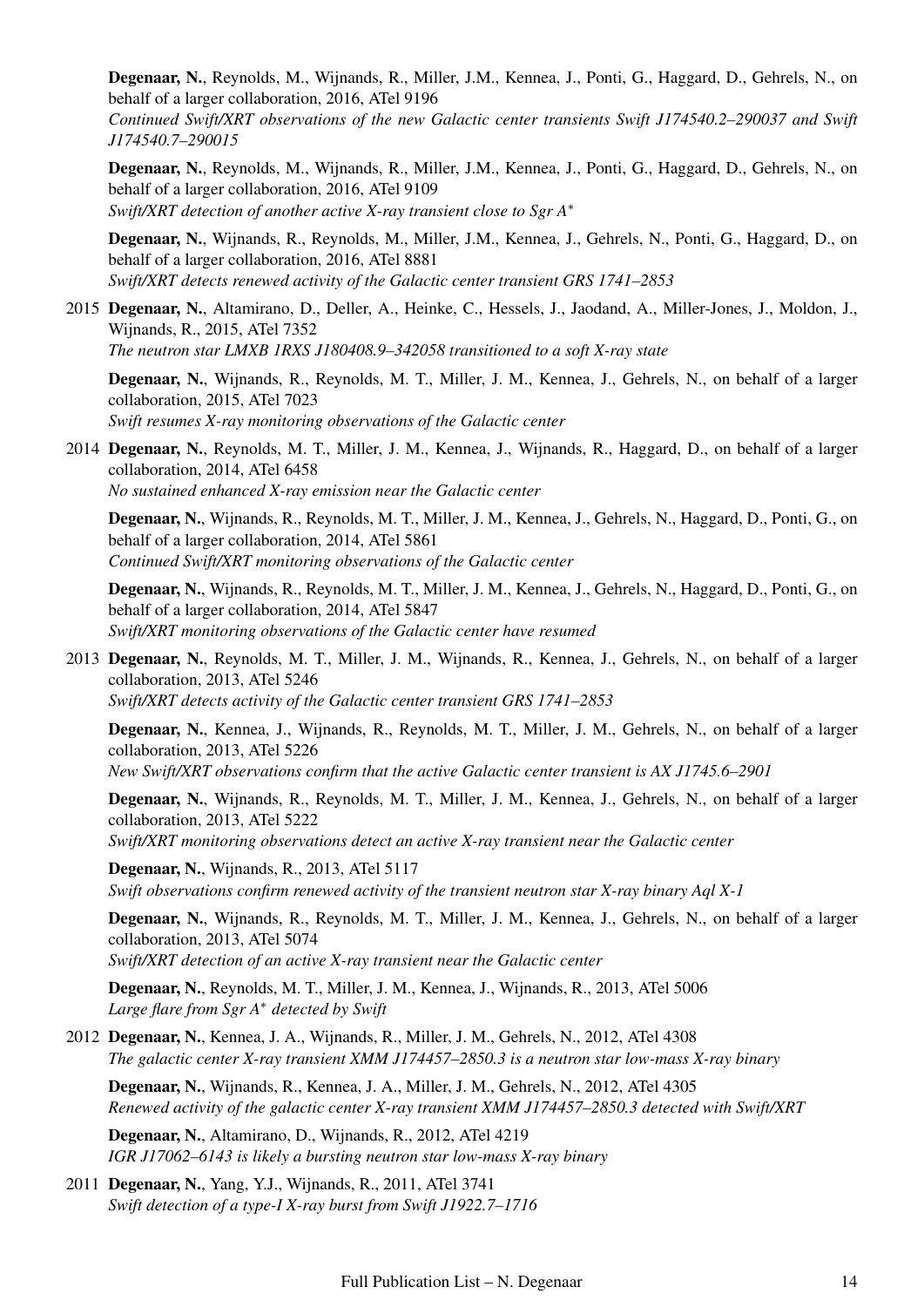Degenaar, N., Wijnands, R., Altamirano, D., Cackett, E., Linares, M., Homan, J., Fridriksson, J., 2011, ATel 3654

*X-ray re-brightening detected from the neutron star transient XTE J1701–407*

Degenaar, N., Wijnands, R., Altamirano, D., Cackett, E., Linares, M., Homan, J., Fridriksson, J., 2011, ATel 3604

*The neutron star transient XTE J1701–407 has returned to quiescence after a 3-year long outburst*

Degenaar, N., Wijnands, R., Kennea, J. A., Gehrels, N., 2011, ATel 3508 *The Galactic center transient Swift J174535.5–285921 has returned to quiescence*

Degenaar, N., Wijnands, R., Kennea, J. A., Gehrels, N., 2011, ATel 3472 *Swift/XRT discovers a new X-ray transient near the Galactic center: Swift J174535.5–285921*

Degenaar, N., Altamirano, D., Armas Padilla, M., Kaur, R., Wijnands, R., Yang, Y. J., 2011, ATel 3202 *Swift/XRT localization of the neutron star X-ray transient SAX J1806.5–2215*

2010 Degenaar, N., Wijnands, R., Kennea, J. A., Gehrels, N., 2010, ATel 2770 *Swift/XRT detects new outbursts of the galactic center X-ray transients GRS 1741–2853 and XMM J174457– 2850.3*

Degenaar, N., Wijnands, R., Kennea, J. A., Gehrels, N., 2010, ATel 2690 *Swift/XRT detects renewed activity of the galactic center X-ray transient AX J1745.6–2901*

2008 Degenaar, N., Wijnands, R., 2008, ATel 1831 *Swift/XRT observations of SAX J1828.5–1037 in outburst*

Degenaar, N., Wijnands, R., 2008, ATel 1809 *Swift/XRT localization of the X-ray burster SAX J1753.5–2349*

Degenaar, N., Wijnands, R., 2008, ATel 1572 *Swift/XRT follow-up observation of the new X-ray source XTE J1701–407*

Degenaar, N., Wijnands, R., 2008, ATel 1541 *Swift/XRT observations of the X-ray transients KS1741–293 and XTE J1719–291*

Degenaar, N., Wijnands, R., Muno, M., 2008, ATel 1531 *Chandra detects activity from the Galactic X-ray transients KS 1741–293, Swift J174535.5–290135.6 and CX-OGC J174535.5–290124*

Degenaar, N., Altamirano, D., Wijnands, R., 2008, ATel 1467 *Re-brightening of XTE J1719–291*

Degenaar, N., Altamirano, D., Klein-Wolt, M., Wijnands, R., 2008, ATel 1451 *Swift/XRT follow-up observation of the field of XTE J1719–291*

2007 Degenaar, N., Klein-Wolt, M., Wijnands, R., 2007, ATel 1175 *Swift/XRT observations of the neutron-star X-ray transient SAX J1810.8–2609*

Degenaar, N., Krauss, M., Maitra, D., Wijnands, R., Jonker, P., Juett, A., Markwardt, C., Bailyn, C., Chakrabarty, D., 2007, ATel 1136 *Chandra position and possible IR counterpart for the very-faint X-ray transient XMMU J174716.1–281048*

Degenaar, N., Campana, S., Galloway, D., Lewin, W., Homan, J., Chakrabarty, D., Morgan, E., Jonker, P.,

Cackett, E., Miller, J., Wijnands, R., 2007, ATel 1106

*Increased flux of HETE J1900.1–2455 detected with both Swift/XRT and RXTE/PCA*

Degenaar, N., Wijnands, R., Campana, S., Galloway, D., Lewin, W., Homan, J., Chakrabarty, D., Jonker, P., Cackett, E., Miller, J., 2007, ATel 1098 *Swift/XRT non-detection of HETE J1900.1–2455*

Degenaar, N., Wijnands, R., Galloway, D., Lewin, W., Homan, J., Chakrabarty, D., Campana, S., Miller, J., Cackett, E., 2007, ATel 1091 *Continuing flux decay of HETE J1900.1–2455 as observed with Swift/XRT*

Degenaar, N., Wijnands, R., 2007, ATel 1078 *Swift/XRT observations of the very-faint X-ray transient XMMU J174716.1–281048*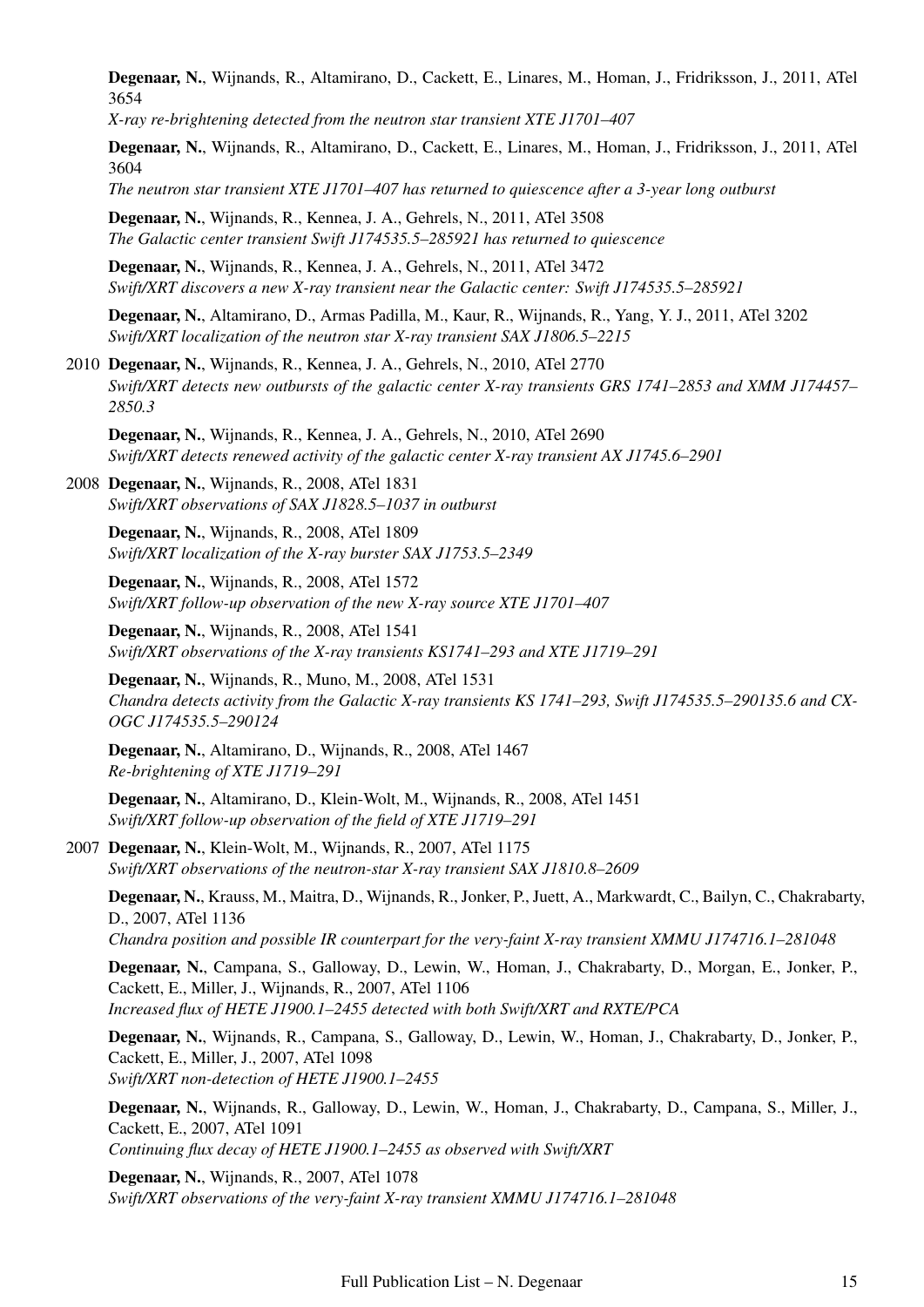#### Non-refereed Publications: Co-author

- 2022 Reynolds, M., Wijnands, R., Degenaar, N., Miller, J., Kennea, J., 2022, ATel 15238 *Swift GC monitoring program detection of a new outburst from the faint X-ray transient CXOGC J174538.0– 290022*
- 2021 Beri, A., Tetarenko, B. Bellm, E.C., Sivakoff, G.R., Bahramian, A., Homan, J. Wijnands, R., Schmeer, P. Tetarenko, A.J., Saikia, P., Baglio, M.C., Russell, D.M., Caruso, E., Paice, J.A., Altamirano, D., Degenaar, N., Russell, T.D., Williams, D., Fender, R., Middleton, M., Shaw, A., Plotkin, R., Hernández Santisteban, J.V., ATel 14573

*Swift J1357.2–0933 as observed with Swift during its 2021 outburst*

2020 van den Eijnden, J., Degenaar, N., Wijnands, R., Russell, T. D., Sivakoff, G. R., Miller-Jones, J. C. A., Rouco Escorial, A., Hernández Santisteban, J., Reynolds, M., 2020, ATel 14193 *VLA detection of the radio counterpart of the BeXRB 1A 0535+262*

van den Eijnden, J., Degenaar, N., Wijnands, R., Russell, T. D., Stoop, M., Armas Padilla, M., Russell, D. M., Maitra, D., Heinke, C. O., Sivakoff, G. R., Shaw, A. W., Maccarone, T. J., Miller-Jones, J. C. A., Bahramian, A., 2020, ATel 14129

*VLA detection of a likely radio counterpart of IGR J17494–3030*

Gusinskaia, N. V., Hessels, J. W. T., Jaodand, A. D., Miller-Jones, J. C. A., Degenaar, N., Deller, A. T., Russell, T. D., Bogdanov, S., 2020, ATel 14061 *VLA radio non-detection of IGR J17379–3747 as the X-ray flux drops*

van den Eijnden, J., Degenaar, N., Wijnands, R., Russell, T., Stoop, M., Armas Padilla, M., Russell, D. M., Maitra, D., Heinke, C. O., Sivakoff, G. R., Shaw, A. W., Maccarone, T. J., Miller-Jones, J. C. A., Bahramian, A., 2020, ATel 13716

*VLA radio detection of the new X-ray transient SRGt J071522.1–191609*

2019 Domček, V., van den Eijnden, J., Rouco Escorial, A., Hernández Santisteban, J., Degenaar, N., Wijnands, R., Parikh, A.S., Zhou, P., Vink, J., 2019, ATel 13215 *Serendipitous detection of a new outburst of the HMXB IGR J19294+1816 with XMM-Newton*

Reynolds, M.T., Degenaar, N., Wijnands, R., Miller, J.M., Kennea, J.A., on behalf of a larger collaboration, 2019, ATel 12927 *New Galactic Center X-ray Transient Outburst Detected by Swift: SWIFT J174448.4–290729*

Heinke, C.O., Bahramian, A., Wijnands, R., Maccarone, T.J., Degenaar, N., in 't Zand, J.J.M., T.D., Kennea, J.A., Kuulkers, E., Rivera-Sandoval, L., Shaw, A.W., Sivakoff, G.R., Strader, J., Tetarenko, A.J., 2019, ATel 12843 *Swift Bulge Survey: X-ray activity of bursters KS 1741–293, IGR J17445–2747, SAX J1750.8–2900, and symbiotic X-ray binary XMMU J174445.5–295044*

Beri, A., Wijnands, R., Russell, T.D., Degenaar, N., van den Eijnden, J., Gandhi, P., Paice, J. A., Altamirano, D., Armas Padilla, M., 2019, ATel 12861 *Swift Observation during the 2019 outburst of Swift J1357.2–0933*

van den Eijnden, J., Degenaar, N., Russell, T.D., Wijnands, R., Hernández Santisteban, J.V., Russell, D.M., Maitra, D., Heinke, C.O., Sivakoff, G.R., Shaw, A.W., Maccarone, T.J., Miller-Jones, J.C.A., Bahramian, A., Armas Padilla, M., 2019, ATel 12669 *VLA radio detection of the very-faint X-ray transient IGR J17285–2922*

Armas Padilla, M., van den Eijnden, J., Degenaar, N., Wijnands, R., 2019, ATel 12651 *Swift/XRT detection of the very faint X-ray binary transient IGR J17285–2922*

van den Eijnden, J., Ludlam, R., Homan, J., Gendreau, K.C., Arzoumanian, Z., Altamirano, D., Steiner, J., Remillard, R., Degenaar, N., Russell, T.D., Uttley, P., Stevens, A.L., Miller, J.M., 2019, ATel 12440 *NICER Observes Transition to the Intermediate State in MAXI J1631–479*

Russell, T.D., Anderson, G., Miller-Jones, J., Degenaar, N., van den Eijnden, J., Sivakoff, G.R., Tetarenko, A., 2019, ATel 12456

*ATCA detects the radio brightening of the X-ray transient MAXI J1348–630*

Russell, T.D., van den Eijnden, J., Degenaar, N., 2019, ATel 12396 *ATCA radio detection of the new X-ray transient MAXI J1631–478*

2018 Shaw, A.S., Degenaar, N., Heinke, C.O., 2018, ATel 11970 *Detection of the NIR counterpart of the accreting millisecond pulsar IGR J17591–2342*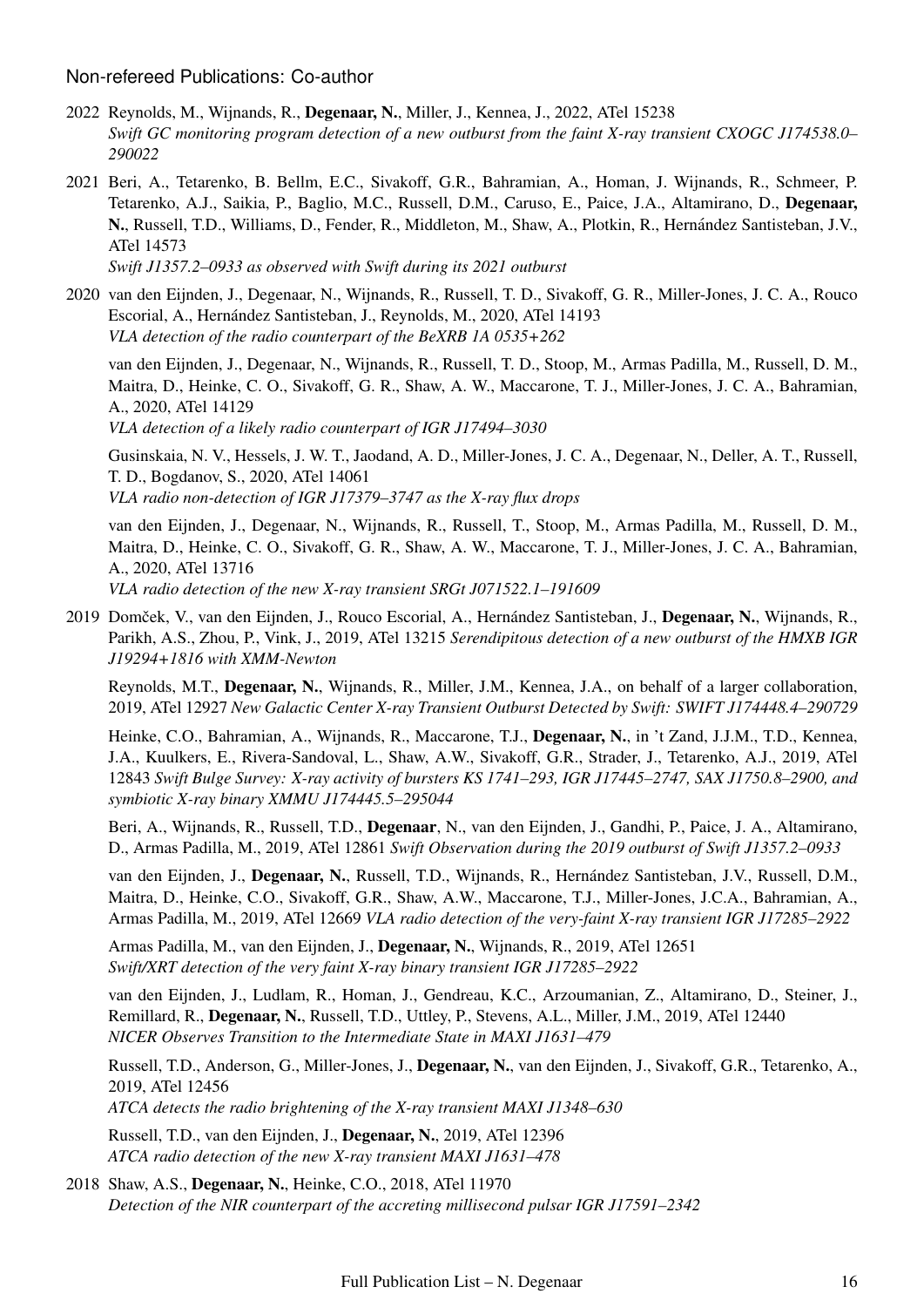Russell, T.D., Degenaar, N., Wijnands, R., van den Eijnden, J., 2018, ATel 11954 *ATCA radio detection of the new X-ray transient IGR J17591–2342 suggests a black hole candidate* Parikh, A.S., Wijnands, R., Degenaar, N., Altamirano, D., 2018, ATel 11869 *Black hole candidate GRS 1739-278 is exhibiting an unusual, long-duration quasi-steady hard state* Bahramian, A., Heinke, C., Degenaar, N., Homan, J., Sivakoff, G., Miller-Jones, J.M., 2018, ATel 11747 *A new outburst from the Rapid Burster* Homan, J., van den Berg, M., Heinke, C.O., Degenaar, N., van den Eijnden, J., Bahramian, A., Pooley, D., Gendreau, K., Arzoumanian, Z., 2018, ATel 11598 *Discovery of a new X-ray transient in the globular cluster Liller 1* Rouco Escorial, A., Degenaar, N., van den Eijnden, J., Wijnands, R., 2018, ATel 11517 *X-ray rebrightening of the Be/X-ray transient Swift J0243.6+6124* van den Eijnden, J., Degenaar, N., Russell, T., Wijnands, R., Hernandez Santisteban, J. V., Russell, D. M., ´ Maitra, D., Heinke, C., Sivakoff, G., Maccarone, T., Miller-Jones, J., Armas Padilla, M., Bahramian, A., 2018, ATel 11487 *VLA radio detection of the very-faint X-ray transient IGR J17379–3747* Reynolds, M.T., Kennea, J.A., Miller, J.M., Degenaar, N., Wijnands, R., on behalf of a larger collaboration, 2018, ATel 11313 *X-ray flare from Galactic Center detected by Swift* 2017 van den Eijnden, J., Degenaar, N., Russell, T., Wijnands, R., Hernández Santisteban, J. V., Sivakoff, G., Heinke, C., Miller-Jones, J., Bahramian, A., Maccarone, T., Kennea, J. A., Knigge, C., 2017, ATel 10946 *VLA radio detection of the newly discovered transient and super-Eddington X-ray pulsar Swift J0243.6+6124* Tetarenko, A.J., Bahramian, A., Sivakoff, G.R., Heinke, C.O., Wijnands, R., Degenaar, N., Miller-Jones, J.C.A., Kuulkers, E., Plotkin, R., Chomiuk, L., Strader, J., Tremou, E., Kennea, J.A., Altamirano, D., in 't Zand, J.M.M., Deller, A., Maccarone, T.J., 2017, ATel 10843 *Radio Non-Detection of the Currently Outbursting Transient Source in NGC 6440* Bahramian, A., Kennea, J.A., Altamirano, D., Beri, A., Heinke, C.O., Sivakoff, G.R., Tetarenko, A.J., Wijnands, R., Degenaar, N., 2017, ATel 10826 *Swift Confirmation of new transient activity in NGC 6440* Bahramian, A., Strader, J., Heinke, C.O., Sivakoff, G.R., Kennea, J.A., Degenaar, N., Wijnands, R., 2017, ATel 10685 *Optical Spectroscopy of IGR J17329–2731 with SOAR: A Symbiotic Binary?* Parikh, A., Wijnands, R., Degenaar, N., Altamirano, D., 2017, ATel 10612 *Swift J181723.1–164300 is likely a new bursting neutron star low-mass X-ray binary* Maccarone, T.J., Bahramian, A., Heinke, C.O., Shaw, A.W., Sivakoff, G.R., Kennea, J.A., Wijnands, R., Degenaar, N., Strader, J., in 't Zand, J.J.M., Kuulkers, E., Chakrabarty, D., 2017, ATel 10428 *Chandra follow-up of Swift J1752339–290952* Tetarenko, A.J., Sivakoff, G.R., Heinke, C.O., Shaw, A.W., Bahramian, A., Strader, J., Kennea, J.A., Maccarone, T.J., Wijnands, R., Degenaar, N., in 't Zand, J.J.M., Kuulkers, E., 2017, ATel 10422 *Radio non-detection of the new Swift Bulge Survey transient Swift J175233.9–290952*

Maccarone, T.J., Bahramian, A., Heinke, C.O., Shaw, A.W., Sivakoff, G.R., Kennea, J.A., Wijnands, R., Degenaar, N., Strader, J., in 't Zand, J.J.M., Kuulkers, E., 2017, ATel 10419 *Variability from 1SXPS J1742150–291453: a very nearby X-ray source?*

Bahramian, A., Heinke, C.O., Shaw, A.W., Strader, J., Kennea, J.A., Sivakoff, G.R., Wijnands, R., Maccarone, T.J., Kuulkers, E., in 't Zand, J.J.M., Degenaar, N., 2017, ATel 10355 *Discovery of a new X-ray transient, Swift J175233.9–290952, in the Swift Bulge Survey*

Shaw, A.W., Heinke, C.O., Sivakoff, G.R., Bahramian, A., Strader, J., Maccarone, T.J., Kennea, J.A., Kuulkers, E., in 't Zand, J.J.M., Wijnands, R., Degenaar, N., 2017, ATel 10305 *NIR follow-up observations of the IGR J17445–2747 field*

Kennea, J.A., Heinke, C.O., Bahramian, A., Maccarone, T.J., in 't Zand, J.J.M., Kuulkers, E., Degenaar, N., Shaw, A.W., Sivakoff, G.R., Strader, J., Wijnands, R., 2017, ATel 10273 *IGR J17445–2747: Updated Swift position*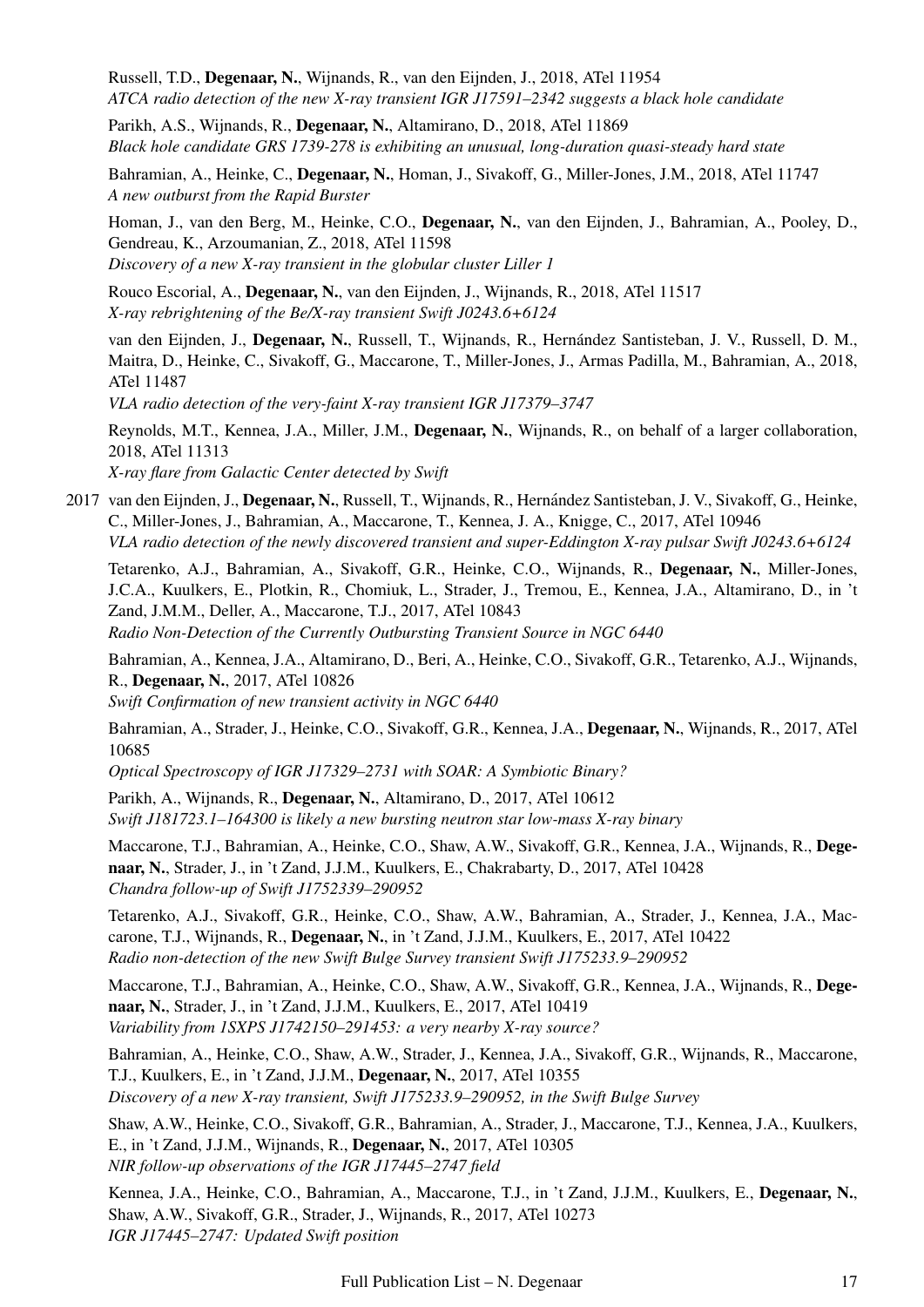Heinke, C.O., Bahramian, A., Maccarone, T., in 't Zand, J., Kennea, J.A., Kuulkers, E., Degenaar, N., Shaw, A.W., Sivakoff, G.R., Strader, J., Wijnands, R., 2017, ATel 10265 *Activity of IGR J17445–2747 and SAX J1747.0–2853 in the Swift Bulge Survey*

Armas Padilla, M., Wijnands, R., Degenaar, N., Muñoz-Darias, T., Mata Sanchez, D., Casares J., Charles, P.A., 2017, ATel 10224 *MAXI J1807+132 is fading in both X-rays and optical wavelengths*

Parikh, A., Wijnands, R., Bahramian, A., Degenaar, N., Heinke, C., 2017, ATel 10169 *The neutron-star low-mass X-ray binary H 1658–298 back in quiescence*

Russell, T., Degenaar, N., Miller-Jones, J., Tudor, V., 2017, ATel 10106 *Radio luminosity upper limits of the transient neutron star low-mass X-ray binary GRO J1744–28*

2016 Wijnands, R., Bahramian, A., Altamirano, D., Sivakoff, G., Heinke, C.O., Degenaar, N., 2016, ATel 8982 *A sub-luminous outburst of a transient in the Galactic globular cluster Terzan 5, possibly due to EXO 1745–248 (aka Terzan 5 X-1)*

Tetarenko, A., Sivakoff, G.R., Bahramian, A., Heinke, C.O., Miller-Jones, J.C.A., Maccarone, T., Degenaar, N., Wijnands, R., 2016, ATel 8744

*VLA observations indicate GRS 1736–297 is either a black hole X-ray binary or accreting millisecond pulsar*

Bahramian, A., Heinke, C.O., Wijnands, R., Degenaar, N., 2016, ATel 8699 *Continuing outburst from H 1658–298*

Reynolds, M., Kennea, J., Degenaar, N., Wijnands, R., Miller, J., 2016, ATel 8649 *New Galactic Center X-ray Transient Detected by Swift: SWIFT J174540.7–290015*

2015 Heinke, C.O., Bahramian, A., Kennea, J., Wijnands, R., Degenaar, N., 2015, ATel 8189 *Swift/XRT imaging finds no new transient near MAXI reported burst position*

Bahramian, A., Heinke, C.O., Wijnands, R., Degenaar, N., Ponti, G., 2015, ATel 8046 *Swift follow-up observations of outburst from H 1658–298*

Tremou, E., Sivakoff, G., Bahramian, A., Heinke, C., Tetarenko, A., Wijnands, R., Degenaar, N., Linares, M., Miller-Jones, J., Patruno, A., Chomiuk, L., Strader, J., Altamirano, D., Maccarone, T., Sanna, A., 2015, ATel 7262

*VLA observations identify the currently active source in Terzan 5 as the neutron star transient EXO 1745–248*

Deller, A., Degenaar, N., Hessels, J., Heinke, C., Jaodand, A., Miller-Jones, J., Moldon, J., Wijnands, R., Altamirano, D., 2015, ATel 7255

*Radio detection of the transient neutron star LMXB 1RXS J180408.9–342058*

Linares, M., Chakrabarty, D., Marshall H., Bahramian, A., Heinke, C., Sivakoff, G., Altamirano, D., Patruno, A., Wijnands, R., Degenaar, N., Sanna, A., 2015, ATel 7247

*Swift refined location points to the neutron star transient EXO 1745–248 as the source currently active in Terzan 5*

Bahramian, A., Altamirano, D., Heinke, C., Sivakoff, G., Linares, M., Patruno, A., Wijnands, R., Degenaar, N., Sanna, A., 2015, ATel 7242

*Swift/XRT follow up of the X-ray transient in the globular cluster Terzan 5*

Altamirano, D., Krimm, H.A., Patruno, A., Bahramian, A., Heinke, C.O., Wijnands, R., Degenaar, N., 2015, ATel 7240

*Swift/BAT detects an outburst from an X-ray transient in the globular cluster Terzan 5*

- 2014 Reynolds, M. T., Degenaar, N., Miller, J. M., Kennea, J., Wijnands, R., on behalf of a larger collaboration, 2014, ATel 6456 *X-ray flare from the Galactic center detected by Swift*
- 2013 Kasliwal, M. M., Degenaar, N., Polishook, D., 2013, ATel 5151 *FIRE Classification of iPTF13bvn*

Kennea, J. A., Burrows, D. N., Cummings, J., Kouveliotou, C., Degenaar, N., Reynolds, M. T., Miller, J. M., Wijnands, R., 2013, ATel 5124 *Swift/BAT detection of a burst from SGR J1745–29*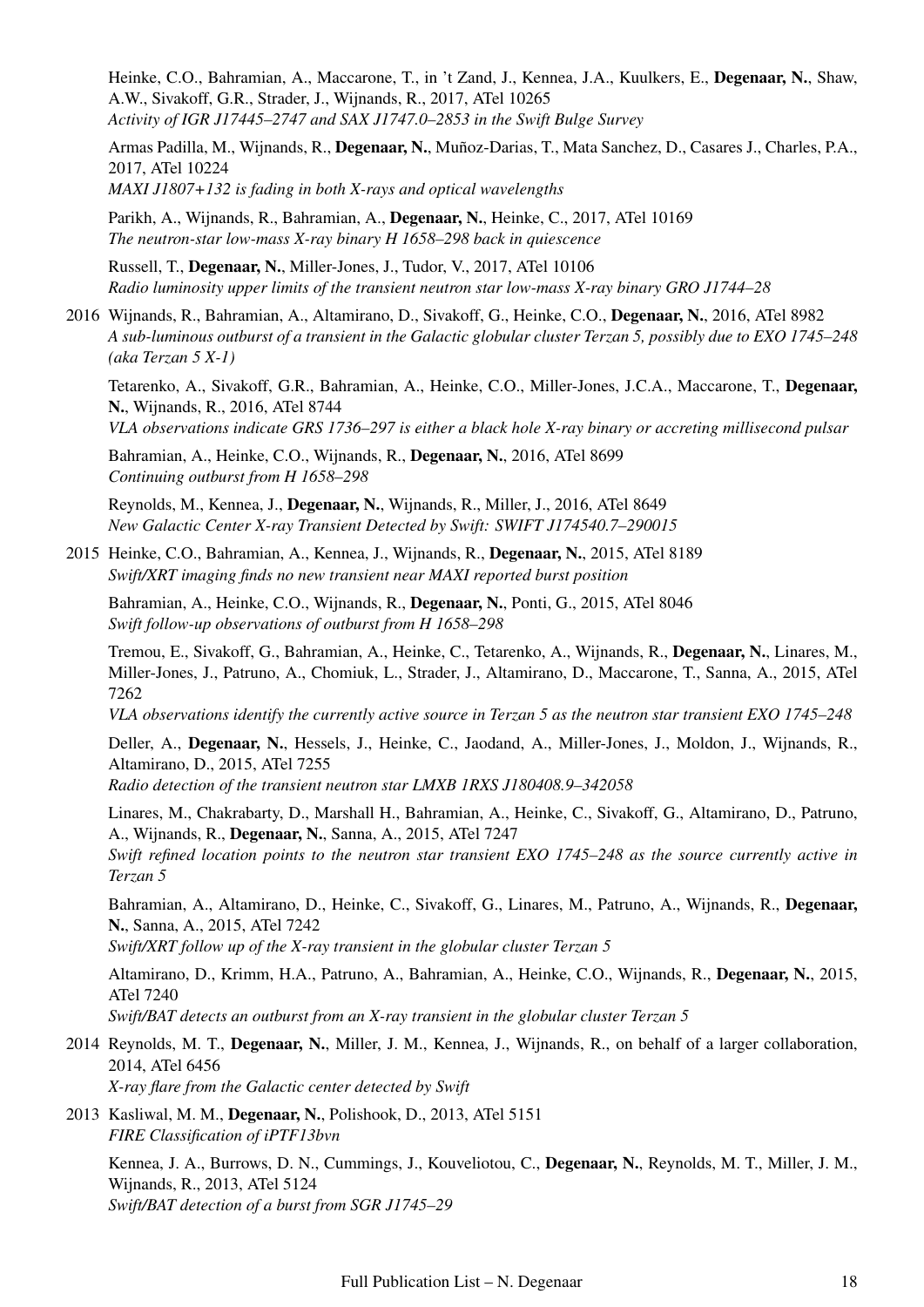Reynolds, M. T., Degenaar, N., Miller, J. M., Kennea, J., Wijnands, R., on behalf of a larger collaboration, 2013, ATel 5016

*Continued Swift monitoring of the Galactic center flare*

2012 King, A. L., Miller, J. M., Degenaar, N., Reynolds, M., Reis, R., Maitra, D., 2012, ATel 4295 *New radio detection of MAXI J1910–057 in hard-state transition*

Miller, J. M., Raymond, J., Kennea, J., Beardmore, A., Reynolds, M. T., Maitra, D., Degenaar, N., Cackett, E. M., Fabian, A. C., Reynolds, C. S., 2012, ATel 4191 *Chandra Spectroscopy of MAXI J1305–704*

Kennea, J., Miller, J. M., Beardmore, A., Degenaar, N., Reynolds, M. T., 2012, ATel 4071 *MAXI J1305–704 may be an eclipsing source*

Del Santo, M., Romano, P., Ferrigno, C., Sidoli, L., Mereghetti, S., Wijnands, R., Bozzo, E., Tarana, A., Nucita, A., Degenaar, N., Kuulkers, E., 2012, ATel 4017 *New INTEGRAL and Swift observations of the faint neutron-star X-ray transient SAX J1806.5–2215*

2011 Kaur, R., Wijnands, R., Heinke, C., Degenaar, N., 2011, ATel 3926 *New Swift/XRT observation shows faint X-ray transient SAX J1806.5–2215 remains active 1 year after outburst*

Pooley, D., Homan, J., Altamirano, D., Degenaar, N., Heinke, C.O., Lewin, W., Sivakoff, G.R., Wijnands, R., 2011, ATel 3743

*Chandra Identification of the 2011 Transient in Terzan 5: Same as the 2000 Transient*

Altamirano, D., Degenaar, N., Heinke, C. O., Homan, J., Pooley, D., Sivakoff, G. R., Wijnands, R., 2011, ATel 3720

*Swift and RXTE follow up observations of the transient currently active in the globular cluster Terzan 5*

Altamirano, D., Degenaar, N., Heinke, C. O., Homan, J., Pooley, D., Sivakoff, G. R., Wijnands, R., 2011, ATel 3714

*New X-ray transient outburst in Terzan 5*

Linares, M., Bozzo, E., Altamirano, D., Degenaar, N., Wijnands, R., Soleri, P., Belloni, T., Di Salvo, T., D'Ai, A., Papitto, A., Riggio, A., Burderi, L., 2011, ATel 3661 *Swift observations of the accreting millisecond pulsar IGR J17498–2921: from outburst to quiescence*

Wijnands, R., Yang, Y. J., Degenaar, N., Altamirano, D., Tudose, V., Heinke, C. O., 2011, ATel 3595 *The transient IGR J17361–4441 in the globular cluster NGC 6388: an unusual very-faint transient X-ray binary or an outburst from an intermediate-mass black hole*

Linares, M., Altamirano, D., Watts, A., Strohmayer, T., Chakrabarty, D., Patruno, A., van der Klis, M., Wijnands, R., Casella, P., Armas-Padilla, M., Cavecchi, Y., Degenaar, N., Kalamkar, M., Kaur, R., Yang, Y., Rea, N., 2011, ATel 3568

*RXTE detection of a thermonuclear burst from IGR J17498–2921: distance estimate and burst oscillations*

Altamirano, D., Kalamkar, M., Yang, Y, Degenaar, N., Wijnands, R., Casella, P., Linares, M., Rea, N., Watts, A., Patruno, A., Armas-Padilla, M., Cavecchi, Y., van der Klis, M., 2011, ATel 3334 *Discovery of 1 Hz quasi-periodic oscillations in an RXTE observation of MAXI J1543–564*

Kaur, R., Kotulla, R., Degenaar, N., Wijnands, R., Kaplan, D., 2011, ATel 3268 *Candidate near-infrared counterpart to the faint transient neutron star X-ray binary SAX J1806.5–2215*

Altamirano, D., Linares, M., van der Klis, M., Wijnands, R., Kalamkar, M., Casella, P., Watts, A., Patruno, A., Armas Padilla, M., Cavecchi, Y., Degenaar, N., Kaur, R., Yang, Y., Rea, N., 2011, ATel 3225 *Discovery of 10 mHz quasi-periodic oscillations likely from IGR J17091–3624*

Linares, M., Altamirano, D., Watts, A., van der Klis, M., Wijnands, R., Patruno, A., Armas Padilla, M., Cavecchi, Y., Degenaar, N., Kalamkar, M., Kaur, R., Yang, Y., Casella, P., Rea, N., 2011, ATel 3217 *SAX J1747.0–2853: 'normal' thermonuclear bursts resumed*

Del Santo, M., Romano, P., Sidoli, L., Mereghetti, S., Ferrigno, C., Degenaar, N., Wijnands, R., Kuulkers, E., Nucita, A., Savchenko, V., 2011, ATel 3210 *First hard X-ray detection of the neutron star X-ray transient SAX J1806.5–2215 with INTEGRAL*

Yang, Y. J., Wijnands, R., Degenaar, N., Russell, D. M., Altamirano, D., Kalamkar, M., 2011, ATel 3201 *Swift XRT/UVOT follow-up of the Black Hole Candidate MAXI J1659–152 during a low luminosity state*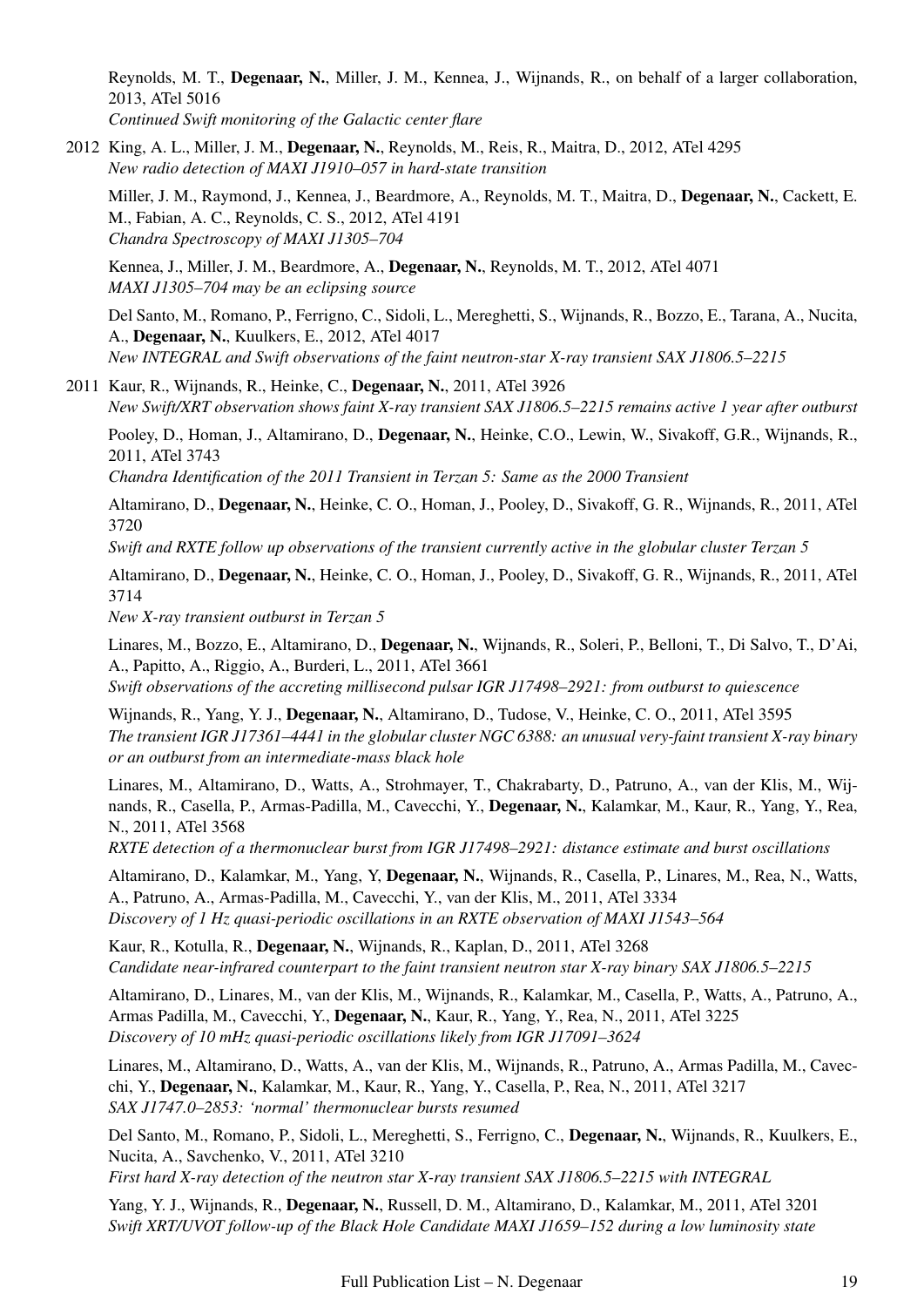Altamirano, D., Kaur, R., Degenaar, N., Wijnands, R., Yang, Y., Armas Padilla, M., Strohmayer, T., Markwardt, C., 2011, ATel 3193

*Possible outburst in the neutron star LMXB SAX J1806.5–2215*

2010 Kaur, R., Casella, P., Linares, M., Altamirano, D., Patruno, A., Armas Padilla, M., Cavecchi, Y., Degenaar, N., Russell, D., Kalamkar, M., van der Klis, M., Watts, A., Wijnands, R., Rea, N., 2010, ATel 3082 *Discovery of a 0.19 Hz QPO in MAXI J1409–619*

Russell, D. M., Yang, Y. J., Degenaar, N., Wijnands, R., Patruno, A., Kaur, R., Armas Padilla, M., Lewis, F., Armstrong, J. D., 2010, ATel 2997

*Monitoring of the likely optical counterpart of XTE J1728–295*

Yang, Y. J., Degenaar, N., Wijnands, R., Russell, D. M., Patruno, A., Kaur, R., Armas Padilla, M., 2010, ATel 2991

*Swift/XRT follow-up of the X-ray transient XTE J1728–295 during its decaying phase*

Linares M., Altamirano D., Watts A., van der Klis M., Wijnands R., Homan J., Casella P., Patruno A., Armas-Padilla M., Cavecchi Y., Degenaar N., Kalamkar M., Kaur R., Yang Y., Rea N., 2010, ATel 2958 *Discovery of mHz QPOs and burst rate evolution in the active Terzan 5 neutron star transient*

Altamirano D., Homan J., Linares M., Patruno A., Yang Y., Watts A., Kalamkar M., Casella P., Armas-Padilla M., Cavecchi Y., Degenaar N., Russell D., Kaur R., van der Klis M., Rea N., Wijnands R., 2010, ATel 2952 *The transient neutron star LMXB in the globular cluster Terzan 5 has turned into a Z-source*

Altamirano D., Watts A., Kalamkar M., Homan J., Yang Y., Casella P., Linares M., Patruno A., Armas-Padilla M., Cavecchi Y., Degenaar, N., Kaur R., van der Klis M., Rea N., Wijnands R., 2010, ATel 2932 *Discovery of 11 Hz burst oscillations from the 11 Hz Eclipsing Pulsar in Terzan 5*

Russell D.M., Lewis F., Bersier D., Cano Z., Gandhi P. , Patruno A., Kalamkar M., Yang Y. J., Altamirano D., Casella P., Linares M., Armas Padilla M., Cavecchi Y., Degenaar N., Kaur R., van der Klis M., Watts A., Wijnands R., Rea N., 2010, ATel 2884

*Optical variability in MAXI J1659–152*

Kalamkar M., Yang Y., Altamirano D., Casella P., Linares M., Patruno A., Armas-Padilla M., Cavecchi Y., Degenaar N., Russell D., Kaur R., van der Klis M., Watts A., Wijnands R., Rea N., 2010, ATel 2881 *MAXI J1659–152 is a black hole candidate*

Russell, D. M., Yang, Y. J., Patruno, A., Degenaar, N., Altamirano, D., Wijnands, R., Lewis, F., 2010, ATel 2827

*Candidate optical counterparts of XTE J1728–295 = IGR J17285–2922*

Yang, Y. J., Patruno, A., Degenaar, N., Russell, D. M., Altamirano, D., Wijnands, R., 2010, ATel 2824 *Swift/XRT follow-up and a refined position of the X-ray transient XTE J1728–295*

Armas Padilla, M., Degenaar, N., Kaur, R., Wijnands, R., Yang, Y., 2010, ATel 2738 *XMMSL1 J171900.4–353217 returns to quiescence*

Armas Padilla, M., Kaur, R., Degenaar, N., Wijnands, R., Lewis, F., Russell, D. M., 2010, ATel 2722 *Re-brightening of XMMSL1 J171900.4–353217*

Armas Padilla, M., Degenaar, N., Yang, Y., Patruno, A., Wijnands, R., 2010, ATel 2656 *Decreased flux of the new X-ray source XMMSL1 J171900.4–353217 detected by Swift-XRT*

Linares, M., Soleri, P., Altamirano, D., Armas-Padilla, M., Cavecchi, Y., Degenaar, N., Kalamkar, M., Kaur, R., van der Klis, M., Patruno, A., Watts, A., Wijnands, R., Yang, Y., Casella, P., Rea, N., Chakrabarty, D., Homan, J., 2010, ATel 2651

*Swift-XRT detects X-ray burst from Circinus X-1*

Linares, M., Soleri, P., Watts, A., Altamirano, D., Armas-Padilla, M., Cavecchi, Y., Degenaar, N., Kalamkar, M., Kaur, R., van der Klis, M., Patruno, A., Wijnands, R., Yang, Y., Casella, P., Rea, N., 2010, ATel 2643 *RXTE detects X-ray bursts from Circinus X-1*

Yang, Y. J., Russell, D. M., Wijnands, R., van der Klis, M., Altamirano, D., Patruno, A., Watts, A., Armas Padilla, M., Cavecchi, Y., Degenaar, N., Kalamkar, M., Kaur, R., Linares, M., Casella, P., Rea, N., Soleri, P., Lewis, F., Kong, A. K. H., 2010, ATel 2579 *Swift J1749.4–2807: X-ray decay, refined position and optical observation*